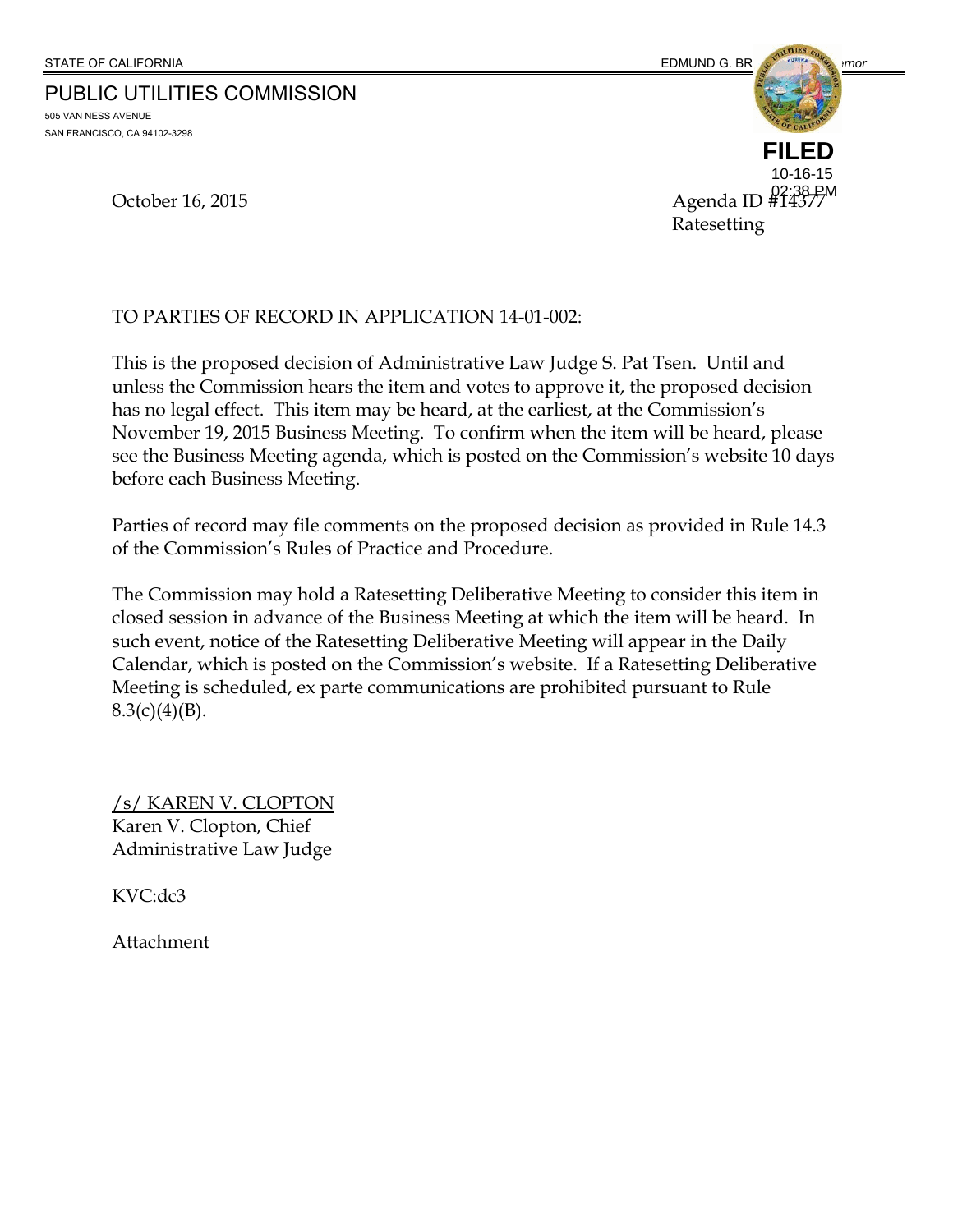# ALJ/SPT/dc3 **PROPOSED DECISION** Agenda ID #14377

Ratesetting

## Decision **PROPOSED DECISION OF ALJ TSEN** (Mailed 10/16/2015)

#### **BEFORE THE PUBLIC UTILITIES COMMISSION OF THE STATE OF CALIFORNIA**

In the Matter of the Application of Apple Valley Ranchos Water Company (U346W) for Authority to Increase Rates Charged for Water Service by \$3,127,463 or 14.88% in 2015, \$2,056,455 or 8.48% in 2016, and \$2,160,731 or 8.19% in 2017.

Application 14-01-002 (Filed January 2, 2014)

## **DECISION APPROVING FINAL SETTLEMENT AGREEMENT, RESOLVING DISPUTED ISSUES, AND ADOPTING THE 2015, 2016, AND 2017 REVENUE REQUIREMENTS FOR APPLE VALLEY RANCHOS WATER COMPANY**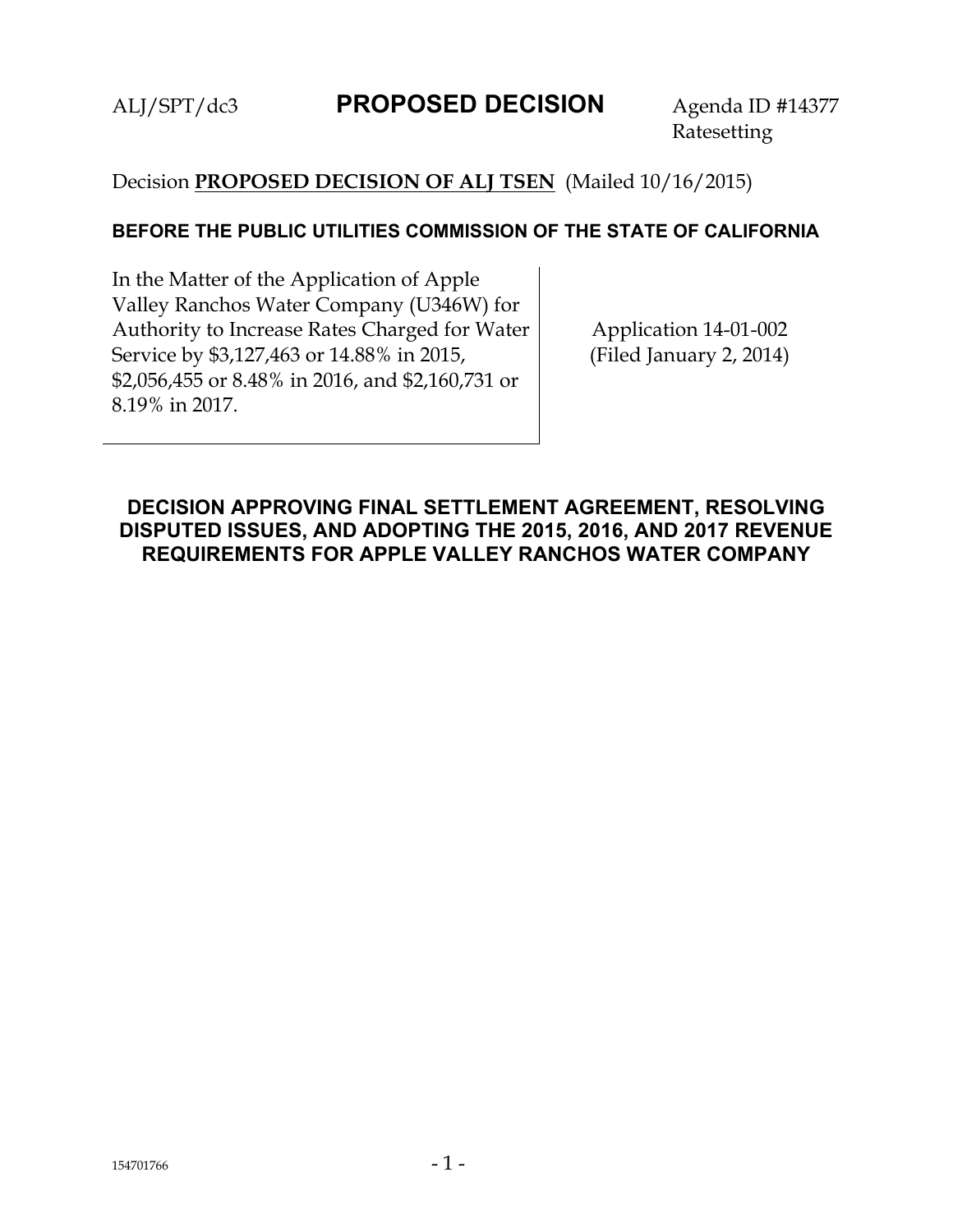# **TABLE OF CONTENTS**

#### **Title Page**

|    |       | DECISION APPROVING FINAL SETTLEMENT AGREEMENT, RESOLVING       |  |
|----|-------|----------------------------------------------------------------|--|
|    |       | DISPUTED ISSUES, AND ADOPTING THE 2015, 2016, AND 2017 REVENUE |  |
|    |       | REQUIREMENTS FOR APPLE VALLEY RANCHOS WATER COMPANY 1          |  |
|    |       |                                                                |  |
| 1. |       |                                                                |  |
| 2. |       |                                                                |  |
|    | 2.1.  |                                                                |  |
|    | 2.2.  |                                                                |  |
| 3. |       |                                                                |  |
|    | 3.1.  |                                                                |  |
|    | 3.2.  |                                                                |  |
|    | 3.3.  |                                                                |  |
|    | 3.4.  |                                                                |  |
|    | 3.5.  |                                                                |  |
|    |       | 3.5.1.                                                         |  |
|    |       | Depreciation Rates, Reserve, and Depreciation<br>3.5.2.        |  |
|    |       |                                                                |  |
|    | 3.6.  |                                                                |  |
|    | 3.7.  |                                                                |  |
|    | 3.8.  | Affiliate Transactions, Rate Design, and Water Quality 18      |  |
|    | 3.9.  |                                                                |  |
|    | 3.10. |                                                                |  |
|    | 3.11. |                                                                |  |
|    | 3.12. |                                                                |  |
|    |       |                                                                |  |
|    |       | 3.13.1. The Final Settlement Agreement is Reasonable in        |  |
|    |       |                                                                |  |
|    |       | 3.13.2. The Final Settlement Agreement is Consistent           |  |
|    |       | with the Law and Prior Commission Decisions 21                 |  |
|    |       | 3.13.3. The Final Settlement Agreement is in the Public        |  |
|    |       |                                                                |  |
|    |       |                                                                |  |
| 4. |       |                                                                |  |
|    | 4.1.  |                                                                |  |
|    | 4.2.  |                                                                |  |
|    | 4.3.  |                                                                |  |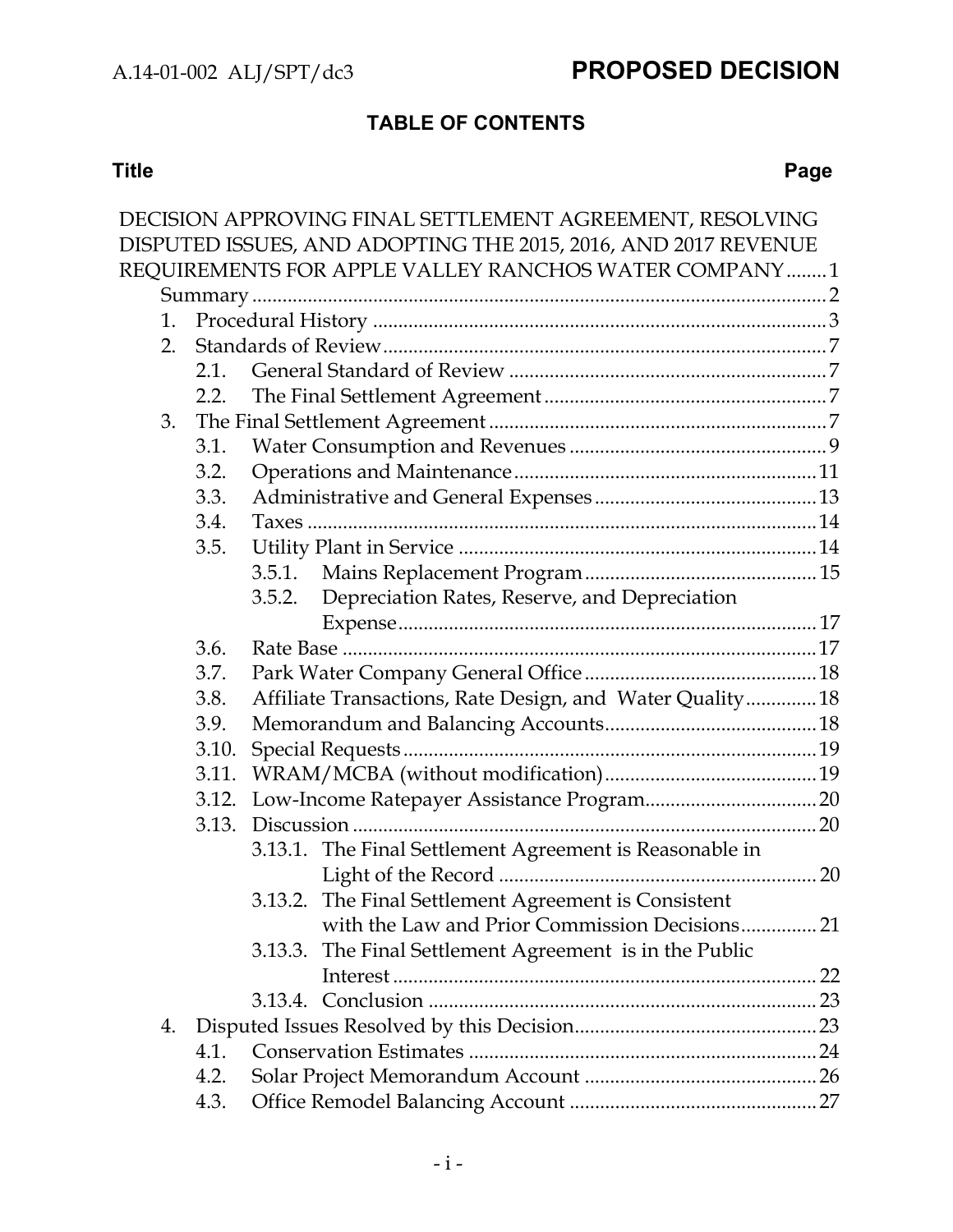# **TABLE OF CONTENTS (Con't.)**

#### **Title Page**

|      | 4.4. |                                                           |  |
|------|------|-----------------------------------------------------------|--|
| 4.5. |      |                                                           |  |
|      | 4.6. |                                                           |  |
|      | 4.7. | Modifications to the WRAM/MCBA Mechanism32                |  |
|      |      |                                                           |  |
|      |      |                                                           |  |
|      |      |                                                           |  |
|      |      |                                                           |  |
|      |      | 5. Review of Ranchos' Conservation Rate Pilot Program and |  |
|      |      |                                                           |  |
|      |      |                                                           |  |
|      |      |                                                           |  |
|      |      |                                                           |  |
|      |      |                                                           |  |
|      |      |                                                           |  |
|      |      |                                                           |  |

| Attachment A The Final Amended AVR Settlement Agreement         |
|-----------------------------------------------------------------|
|                                                                 |
| Attachment CResidential General Metered Service - The Schedules |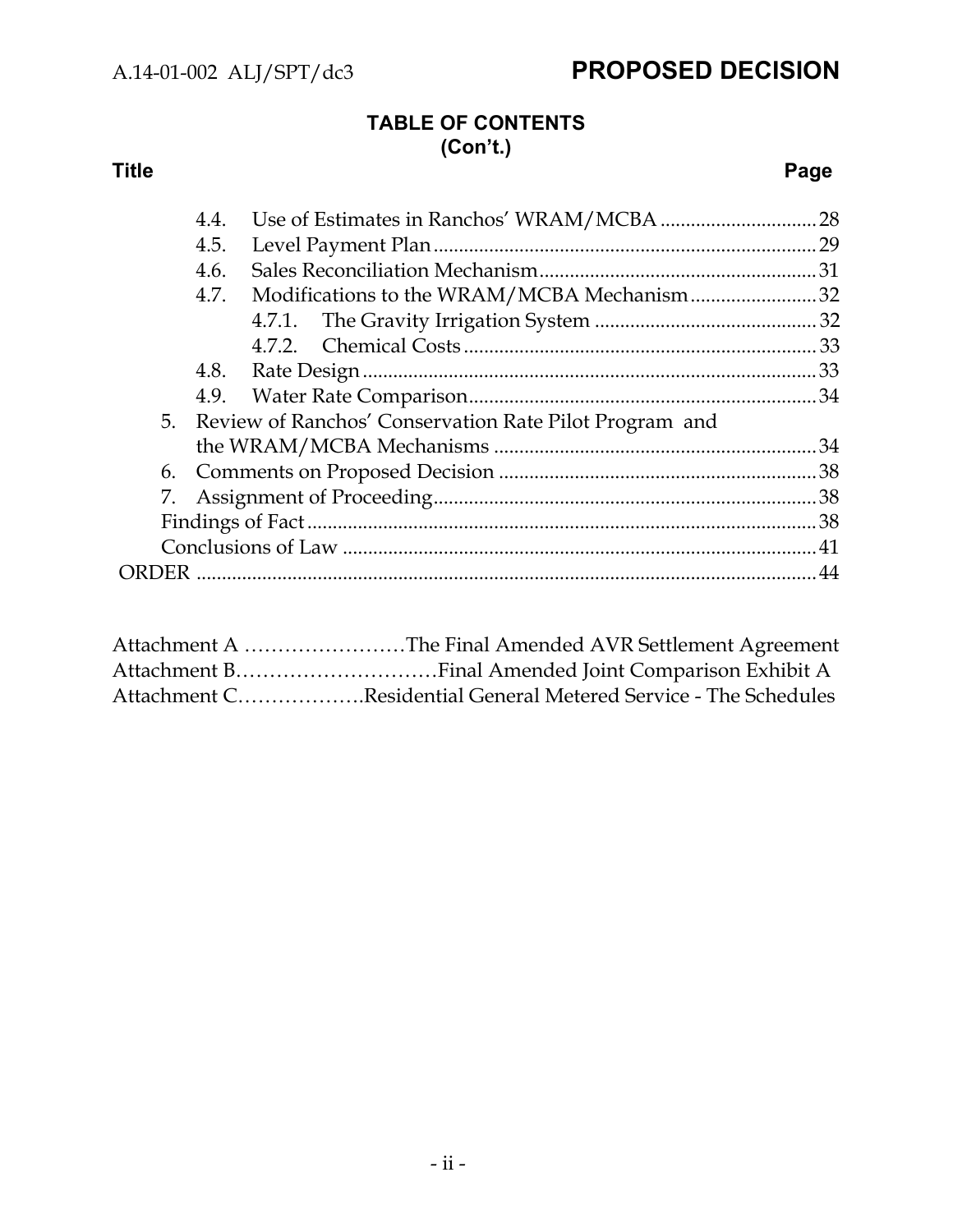## **DECISION APPROVING FINAL SETTLEMENT AGREEMENT, RESOLVING DISPUTED ISSUES, AND ADOPTING THE 2015, 2016, AND 2017 REVENUE REQUIREMENTS FOR APPLE VALLEY RANCHOS WATER COMPANY**

#### **Summary**

This decision authorizes revenue requirements for Apple Valley Ranchos Water Company for the years 2015, 2016, and 2017. Table 1 below illustrates the revenue requirements for test year 2015, as adopted. The substantial rate increase is largely due to a reduced sales forecast in order to comply with the Governor's mandatory reduction executive order. Pursuant to the Governor's Executive Order B-29-15 and the Commissions Resolution W-5421, Apple Valley Ranchos Water Company and its ratepayers must reduce water usage by 28 percent as compared to 2013 levels.

| Table 1 - Revenue Requirements |
|--------------------------------|
|--------------------------------|

|      | Proposed<br>Revenue<br>Requirement | <b>Adopted Revenue</b><br>Requirement | Proposed<br>Percentage<br>Increase | Adopted<br>Percentage<br>Increase |
|------|------------------------------------|---------------------------------------|------------------------------------|-----------------------------------|
| 2015 | \$24,151,000                       | \$22,304,034                          | 35.64%                             | 25.27%                            |

Based on the adopted revenue requirements, a residential customer maintaining consumption at 16.45 per hundred cubic feet (Ccf) will see its monthly bill go up from \$63.60 to \$81.87 each month, which represents a \$18.27 difference and a 28.7 percent increase. However, an average residential customer that achieves the conservation goals set by the Governor's Executive Order will see its bill increase by \$3.41 and 2.64 percent only.

This decision adopts the Final Settlement Agreement between Apple Valley Ranchos Water Company and the Office of Ratepayer Advocates as filed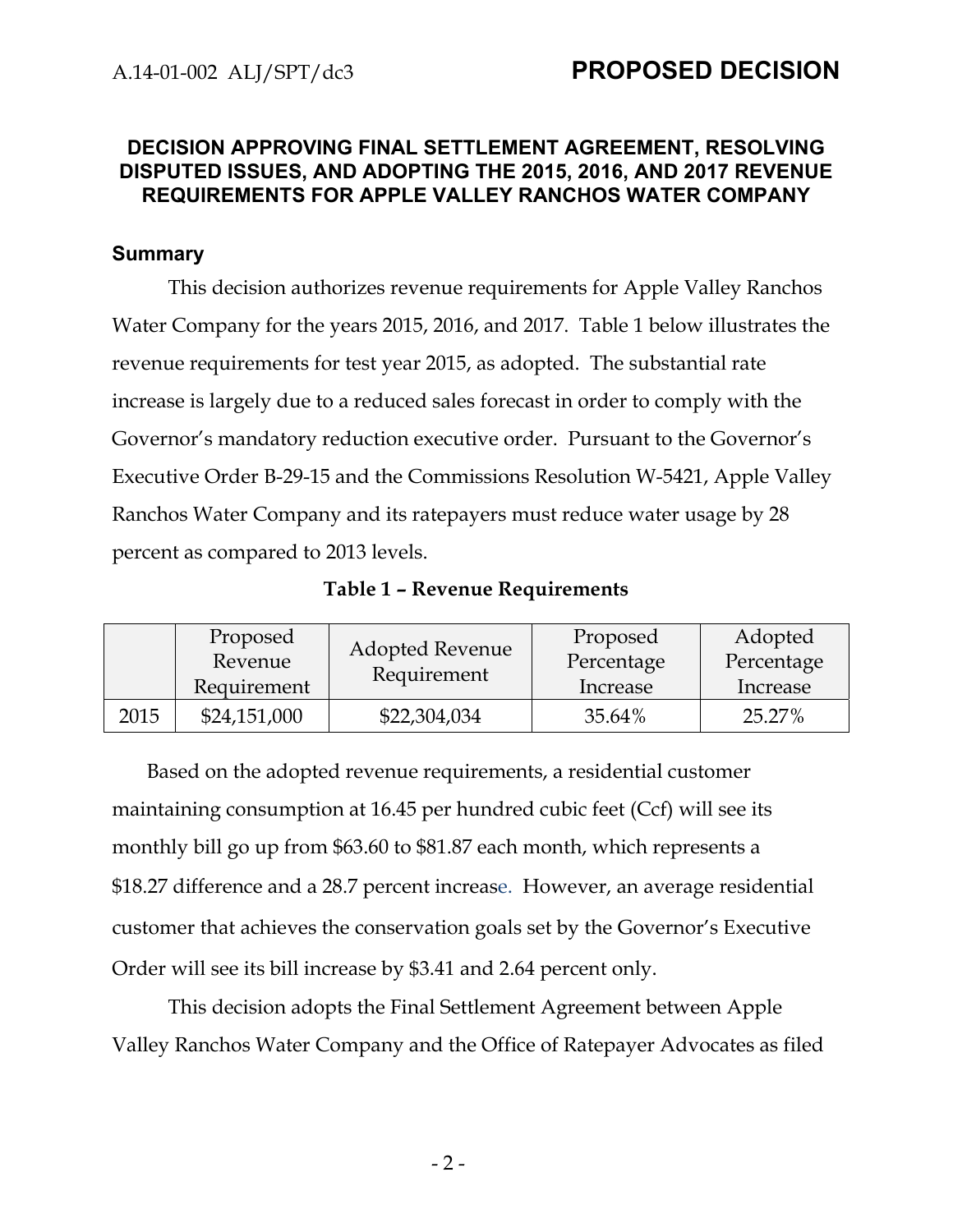on September 14, 2015. This decision also resolves all other disputed matters necessary to adopt the revenue requirement for 2015, 2016, and 2017.

In addition, this decision reviews the Water Revenue Adjustment Mechanism (WRAM) and Modified Cost Balancing Account (MCBA) revenue decoupling mechanisms pursuant to Decision (D.) 12-04-048. This decision finds that the WRAMs/MCBAs are achieving their stated purpose by severing the relationship between sales and revenue and removing most disincentives for Apple Valley Ranchos Water Company to implement conservation rates and conservation programs, and that overall water consumption by its ratepayers has been reduced.

The decision does not adopt any of the WRAM options set forth in D.12-04-048, because large WRAM balances result from inaccurate sales forecasts and none of the WRAM options address inaccurate/inflated forecasts. We anticipate a low risk of under-collections in the WRAM account during this General Rate Case after requiring a reduced sales forecast to comply with the Governor's Executive Order B-29-15.

This proceeding is closed.

#### **1. Procedural History**

On January 2, 2014, Apple Valley Ranchos Water Company (Ranchos) filed a General Rate Case (GRC) Application (A.) 14-01-002 requesting authority to increase its revenue requirement by \$3,127,463 or 14.88 percent for 2015, \$2,056,455 or 8.48 percent in 2016, and \$2,160,731 or 8.19 percent in 2017. Ranchos is a Class A water company subject to the jurisdiction of this Commission and the current requirements of Decision (D.) 07-05-065, which adopted a revised Rate Case Plan for Class A water utilities (Rate Case Plan). The Office of Ratepayer Advocates (ORA) filed its protest to the Application on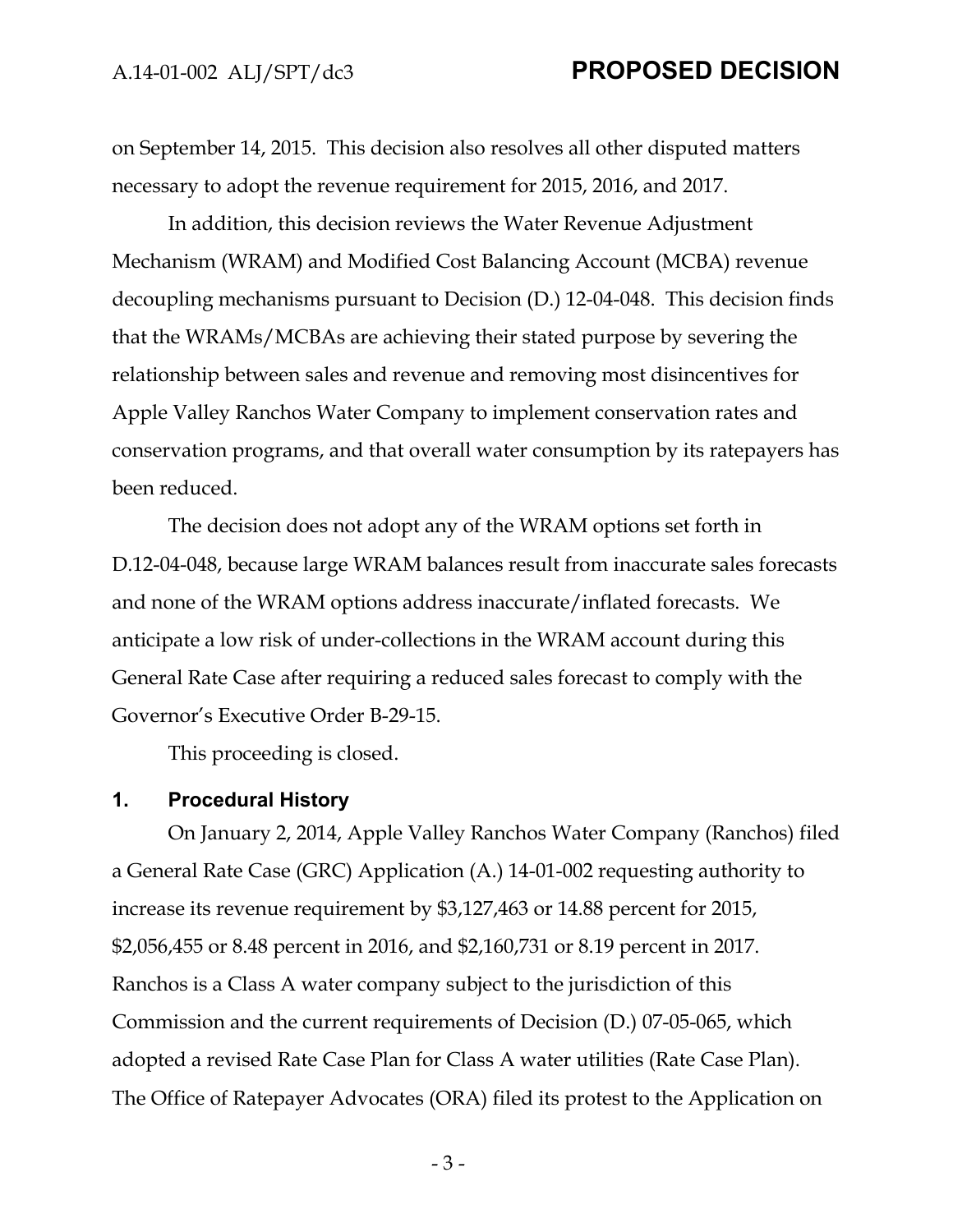February 10, 2014. The Town of Apple Valley (Town) filed a motion for party status on February 19, 2014, which was granted on February 20, 2014.

The assigned Administrative Law Judge (ALJ) conducted a prehearing conference (PHC) on April 1, 2014. On April 17, 2014, the assigned Commissioner issued a Scoping Memorandum and Ruling. On April 30, 2014, public participation hearings were held in Apple Valley.

Evidentiary hearings (EHs) on the litigated issues were held on June 16 and 17, 2014. Ranchos, ORA and the Town filed timely opening and reply briefs.

On August 8, 2014, ORA and Ranchos filed a joint motion requesting approval of a Settlement Agreement.

A Proposed Decision was mailed on April 1, 2015, which decided litigated issues between the parties, adopted the majority of the Settlement Agreement and modified the Mains Replacement Program settlement.

On May 1, 2015, pursuant to the terms of the Settlement Agreement, Ranchos and ORA rejected the Proposed Decision modifying the proposed Mains Replacement Program in their Settlement Agreement.

On May 4, 2015, Ranchos and ORA notified the Commission of an Amended Settlement Agreement. The Amended Settlement Agreement maintained the terms of the Settlement Agreement as to all issues except the Mains Replacement Program. The Amended Mains Replacement Program is a compromise between the original Settlement Agreement and the Commission proposed modification in the Proposed Decision. While not a party to the Amended Settlement Agreement, the Town was represented by counsel and participated in settlement negotiations.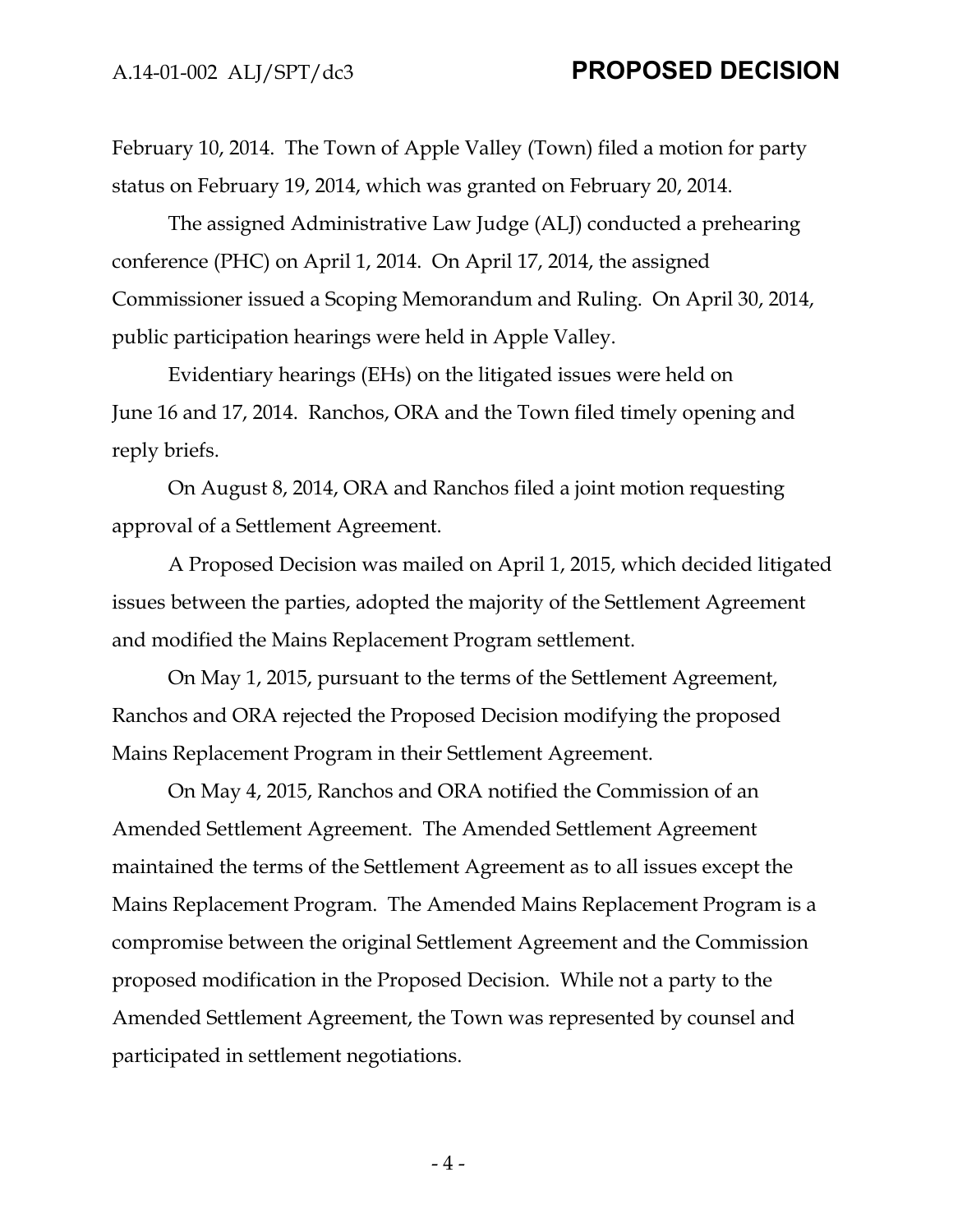$\overline{a}$ 

# A.14-01-002 ALJ/SPT/dc3 **PROPOSED DECISION**

On May 13, 2015, the assigned ALJ held an EH on the Amended Settlement Agreement concerning the Mains Replacement Program. The Amended Settlement Agreement was admitted into the evidentiary record, Ranchos and ORA presented witnesses in support of the Amended Mains Replacement Program, and the Town was given an opportunity to present witnesses and conduct cross examinations. Ranchos and ORA jointly moved for adoption of the Amended Settlement Agreement. The Town opposed the adoption of the Amended Settlement Agreement on the issue of the Mains Replacement Program only.

The Commission issued an interim decision (D.15-05-038) on May 27, 2015, rejecting the Settlement Agreement, adopting interim rates based on the Proposed Decision mailed on April 1, 2015, and reopened the record to address Governor Brown's Executive Order B-29-15 requiring mandatory water conservation measures.1 In the interim decision, we declined to adopt the Amended Settlement Agreement to allow comments by the Town. We also held all litigated issues to be resolved in today's decision.

On June 19, 2015, the assigned Commissioner issued an Amended Scoping Memorandum requiring supplemental testimony from the parties and additional comments. We directed Ranchos and ORA to update their testimonies related to water consumption and sales forecast to comply with the Governor's Executive Order B-29-15 and the Commission's Resolution W-5041. We further directed parties to submit comments on the Amended Mains Replacement Program.

<sup>&</sup>lt;sup>1</sup> The Governor issued Executive Order B-29-15 on April 1, 2015, requiring a statewide 25% reduction in water usage as compared to 2013 levels. Pursuant to that Order, we issued Resolution W-5041 specifically directing Ranchos to achieve a 28% reduction in its water production from June 1, 2015, to February 15, 2016.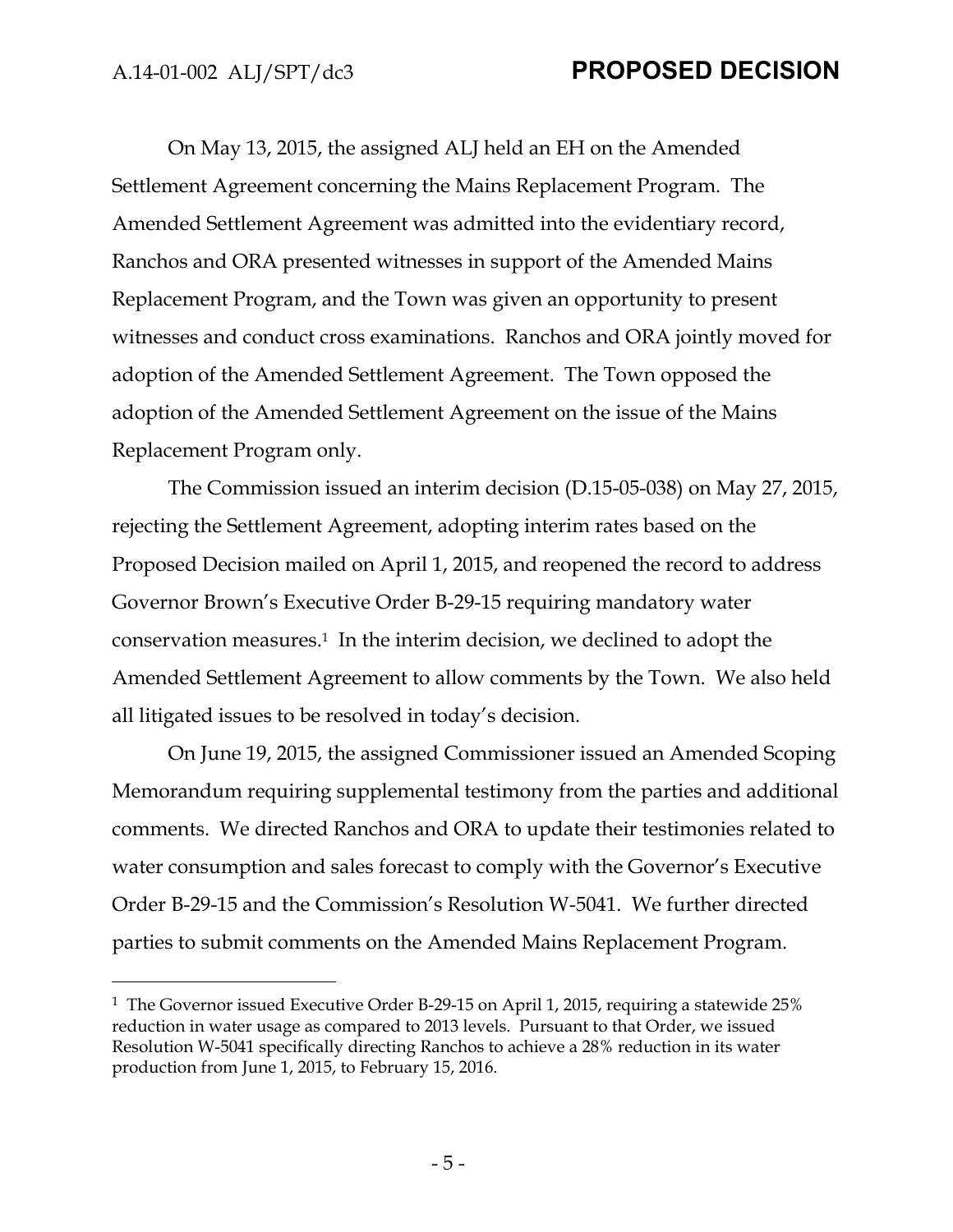On June 24, 2015, Ranchos submitted its Supplemental Testimony with revised water sales forecast, as well as adjusted testimony on the following subjects to address the flow through impacts of the changes in the water sales forecast.

- Water Production
- Revenue at Present Rates/Revenue at Proposed Rates
- Purchased Power
- Leased Water Rights
- Replenishment
- Uncollectibles
- Unaccounted for Water
- Franchise Requirements
- Working Cash/Rate Base
- State/Federal Income Taxes

Also on June 24, 2015, the Town filed its comments against adoption of the Amended Settlement Agreement. Ranchos and ORA filed timely reply comments in support of the Amended Settlement Agreement.

On July 3, 2015, ORA submitted its comments on Ranchos' Supplemental Testimony. ORA recommended, and Ranchos agreed to, revision of the sales forecast for private fire sale customers since there is unlikely to be a reduction in usage for that class. Ranchos and ORA agreed to corresponding changes to the forecasts of other customer classes in order to reach the mandated 28 percent reduction. Other than this revision, Ranchos and ORA are in agreement on Ranchos' Supplemental Testimony.

On September 1, 2015, the assigned ALJ issued an e-mail ruling requiring Ranchos and ORA to submit a Final Settlement Agreement and Joint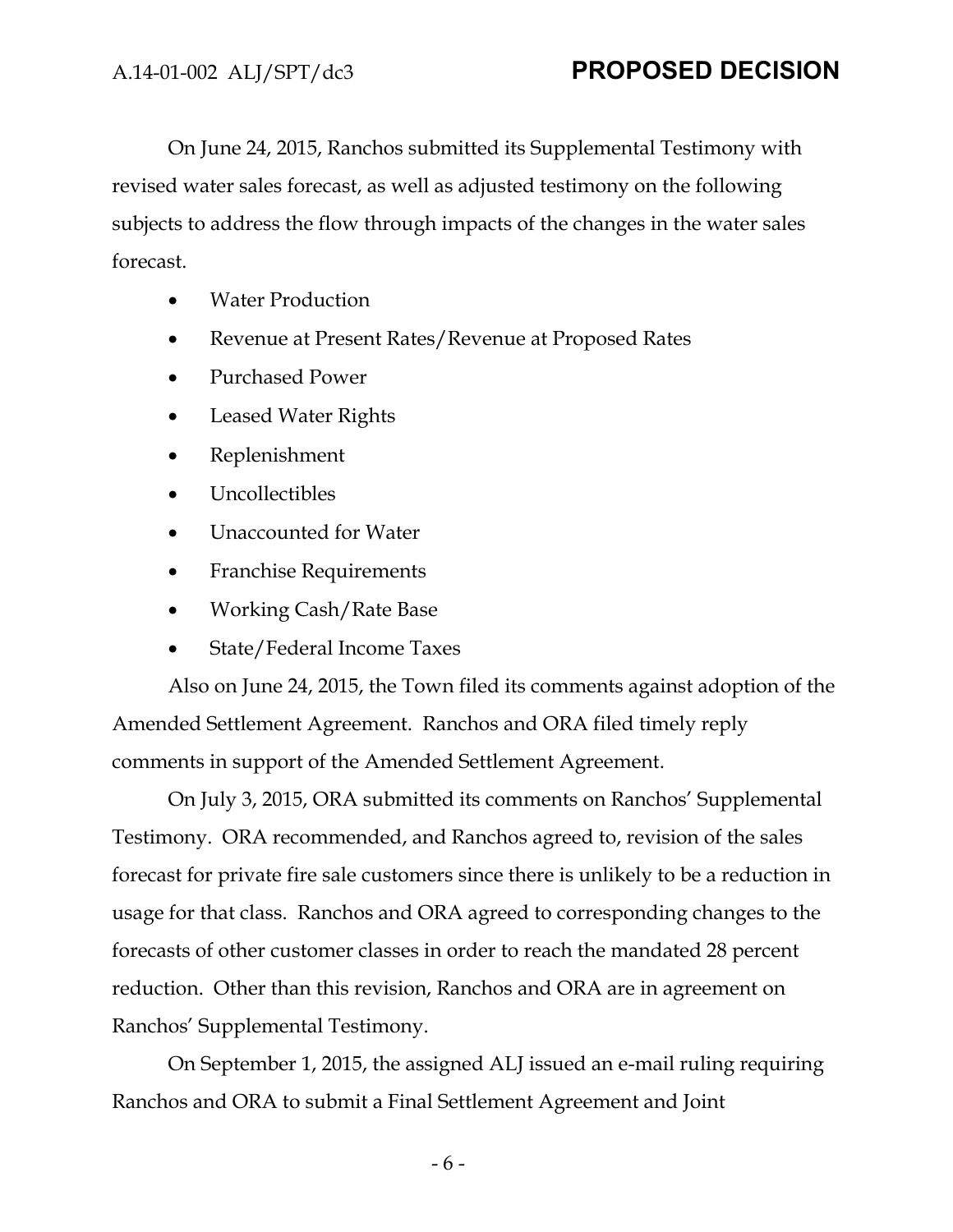Comparison Exhibit reflecting changes/updates to both the Mains Replacement Program and the testimonies. Ranchos and ORA submitted their response on September 14, 2015.2

## **2. Standards of Review**

## **2.1. General Standard of Review**

Ranchos, as the applicant, bears the burden of proof to show that the regulatory relief it requests is just and reasonable and the related ratemaking mechanisms are fair.

# **2.2. The Final Settlement Agreement**

The Commission's Rules of Practice and Procedure (Rules) specifically address the standard of review on proposed settlements. Pursuant to Rule 12.1, not all parties to the proceeding need be parties to the settlement,<sup>3</sup> and the proposed settlement must be reasonable in light of the whole record, consistent with the law, and in the public interest.4

# **3. The Final Settlement Agreement**

 $\overline{a}$ 

The majority of issues in this proceeding were settled between Ranchos and ORA. This decision adopts the Final Settlement Agreement as filed by

<sup>2</sup> The Final Settlement Agreement is attached to this decision as Attachment A. The Joint Comparison Exhibit is attached to this decision as Attachment B.

 $3 \text{ Rule } 12.1(a)$  states in relevant part: Parties may, by written motion any time after the first PHC and within 30 days after the last day of hearing, propose settlements on the resolution of any material issue of law or fact or on a mutually agreeable outcome to the proceeding. Settlements need not be joined by all parties; however, settlements in applications must be signed by the applicant.

 $4$  Rule 12.1(d) states: The Commission will not approve settlements, whether contested or uncontested, unless the settlement is reasonable in light of the whole record, consistent with the law, and in the public interest.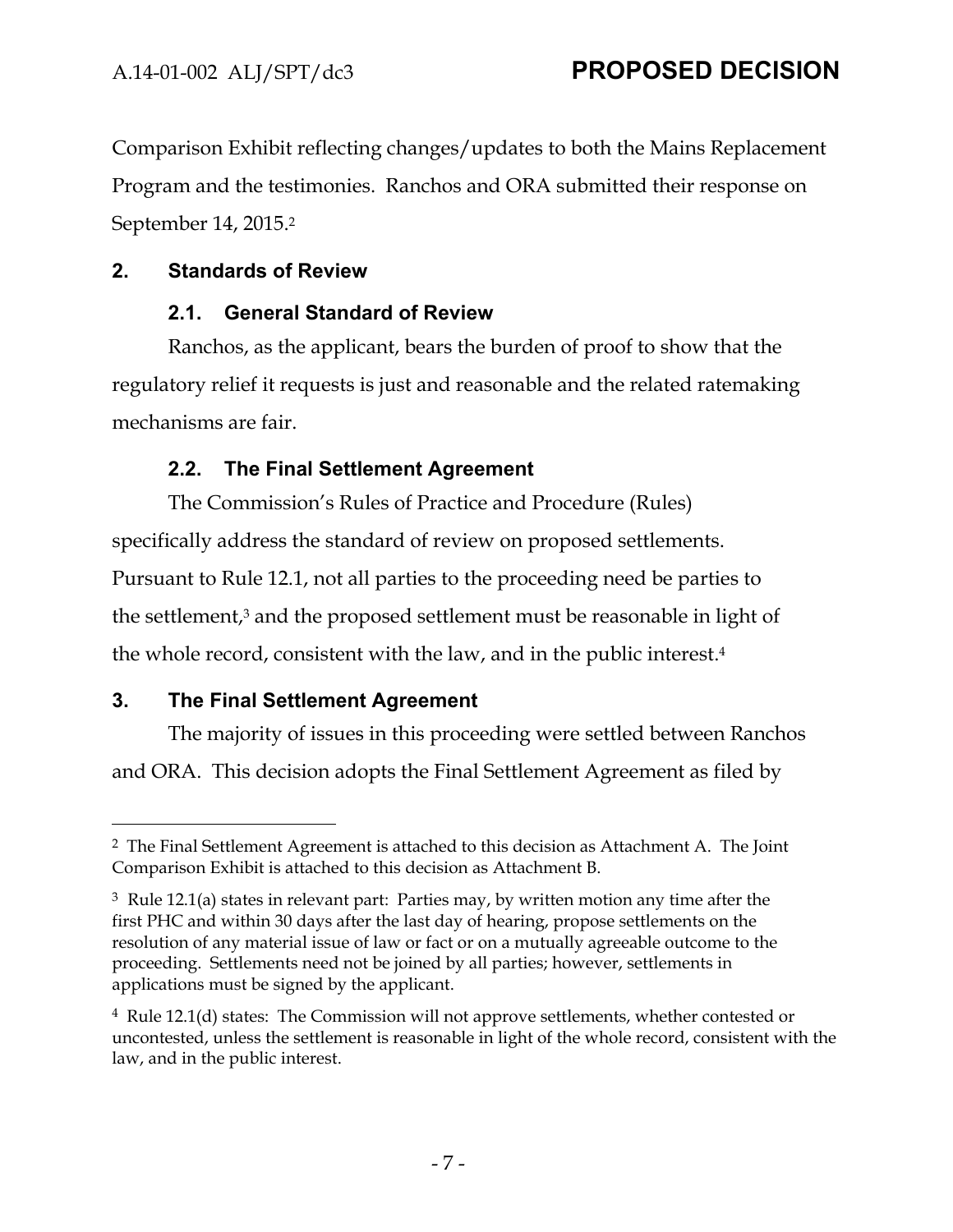Ranchos and ORA on September 14, 2015. The Town, while not a party to the Final Settlement Agreement, was represented by counsel, participated in settlement discussions, and filed comments.

The settled issues we approve in this decision are:

- Water consumption and revenues;
- Operations and maintenance expenses;
- Administrative and general expenses;
- Taxes other than income;
- Income taxes;
- Utility plant in service
- Depreciation rates, reserve, and depreciation expense;
- Rate base;
- Park Water Company general office;<sup>5</sup>
- Affiliate transactions;
- Rate design;
- Water quality;
- Memorandum and Balancing Accounts (without modification);
- Special requests;

- Continuation of Water Revenue Adjustment Mechanism (WRAM)/Modified Cost Balancing Account (MCBA) mechanism;
- Low-Income Ratepayer Assistance Program;
- Requests to the Commission; and
- Requests as a result of the Settlement.

<sup>5</sup> Apple Valley Water Company is a wholly owned subsidiary of Park Water Company and is therefore assessed a portion of Park Water Company's general office expenses.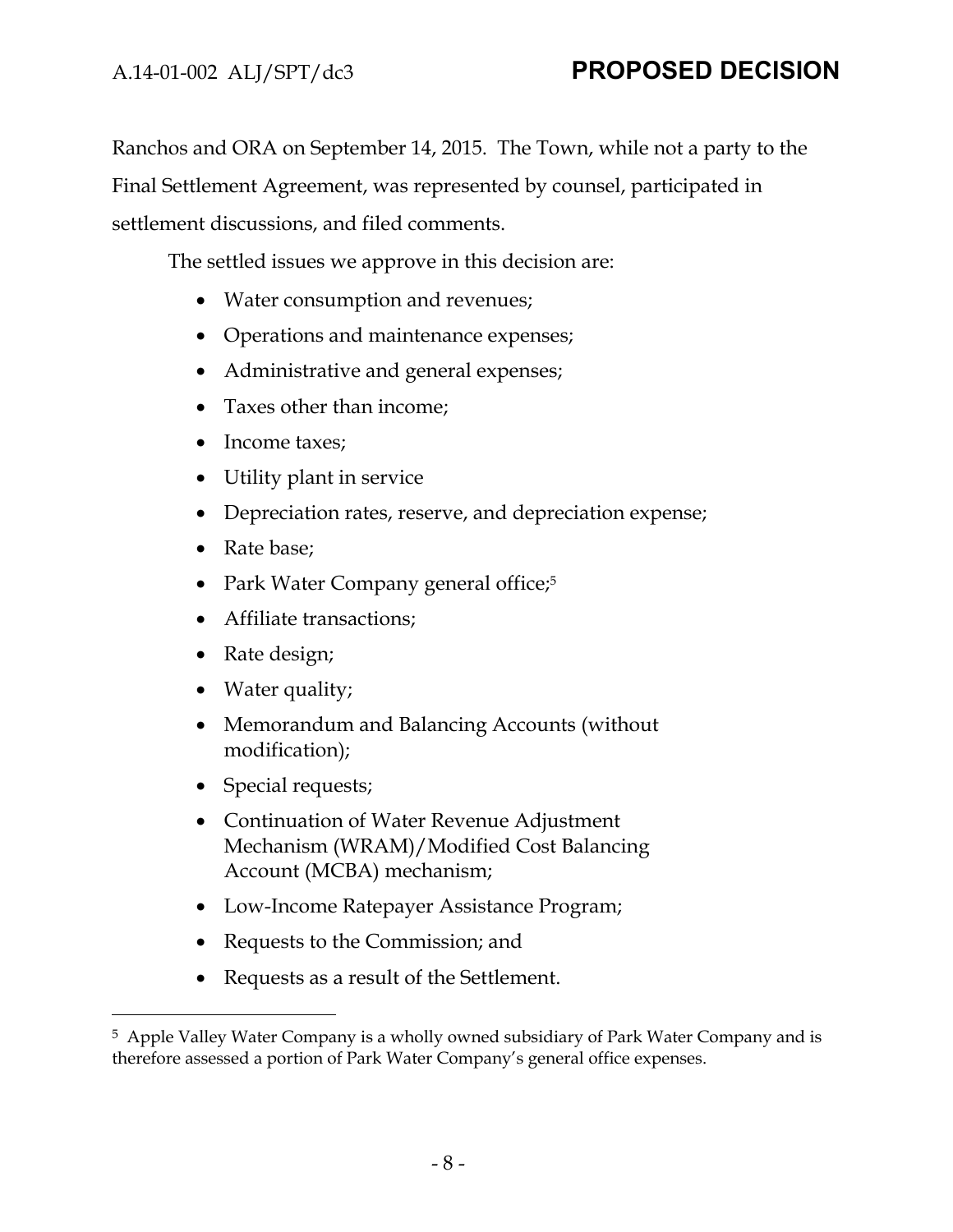The Final Settlement Agreement is mostly identical to the Settlement Agreement and the Amended Settlement Agreement. Substantive changes consist of updates to comply with Governor's Executive Order B-29-15 and Commission's Resolution W-5241 and changes to Section 9.6 addressing the Mains Replacement Program. The Mains Replacement Program in the Final Settlement Agreement represents a compromise between the original settlement agreement and the Commission's Proposed Decision mailed on April 1, 2015.

The Town's comments against adoption of the Final Settlement Agreement center around two issues, namely the potential surcharges due to mandatory conservation, and the Mains Replacement Program.

#### **3.1. Water Consumption and Revenues**

ORA and Ranchos agreed to Rancho's number of customers, consumption per customer, unaccounted for water, total water supply, and present rate revenues, as set forth in the table below. Ranchos updated its estimates of consumption per customer, total water supply and revenues to comply with the Governor's mandatory conservation executive order. The reduction in water sales and water production generates a proportional reduction in supply costs, but results in an increase in the tiered rates to achieve Ranchos' authorized revenue requirement.6 The average customer bill, however, will only see a monthly increase of \$3.43 or 2.66 percent if it meets or exceeds the 28 percent conservation targets.7

<sup>6</sup> *See* Amended Supplemental Testimony of Apple Valley Ranchos Water Company at 9.

<sup>7</sup> *See Ibid*. at 21.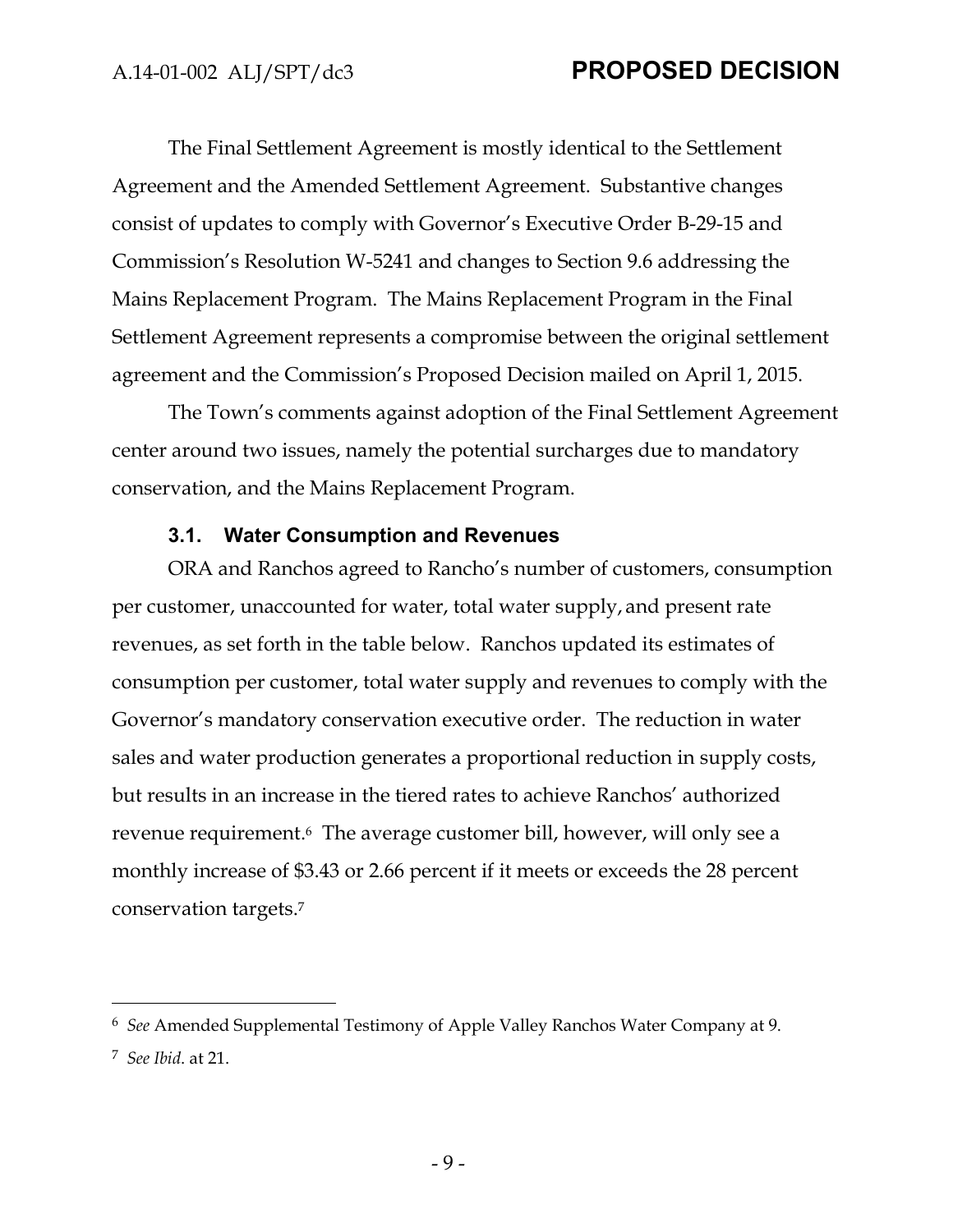$\overline{a}$ 

The Town, in its comments against adoption of the settlement, states that ratepayers would likely see significant surcharges if they are unable to reach the conservation target. While true, this is not a valid reason to reject the Final Settlement Agreement. The intent of conservation rate design is to send timely and effective price signals to the consumer, thereby incentivizing conservation.8 If rates are kept artificially low, it would result in significant overconsumption, under-collections and surcharges being levied at a later date.

| Test Year 2015                    | Average<br><b>Number</b><br><sub>of</sub><br><b>Customers</b> | <b>Settlement</b><br><b>Agreement</b><br>Consumption<br>per customer | Final<br><b>Consumption</b><br>per Customer<br>(Ccf) | Final<br><b>Total Water</b><br><b>Supply</b><br>(Ccf) | Final<br><b>Present Rate</b><br><b>Revenues</b> |
|-----------------------------------|---------------------------------------------------------------|----------------------------------------------------------------------|------------------------------------------------------|-------------------------------------------------------|-------------------------------------------------|
| Residential                       | 18,015                                                        | 197.42                                                               | 151.70                                               | 2,732,949                                             | \$12,543,218                                    |
|                                   |                                                               |                                                                      |                                                      |                                                       |                                                 |
| Commercial                        | 1,364                                                         | 585.02                                                               | 476.41                                               | 649,824                                               | \$2,963.627                                     |
| Industrial                        | $\overline{2}$                                                | 641.00                                                               | 485.84                                               | 972                                                   | \$4,311                                         |
| Public<br>Authority               | 45                                                            | 6,389.00                                                             | 4.833.88                                             | 216,558                                               | \$776,019                                       |
| Irrigation<br>Pressure            | 166                                                           | 1,606.23                                                             | 1,333.24                                             | 221,318                                               | \$809,275                                       |
| Private Fire<br>Service           | 239                                                           | 7.57                                                                 | 8.5                                                  | 2032                                                  | \$306,474                                       |
| Public<br>Authority<br>Irrigation | 5                                                             | 5,364.92                                                             | 4,514,97                                             | 22,575                                                | \$32,025                                        |
| Irrigation<br>Gravity             |                                                               | 456,274.90                                                           | 456,274.90                                           | 456,275                                               | \$196,700                                       |
| Apple Valley<br>Golf Course       |                                                               | 126,540.00                                                           | 117,077.45                                           | 117,077                                               | \$107,703                                       |

#### **Table 2 Water Consumption and Revenues**

<sup>8</sup> *See* D.08-09-026 and D.12-09-004 authorizing Apple Valley Ranchos Water Company's conservation rate design.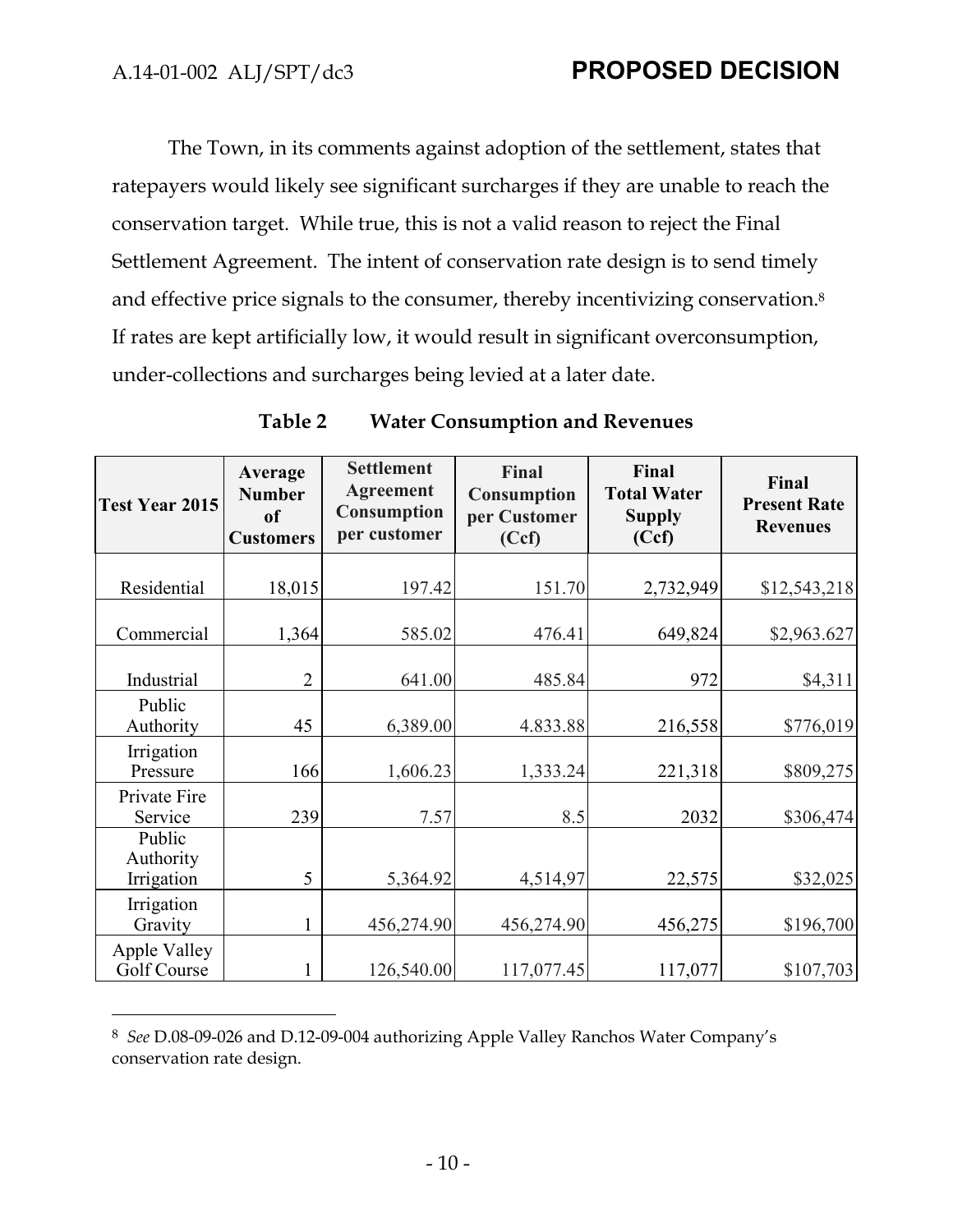| <b>Test Year 2015</b> | Average<br><b>Number</b><br>of<br><b>Customers</b> | <b>Settlement</b><br><b>Agreement</b><br>Consumption<br>per customer | <b>Final</b><br><b>Consumption</b><br>per Customer<br>(Ccf) | Final<br><b>Total Water</b><br><b>Supply</b><br>(Ccf) | Final<br><b>Present Rate</b><br><b>Revenues</b> |
|-----------------------|----------------------------------------------------|----------------------------------------------------------------------|-------------------------------------------------------------|-------------------------------------------------------|-------------------------------------------------|
| Temporary             |                                                    |                                                                      |                                                             |                                                       |                                                 |
| Construction          | 11                                                 | 801.01                                                               | 801.01                                                      | 8,811                                                 | \$65,564                                        |
| Unaccounted           |                                                    |                                                                      |                                                             |                                                       |                                                 |
| For Water             |                                                    |                                                                      |                                                             |                                                       |                                                 |
| (Domestic)            | N/A                                                | N/A                                                                  | N/A                                                         | 253,539                                               | N/A                                             |
| Unaccounted           |                                                    |                                                                      |                                                             |                                                       |                                                 |
| For Water             |                                                    |                                                                      |                                                             |                                                       |                                                 |
| (Irrigation)          | N/A                                                | N/A                                                                  | N/A                                                         | 1,636,729                                             | N/A                                             |
| Miscellaneous         |                                                    |                                                                      |                                                             |                                                       |                                                 |
| Revenue               | N/A                                                | N/A                                                                  | N/A                                                         | N/A                                                   | \$46,693                                        |
|                       |                                                    |                                                                      |                                                             |                                                       |                                                 |
| <b>Total Revenue</b>  |                                                    |                                                                      |                                                             |                                                       | \$17,851,608                                    |

We therefore find the updated sales forecast and resulting rate changes, as agreed to by Ranchos and ORA, to be reasonable in light of the record, consistent with the law, and in the public interest.

In order to foster ratepayer awareness, Ranchos is directed to explain the impact of Executive Order B-29-15 and Resolution W-5041 on water rates in its notice of rate increases to its ratepayers. Ranchos' notice must be reviewed and approved by the Commission's Public Advisor's Office.

#### **3.2. Operations and Maintenance**

In general, Ranchos' expense estimates were based on a five-year average of recorded expenses (2009–2013) escalated to the test year when such an average methodology was appropriate. The parties agreed that the 2013 data used is to include recorded 2013 updates. The parties also agree to use ORA's recommendation of a labor escalation factor of 1.5 percent for 2014, and 1.9 percent for Test Year 2015. The parties agree to use composite escalation factors of 2 percent for 2014, and 2 percent for Test Year 2015, based on the 60/40 weighting of the Non-Labor Index and the Compensation per Hour.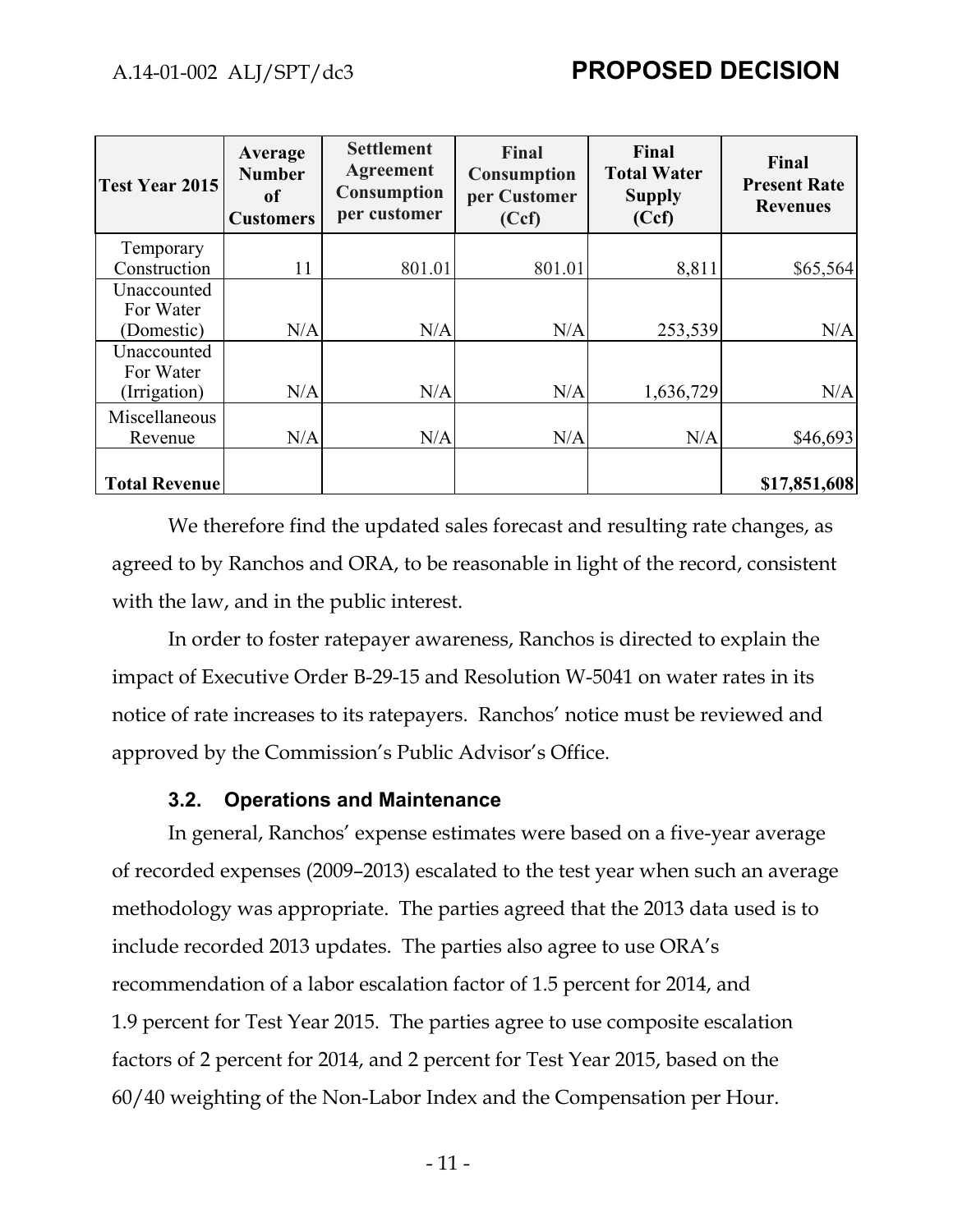As for purchased power and replenishment assessments, chemical expenses, leased water rights, uncollectibles, and depreciation clearing, ORA and Ranchos agreed on the same methodologies and reached the same estimates after using updated 2013 recorded data and resolving total water supply and utility plant in service estimates. Moreover, ORA and Ranchos agreed to use Ranchos' five-year average methodology with certain exceptions for estimating operations–other, customer-other (excluding conservation), and maintenance–other. Due to reductions in water consumption and water supply pursuant to the Amended Scoping Memorandum, Ranchos' Supplemental Testimony made corresponding changes to its operation and maintenance expenses that were reviewed and agreed to by ORA.

ORA and Ranchos agree to calculate payroll using ORA's proposed end-of-year 2014 pay rates with an increase of 2.6 percent for 2015. The payroll expenses for the escalation years 2016 and 2017 will be calculated according to the Escalation Year methodology in the Rate Case Plan. The table below summarizes the compromise.

| Test Year 2015            | Ranchos     | <b>ORA</b>  | Settlement/Final<br>Agreement |
|---------------------------|-------------|-------------|-------------------------------|
| <b>Payroll Operations</b> | \$837,851   | \$823,965   | \$834,443                     |
| <b>Payroll Customers</b>  | \$506,633   | \$498,085   | \$504,509                     |
| Payroll Maintenance       | \$437,181   | \$429,856   | \$435,255                     |
| Payroll Clearings         | \$122,904   | \$120,856   | \$122,404                     |
| Total O & M Payroll       | \$1,904,569 | \$1,872,762 | \$1,896,611                   |

| Table 3 | Payroll |
|---------|---------|
|---------|---------|

With the above payroll compromise and updated 2013 recorded data, ORA and Ranchos reached the same estimate for clearings-other and payrollclearings.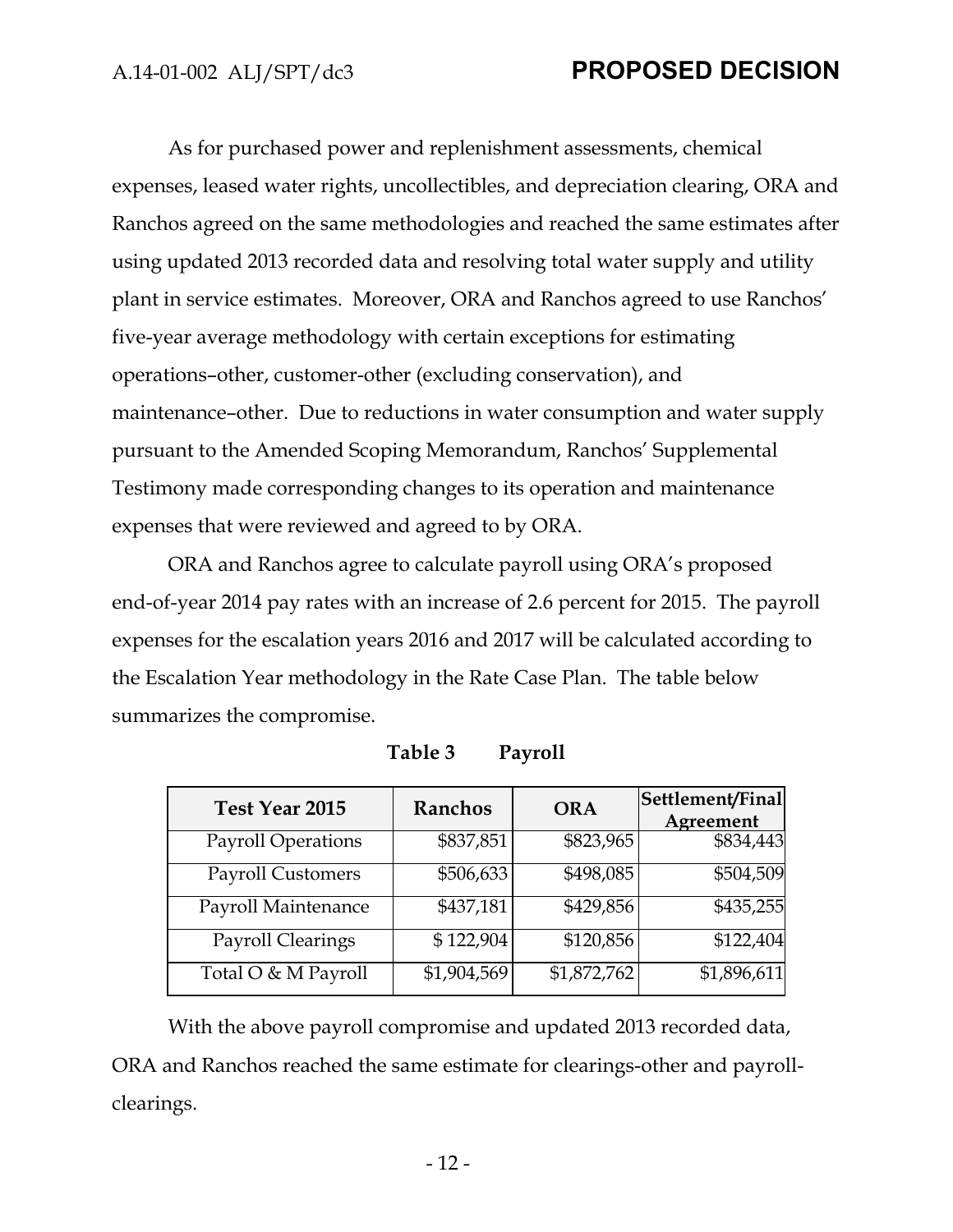## **3.3. Administrative and General Expenses**

ORA recommended 17 adjustments to Ranchos' initial administrative and general expense estimates. Two of those adjustments were due to the use of updated 2013 recorded data, while nine of the adjustments arose out of resolutions between Ranchos and ORA concerning the escalation factor, five-year average methodology, payroll estimates, and utility plant in service estimates. The table below summarizes the settlement on the recommended adjustments.

| Test Year 2015                                       | <b>Ranchos</b> | <b>ORA</b>  | Final<br><b>Settlement</b> |
|------------------------------------------------------|----------------|-------------|----------------------------|
| Administrative & General<br>Payroll                  | \$1,616,364    | \$1,590,294 | \$1,609,905                |
| Post-retirement Health and<br>Life Benefit - Ranchos | \$41,547       | \$35,597    | \$35,597                   |
| Medical Insurance - Ranchos                          | \$605,868      | \$596,220   | \$605,964                  |
| Dental Insurance - Ranchos                           | \$47,796       | \$46,332    | \$46,332                   |
| $401(K)$ - Ranchos                                   | \$79,261       | \$69,720    | \$78,921                   |
| EAP/Wellness - Ranchos                               | \$22,269       | \$5,351     | \$10,702                   |
| $401(A)$ – Ranchos                                   | \$77,276       | \$56,632    | \$76,789                   |
| Net Benefits Adjustment                              | \$2,063        | \$2,030     | \$2,056                    |
| Insurance                                            | \$662,982      | \$644,088   | \$662,407                  |
| Uninsured Property<br>Damage                         | \$8,785        | \$8,717     | \$8,766                    |
| <b>Regulatory Commission</b><br>Expense              | \$162,304      | \$131,341   | \$159,307                  |
| <b>Total Estimate for Outside</b><br><b>Services</b> | \$261,181      | \$230,307   | \$244,353                  |
| Total Administrative and<br>General - Other Expenses | \$514,452      | \$451,471   | \$496,013                  |

#### **Table 4 Administrative and General Expenses**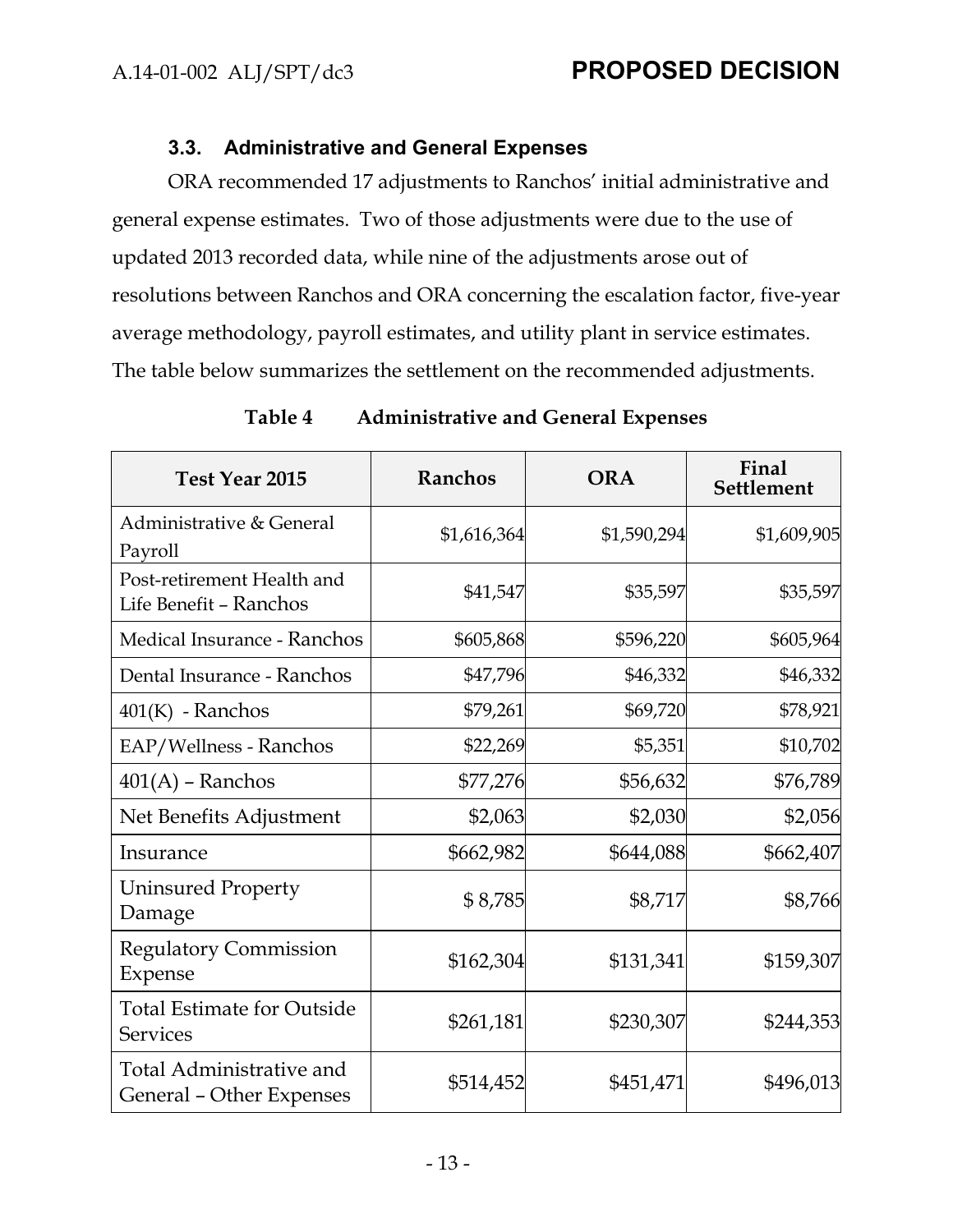| Test Year 2015                                          | Ranchos       | <b>ORA</b>   | Final<br>Settlement |
|---------------------------------------------------------|---------------|--------------|---------------------|
| Administrative and<br><b>General Transferred Credit</b> | $(\$637,345)$ | (\$184, 846) | $(\$414,181)$       |
| Rents                                                   | \$17,281      | \$16,711     | \$16,809            |
| Depreciation Expense                                    | \$3,222,134   | \$3,001,600  | \$3,205,849         |

#### **3.4. Taxes**

ORA accepts Ranchos' methodology for calculating estimates for Ad Valorem Taxes, Payroll Taxes, Tax Depreciation, Interest Expense Deduction, and the Qualified Production Activities Deduction. The original variations in estimates between the two parties were due to the use of estimates made prior to resolution.

In regard to ORA's recommendation concerning the American Taxpayer Relief Act of 2012, the parties have resolved this issue by excluding this recommendation because Ranchos does not elect to take the Bonus Depreciation for 2013 and regulatory agencies cannot impute bonus depreciation for ratemaking purposes when a utility has elected not to take it.

We accept income tax expenses as updated by Ranchos' supplemental testimony to reflect the reduction in revenues and expenses due to the projected reduction in its water production.

## **3.5. Utility Plant in Service**

This section of the settlement resolves capital budgets, the construction of a new well, the deferred construction of a storage tank at the Bell Mountain tank site, the Mains Replacement Program, replacement vehicles, implementation of Power Plan software, and Customer Information System related projects.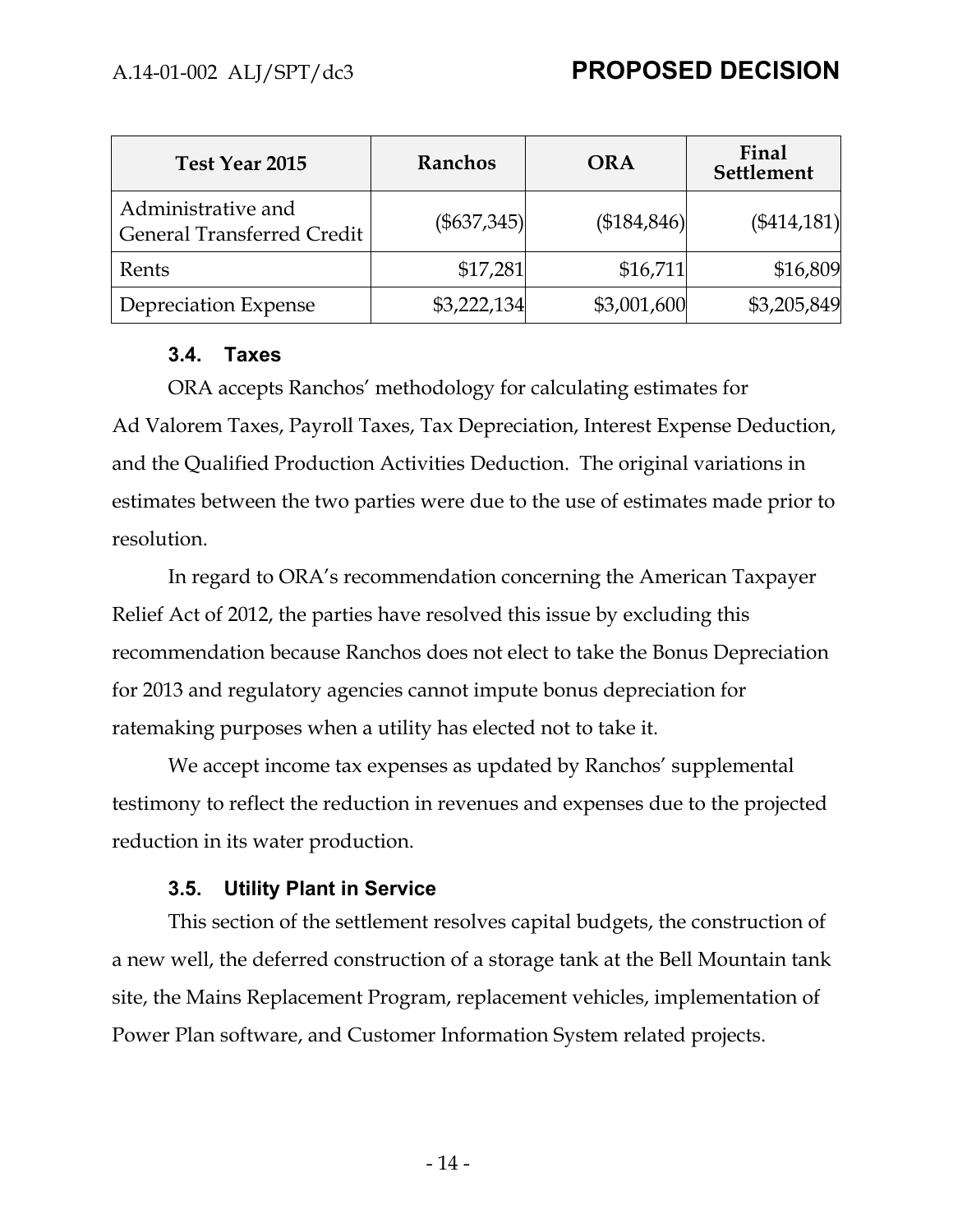For the General Office, Ranchos agreed to withdraw its request for the creation of an auto-import tool for new customers. As a result of the settlement, Ranchos withdrew its request to construct a new office building and will instead file a separate application for the new building at a different time. Similarly, Ranchos withdrew its request for the Office Remodel from this proceeding and instead will request it in the Park Central Basin Test Year 2016 GRC application.

### **3.5.1. Mains Replacement Program**

A major difference between the Settlement Agreement and the Final Settlement Agreement is Section 9.6 addressing the Mains Replacement Program as shown in Table 5 below. Ranchos and ORA reached an alternative settlement on Ranchos' Main Replacement Program after jointly rejecting the Commission's modification. The final settlement is a compromise between their original settlement and the Commission's proposed modification.

| Year | <b>AVR</b><br>Original | <b>ORA</b><br>Original | <b>Settlement</b><br>Agreemen | Proposed<br>Decision | Final<br>Settlement |
|------|------------------------|------------------------|-------------------------------|----------------------|---------------------|
|      |                        |                        |                               |                      | Agreement           |
| 2014 | \$4,985,153            | \$1,689,314            | \$4,985,153                   | \$3,057,846          | \$3,637,258         |
| 2015 | \$5,791,591            | \$1,729,013            | \$5,291,591                   | \$3,129,705          | \$4,095,036         |
| 2016 | \$6,007,083            | \$1,769,645            | \$5,507,083                   | \$3,203,253          | \$4,610,396         |

**Table 5**: **Mains Replacement Program**

In its comments, the Town alleges that the Amended Mains Replacement program is against the public interest because: (1) the settled estimate for the mains replacement exceeds Ranchos' historical level of spending; and (2) Ranchos has over-invested in mains replacement.

We find that Ranchos and ORA have provided sufficient evidence in the record to support the adoption of the Amended Mains Replacement Program.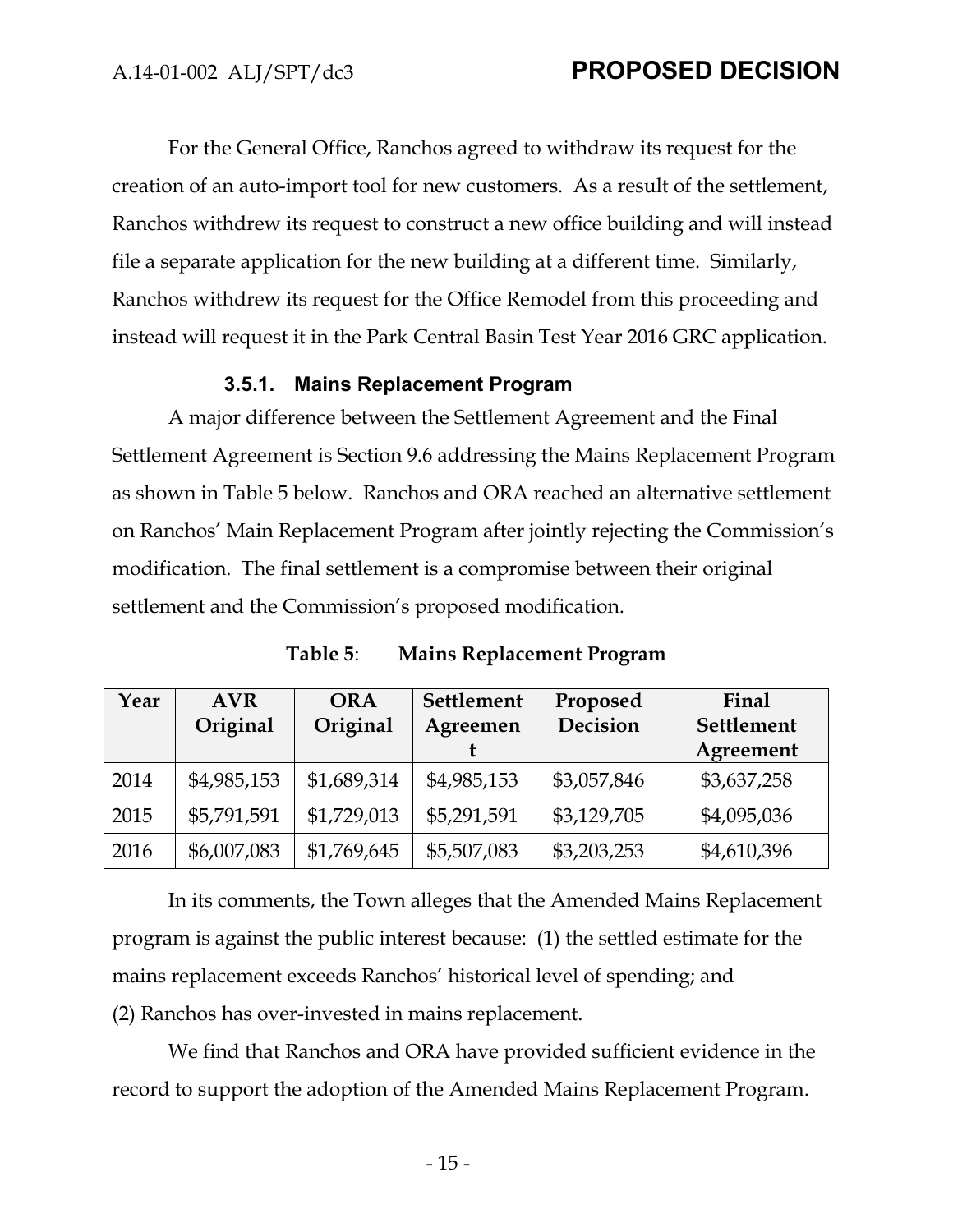Mains replacements are needed to minimize liability, property damage, water loss and to maintain reliable service. When mains are replaced they are often upsized to comply with local fire district ordinances. In the current GRC, Ranchos seeks to replace existing mains, improve fire flow capacity, fire hydrant spacing, water quality and accommodate work by others such as road construction.9 Ranchos has approximately 465 miles of mains in its system and has reduced its leak rates from around 750 leaks in 2007 to 511 leaks in 2012.10 To reach the industry leak rate goal of 0.15 leaks per mile, per year as recommended by the American Water Works Association, Ranchos needs to reduce its leak rate to 69.75 leaks each year.

At the May 13, 2015 EH on the Mains Replacement Program, Mr. Rick Dalton from Ranchos testified that over the last 15 years, Ranchos replaced an average of 4.8 miles of mains each year. Although more costly than the historical average, the Mains Replacement Program contemplates a reduced main replacement rate of approximately 3.45 miles for 2014 and a slight increase for each succeeding year.11 The increase in costs is due to the need to replace larger transmission pipes now versus smaller distribution pipes in the past. While the larger transmission pipes account for a lower number of leaks in the system, leaks/bursts in larger pipes results in substantially larger water loss from the system. This replacement rate is less than recommended by Ranchos' Asset Management Report.12 The Mains Replacement Program represents a reasonable

<sup>9</sup> Settlement Agreement attached as Attachment A at 52.

<sup>10</sup> Exhibit A-1 at 63.

<sup>11</sup> *See* May 13, 2015 Transcript of EH in A.14-01-002.

<sup>12</sup> *See* Exhibit A-21 at 7.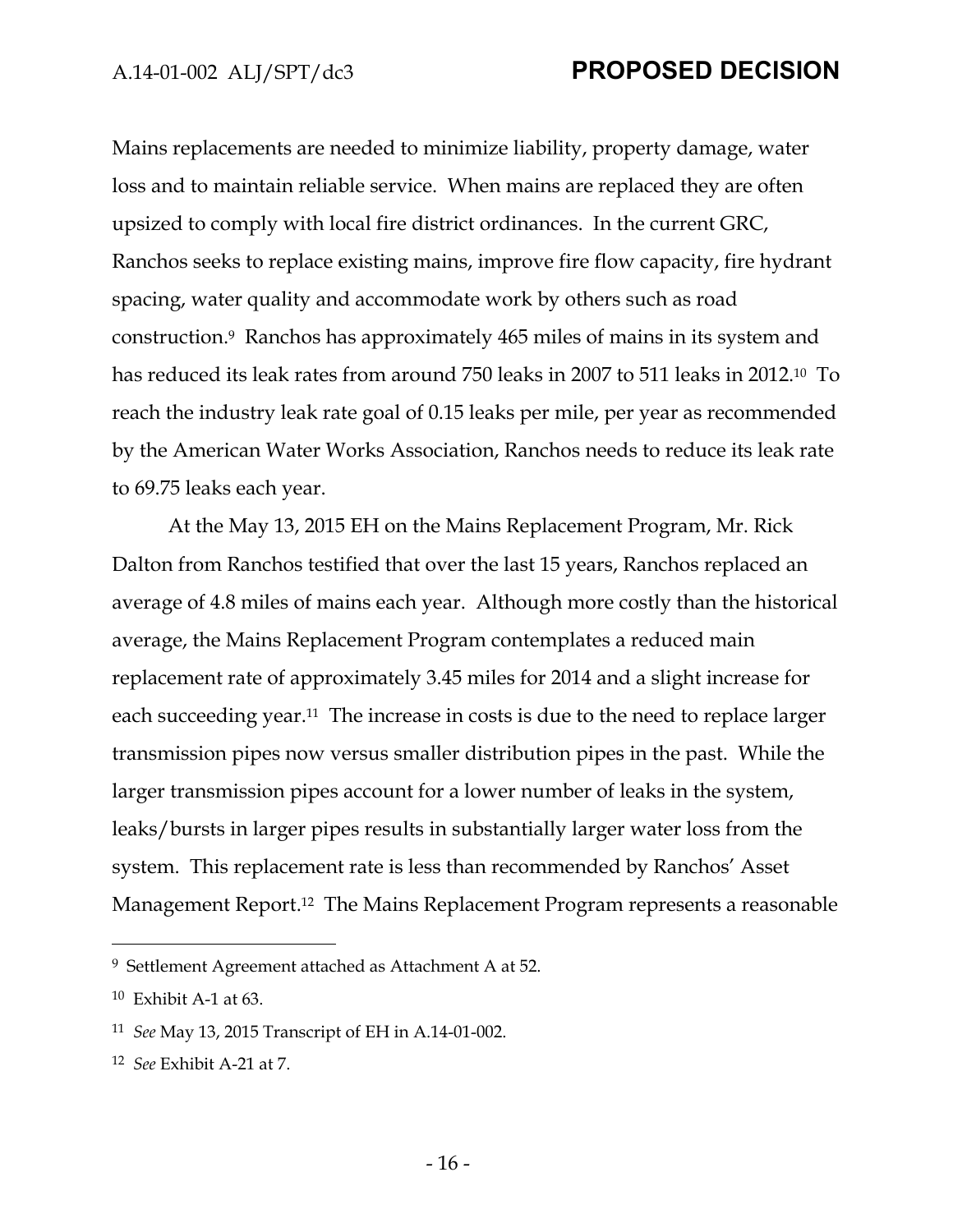compromise of the parties' positions and balances the competing interests of infrastructure maintenance, upgrade, and providing quality water service to Apple Valley residents at affordable rates.

The Mains Replacement Program is also consistent with the law and in the public interest. The Commission has long recognized the importance of a properly maintained infrastructure to a water utility's ability to meet its mandate to deliver "clean, safe and reliable water to their customers at reasonable rates." In its 2010 Water Action Plan, we noted that Water infrastructure in California continues to need significant improvement. The CPUC will encourage financial incentives and direction for investment in infrastructure needed to improve water quality.

As such, we find the Mains Replacement Program, as contained in the Final Settlement Agreement to be reasonable in light of the record, consistent with the law, and in the public interest.

#### **3.5.2. Depreciation Rates, Reserve, and Depreciation Expense**

Ranchos and ORA's methodology for calculating depreciation reserve and expenses did not differ. Moreover, ORA accepted Ranchos' method for estimating depreciation rates.

#### **3.6. Rate Base**

Ranchos and ORA did not have methodological differences for calculating deferred income tax estimates. The actual differences in estimate were resolved once Ranchos corrected errors in its Application and the parties reached a resolution for utility plant estimates. ORA agreed to Ranchos' estimates for materials and supplies using the stipulated number of customers.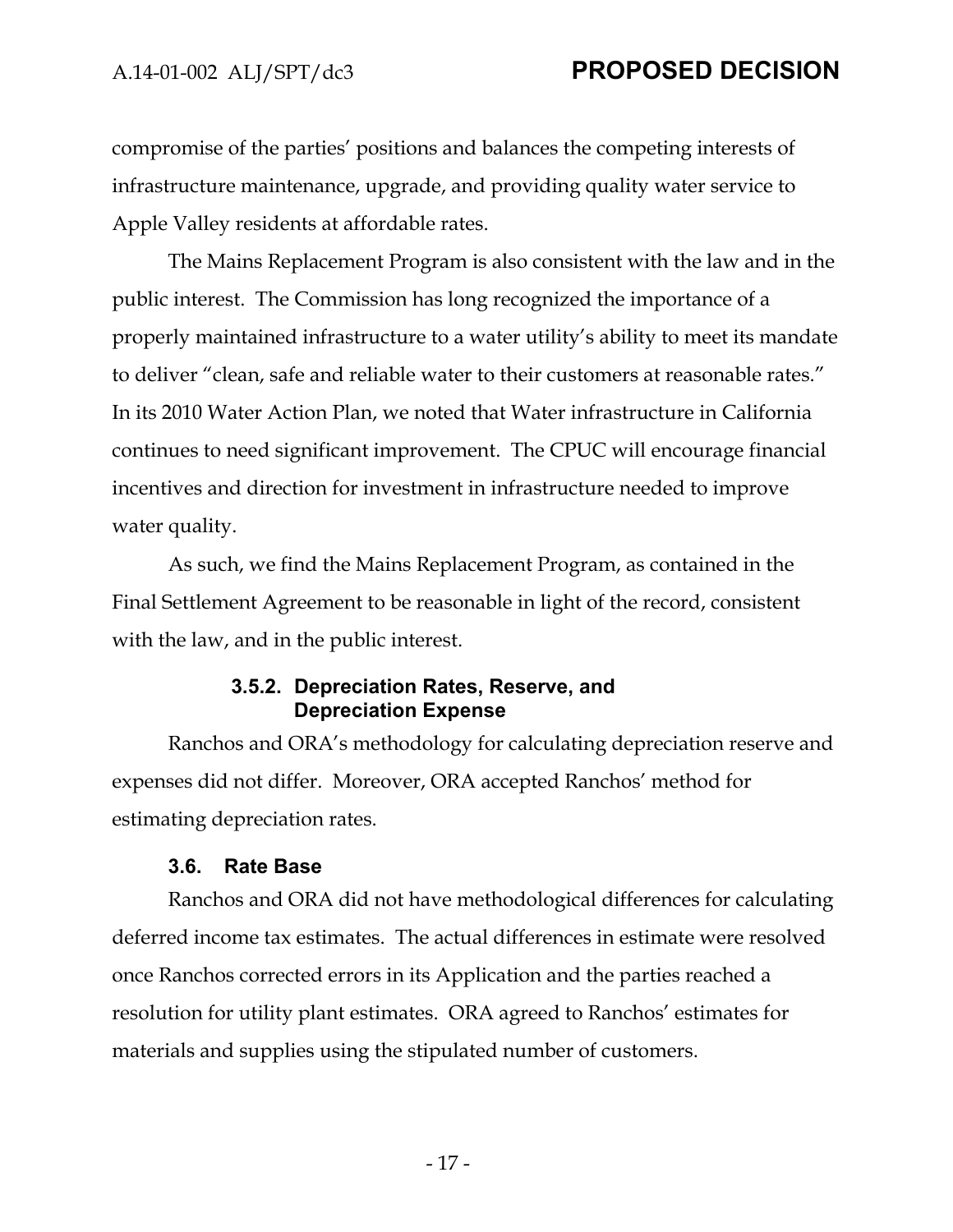ORA and Ranchos had conflicting methodologies for deriving working cash estimates but settled on using a specific revenue lag, including in Operational Cash the unamortized portion of agreed upon rate case costs and studies included in the settlement and the stipulated and adopted expenses and utility plant in service estimates. The Amended Settlement Agreement is updated by the Supplemental Testimony to reflect changes in the sales forecast and associated reductions to the rate base.

#### **3.7. Park Water Company General Office**

This section of the settlement resolves estimates concerning Park Water Company General Office, which include payroll, maintenance, insurance, bank fees, outside services, board of directors' fees, taxes, and depreciation, among others. The resolution of each issue was achieved by one party accepting the position of another or by a compromise between the two positions.

#### **3.8. Affiliate Transactions, Rate Design, and Water Quality**

ORA does not contest Ranchos' methodology for estimating affiliate transactions and residential and non-residential rate design. ORA also found Ranchos to be in compliance with the State Water Resources Control Board's water quality regulations, federal drinking standards, and the Commission's General Order 103-A.

#### **3.9. Memorandum and Balancing Accounts**

ORA and Ranchos agree that Ranchos will continue using its accrual method accounting practice. The parties also agreed to the terms of recovery for seven of Ranchos' memorandum accounts and that five of the memorandum accounts will be closed. Ranchos also agreed to withdraw its request for a Hexavalent Chromium 6 Memorandum Account because the State Water

- 18 -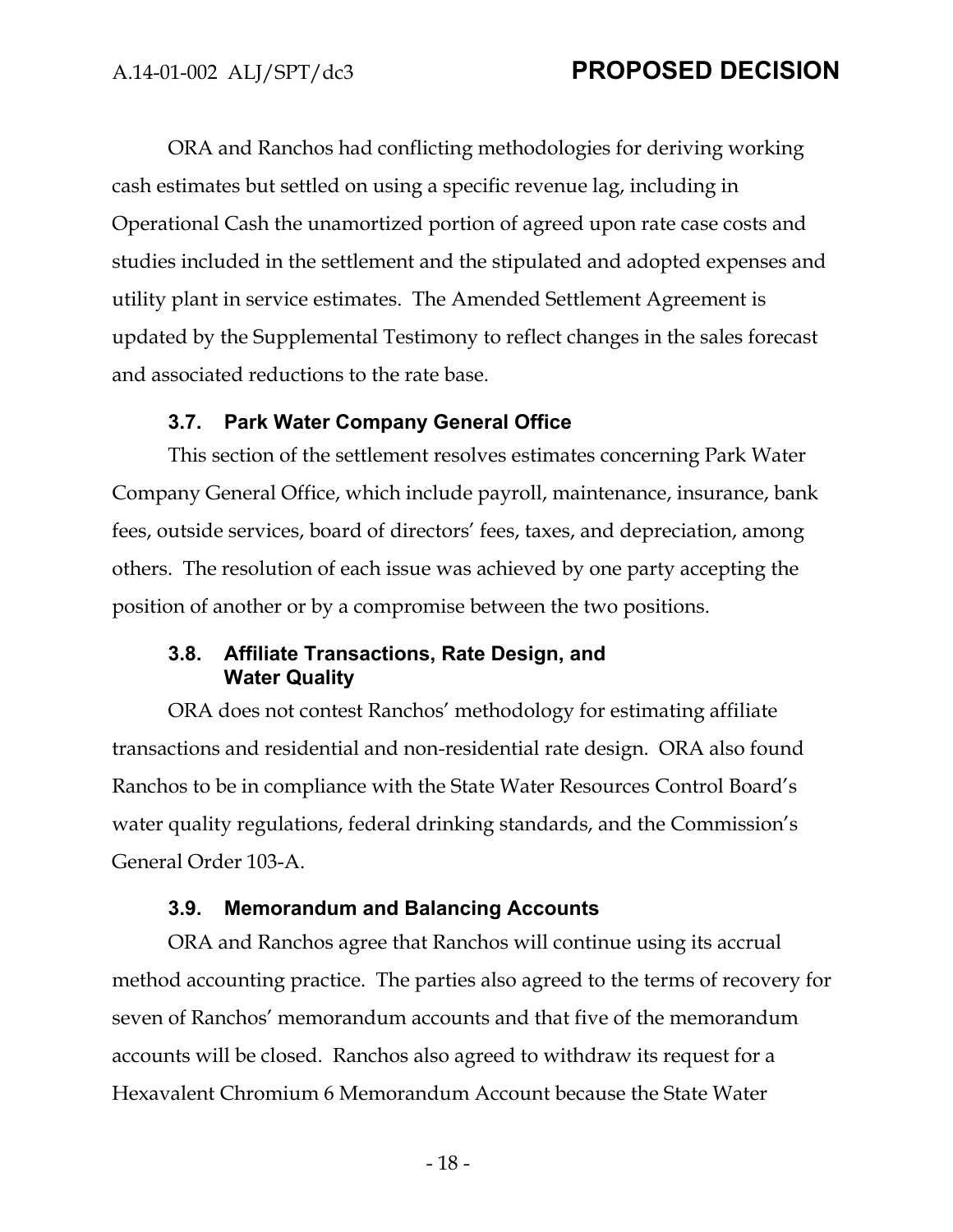Resources Control Board's regulation for Chromium 6 does not impact Ranchos' groundwater sources.

#### **3.10. Special Requests**

Ranchos requested two additional tariff charges for fire flow testing and restoration of service. ORA did not oppose Ranchos' fire flow testing tariff charge but did oppose restoration of service during after-hours and voluntary disconnection for non-emergency, voluntary disconnection after-hours (non-regular hours). However, after settlement negotiations, the parties agreed that both tariff changes should be adopted and that the costs should be charged to those causing the expense, rather than distributed to all customers.

Ranchos proposed to increase the Supply Facilities Fee and Supplemental Water Acquisition Fee in Section C of its Rule No. 15, Main Extensions. The Supply Facilities Fee would increase from \$900 to \$1,000 for a 5/8-inch meter, with increases to large meter sizes based on the Commission's service charge ratios. Ranchos also proposed to increase the Supplemental Water Acquisition Fee from \$5,000 to \$7,000 per lot. After discussion during settlement negotiations, the parties agreed to updated fees that are reduced from Ranchos' original proposal.

## **3.11. WRAM/MCBA (without modification)**

Ranchos proposed to continue its existing WRAM/MCBA with modifications. These modifications include adding the gravity irrigation system to the WRAM/MCBA mechanism and adding the costs of chemicals to the MCBA. ORA opposed Ranchos' requested modifications to the WRAM/MCBA. Although the parties disagree on Ranchos' proposed modifications to the WRAM/MCBA, they agree that the WRAM/MCBA mechanism is generally achieving its stated purpose of promoting conservation and that the Commission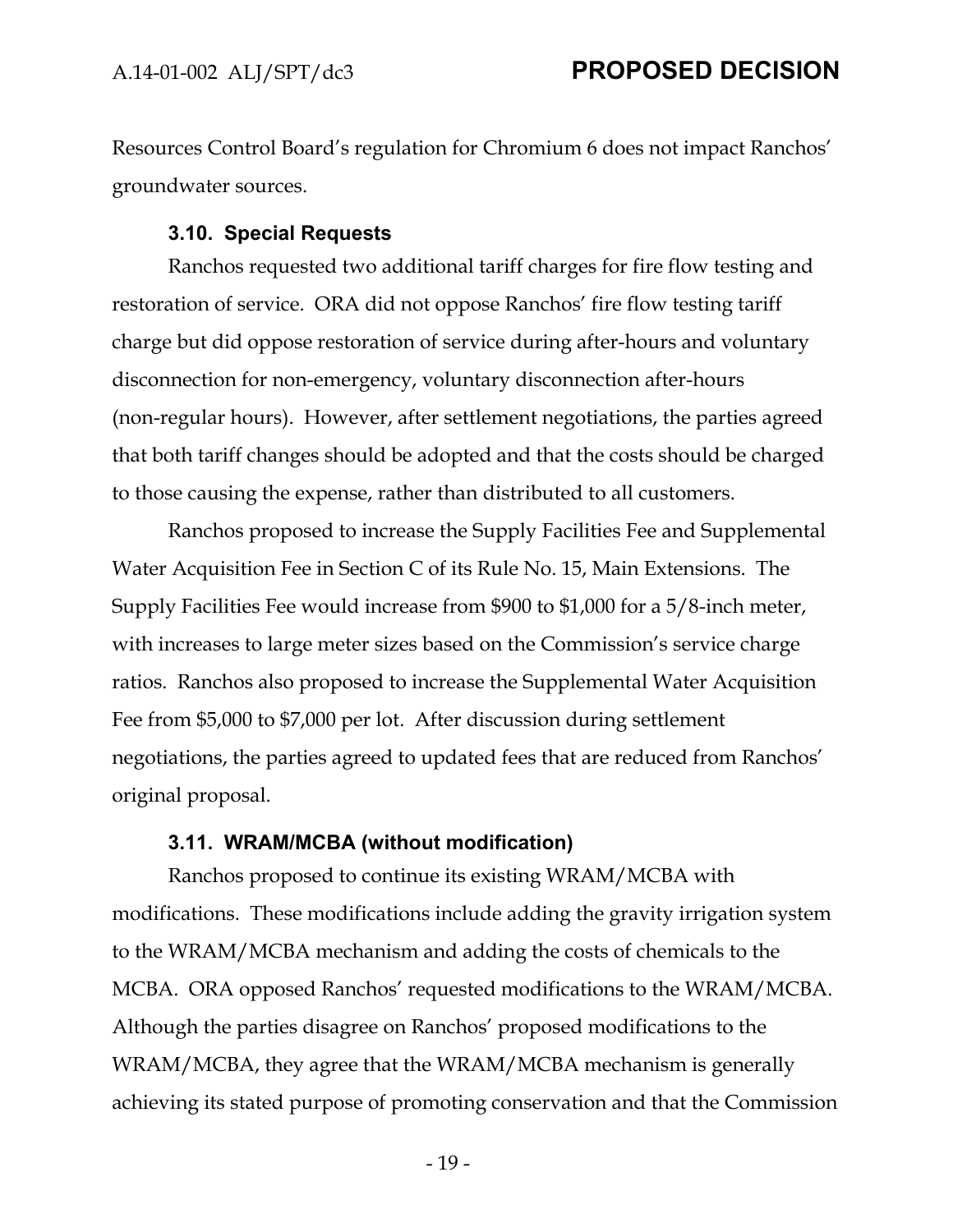should authorize the continuance of the WRAM/MCBA. They also recommend that the Commission not adopt any of the five options as outlined in D.12-04-048. We resolve the disputed modifications in Section 4.7 of this decision and discuss our review of the WRAM/MCBA mechanism in Section 5 of this decision.

#### **3.12. Low-Income Ratepayer Assistance Program**

ORA does not oppose Ranchos' request to continue its existing low-income discount program known as California Alternate Rates for Water (CARW). Ranchos proposes to continue its program by: (1) increasing the current monthly service charge discount of \$6.69 by the average percent increase to rates authorized in this proceeding; (2) the continuation of a surcharge to offset the CARW discounts provided to qualifying customers; and, (3) recovering the under-collection recorded in the CARW Balancing Account as of December 31, 2013, in the amount of \$425,758 through a 12-month temporary surcharge.

#### **3.13. Discussion**

Rule 12.1 requires that we evaluate each proposed settlement to determine whether it is reasonable in light of the whole record, consistent with the law, and in the public interest. The Final Settlement Agreement describes the settling parties' initial and settled positions, the settlement on each issue, and provides references to the evidentiary record addressing the particular issue. In addition, Ranchos and ORA also submitted a Final Joint Comparison Exhibit showing each party's starting positions and the final settlement.

### **3.13.1. The Final Settlement Agreement is Reasonable in Light of the Record**

Ranchos, ORA and the Town began this proceeding with both similar and disparate positions and conclusions about the various issues involved in this GRC. Each party represented their respective interests in reviewing the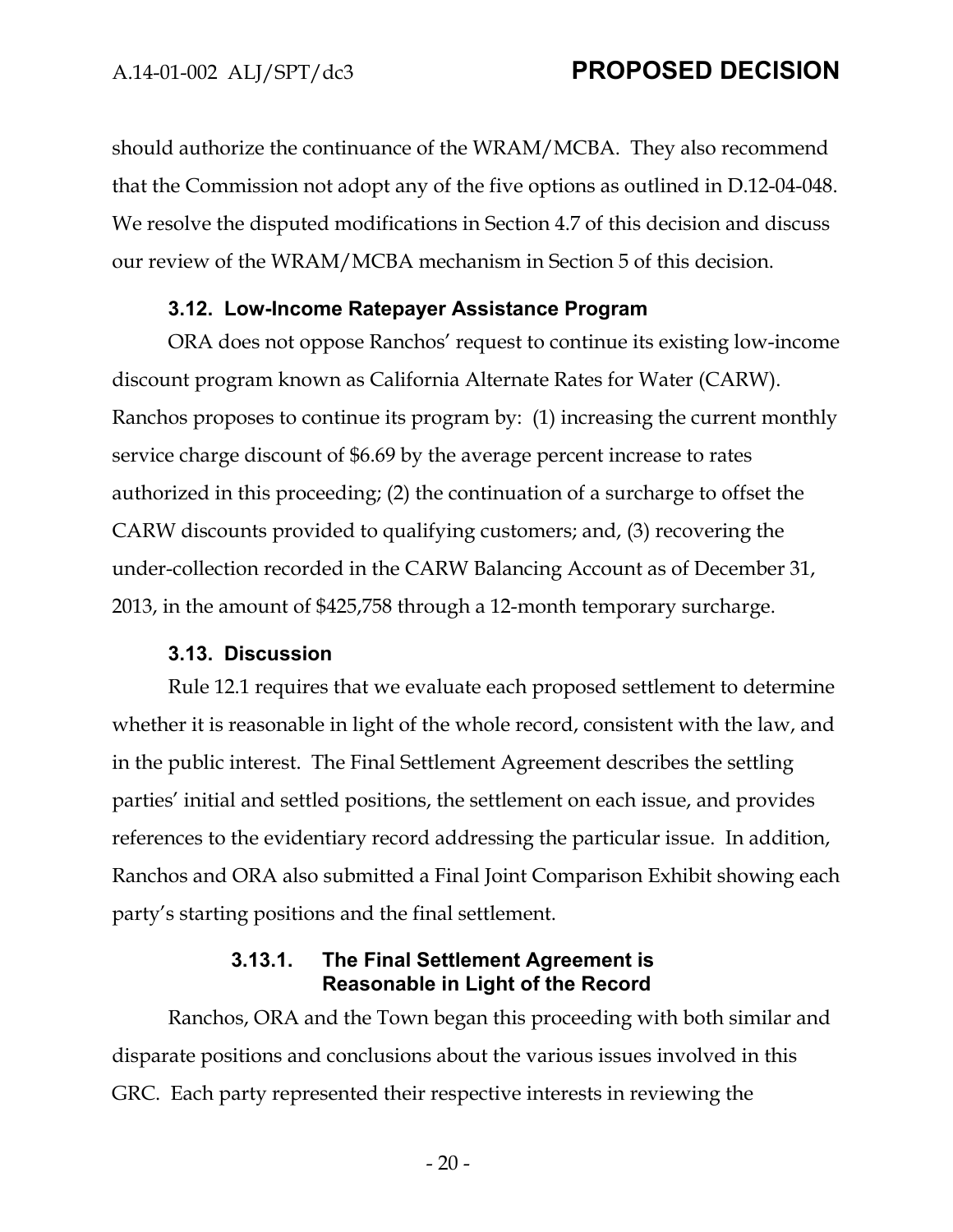testimony, reports, Minimum Data Requirements and data request responses and have been involved in discussions of the issues presented in the Application and are knowledgeable and experienced regarding these issues. The Parties conducted arm's length settlement negotiations throughout the proceeding. The Final Settlement Agreement balances the various interests affected in this proceeding and reflects appropriate compromises of the Parties' litigation positions, and is reasonable.

As discussed above, the Town filed comments against the settlement on only two issues: (1) Mains Replacement Program; and (2) potential surcharges against Ranchos ratepayers due to Resolution W-5041. Although the Town did not sponsor the proposed settlement, it was represented by counsel and participated in the negotiation process. Pursuant to Rule 12.1, not all parties to the proceeding need be parties to the settlement so long as the proposed settlement meets the Commission's criteria for settlement review. We find the Town's objections to have been sufficiently addressed by Ranchos and ORA in the record. We find the amended Mains Replacement Program to be a reasonable compromise between party positions and the Commission's proposed modification. Furthermore, the conservation rate structure resulting from the updated sales forecasts reflect the true cost of providing safe and reliable water service and serve to incentivize conservation as intended.

### **3.13.2. The Final Settlement Agreement is Consistent with the Law and Prior Commission Decisions**

We are not aware of any statutory provisions or prior Commission decisions that would be contravened or compromised by the Amended Settlement Agreement. The issues resolved in the Final Settlement Agreement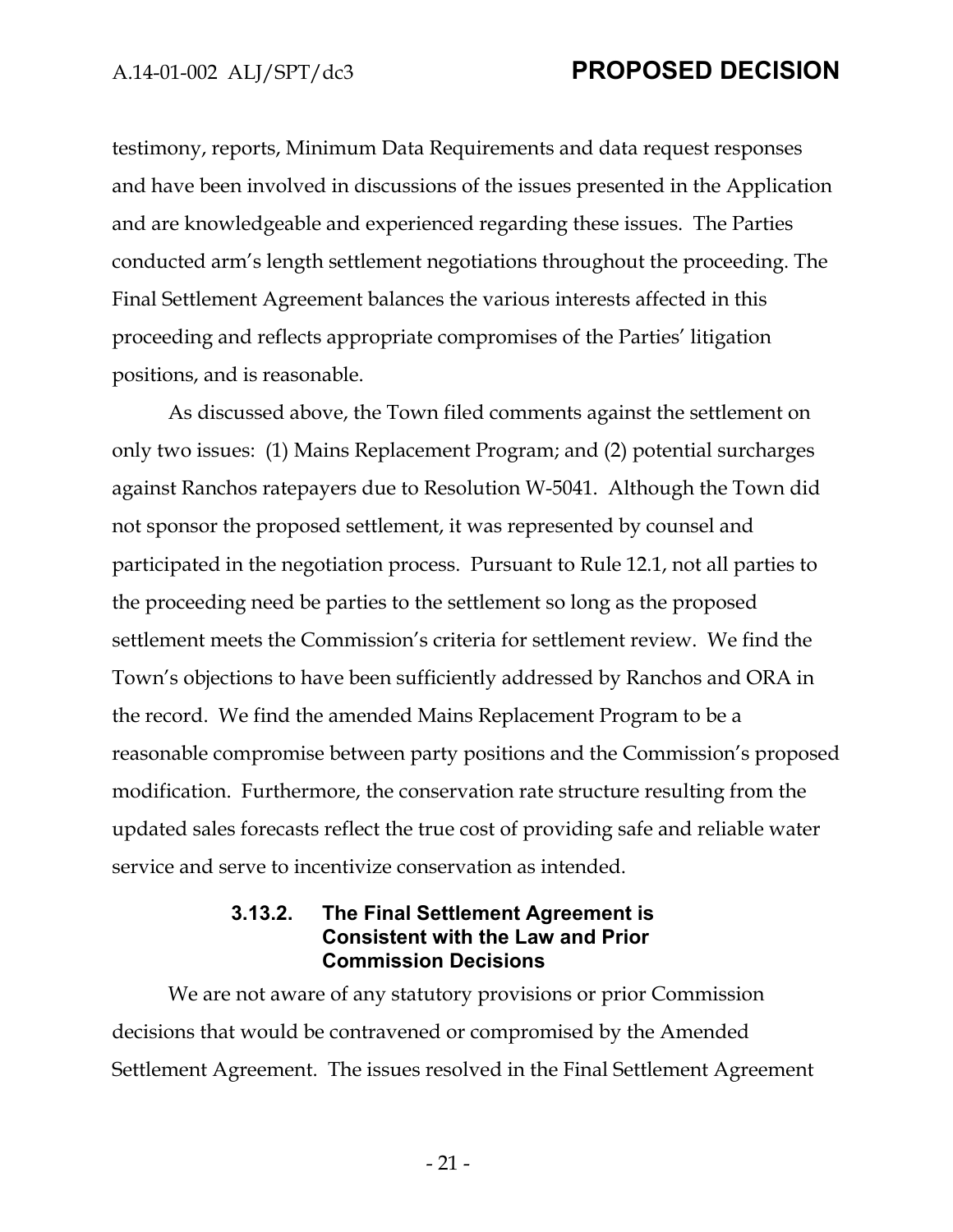are within the scope of the proceeding, and will result in reasonable rates for Ranchos' customers reflecting the true cost of providing water service, thereby reducing the potential for future surcharges. As such, we find the proposed settlement to be consistent with the law.

### **3.13.3. The Final Settlement Agreement is in the Public Interest**

The Final Settlement Agreement results in reasonable rates to Ranchos' customers while providing Ranchos adequate funding for the safe and reliable provision of water service to its customers.

The Commission has issued numerous decisions which endorsed settlements as an "appropriate method of alternative ratemaking" and express a strong public policy favoring settlement of disputes if they are fair and reasonable in light of the whole record.13 Adoptions of reasonable settlements reduce the expense of litigation and conserve Commission resources, and allow parties to reduce the risk that litigation will produce unacceptable results.

In addition to conserving Commission resources and reducing litigation expense, the Commission has also reviewed other factors in assessing whether a settlement is in the public interest. We have looked at the extent to which discovery has been completed, the stage of the proceeding, whether the Parties had undertaken a thorough review of the issues, the experience of counsel, a governmental participant, the overall strength of applicant's case, and the relative risks and complexities of the litigation.14 In the present case, prepared

<sup>13</sup> *See* D.88-12-083 at 221-223 and D.91-05-029 at 326.

<sup>14</sup> *See* D.00-09-037 citing Officers for Justice v. Civil Service Commission of the City and County of San Francisco (9th Cir. 1982) 688 F.2d 615, 625.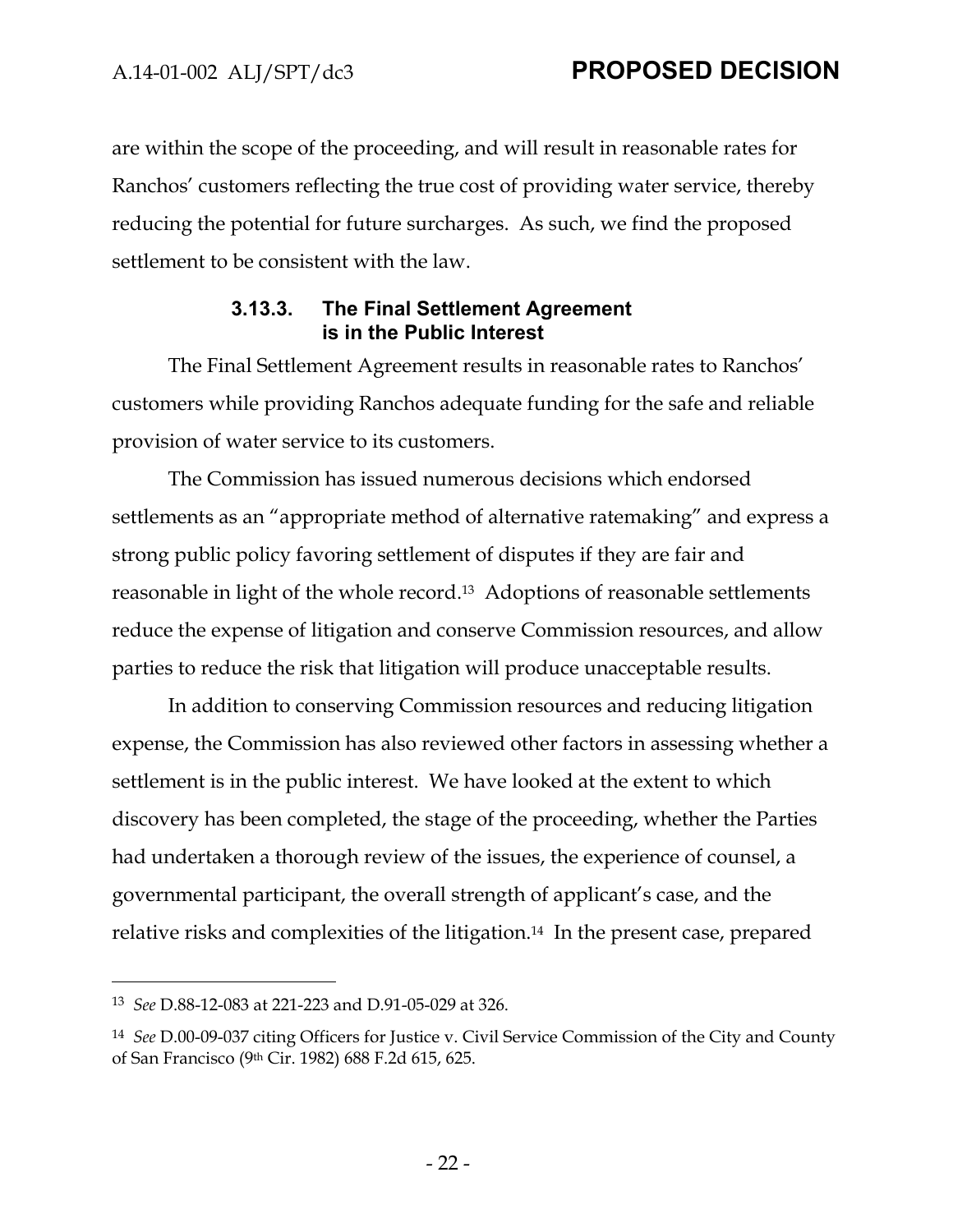testimony has been served, extensive discovery has been completed, two rounds of EHs have been held and the parties have negotiated and re-negotiated their positions based on the Commission's proposed modification to their original settlement positions. The recommended revenue requirement is reasonable in light of the record and current drought conditions.

#### **3.13.4. Conclusion**

Based upon the record of this proceeding we find the parties complied with Rule 12.1(a) by making the appropriate filings and noticing settlement conferences. Based upon our review of the settlement documents we find that the settlement contains a statement of the factual and legal considerations adequate to advise the Commission of the scope of the settlement and of the grounds for its adoption; that the settlement, was limited to the issues in this proceeding; and that the settlement included comparisons indicating the impact of the settlement in relation to the utility's application and issues the other parties contested in their prepared testimony, or would have contested in a hearing. We conclude, pursuant to Rule 12.1(d) that the settlement is reasonable in light of the whole record, consistent with the law and in the public interest.

#### **4. Disputed Issues Resolved by this Decision**

This decision also resolves the disputed issues between ORA and Ranchos not contained in the settlement agreement. The disputed items are:

- Conservation estimate;
- Conservation balancing account;
- Solar project memorandum account;
- Office remodel balancing account;
- Use of estimates in balancing accounts;
- Level payment plan;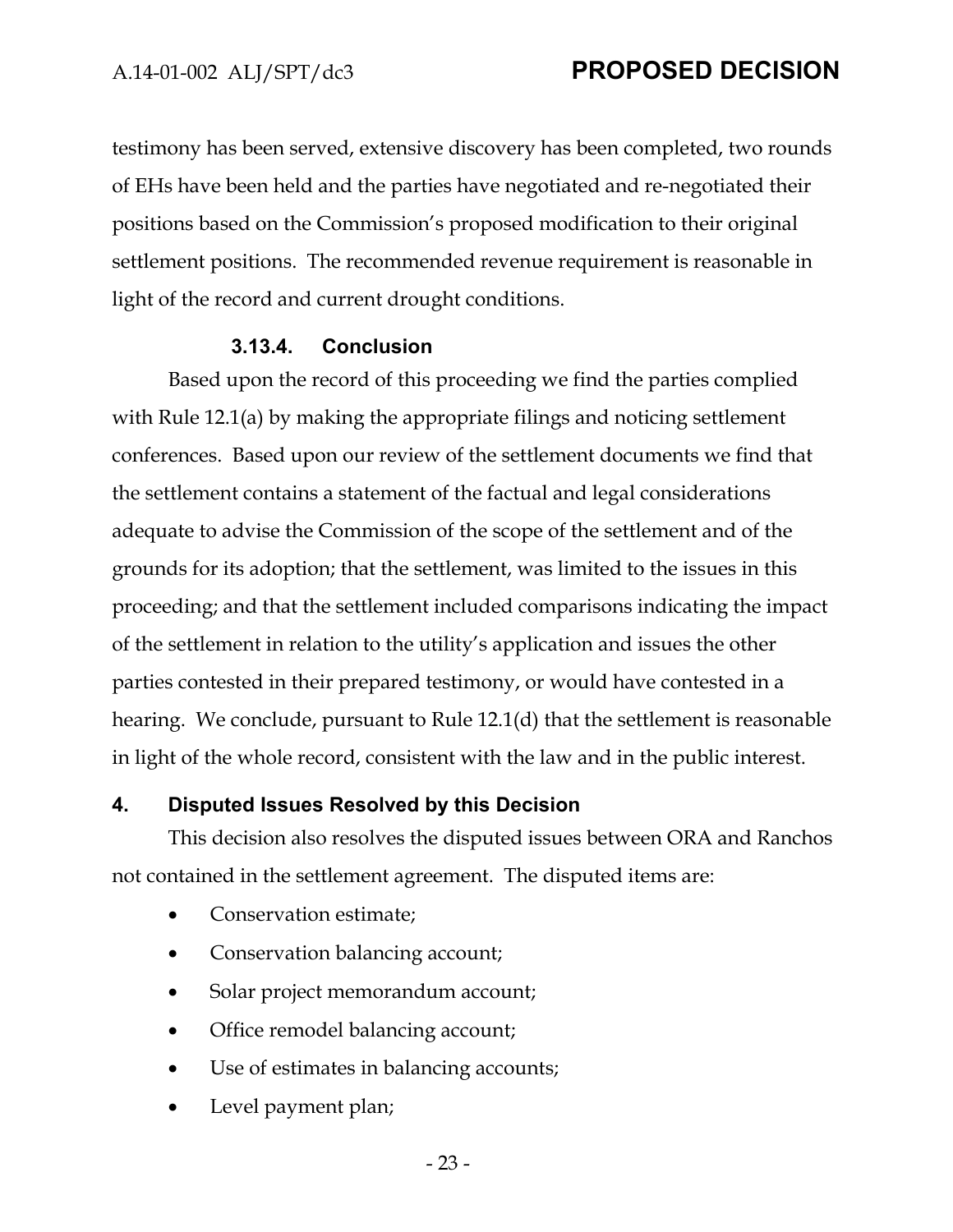- Sales reconciliation mechanism;
- Inclusion of gravity irrigation system in the WRAM/MCBA; and,
- The inclusion of chemicals in the MCBA.

Three issues between the Town, who is not a party to the Settlement Agreement, and Ranchos remain unsettled as well. They relate to 1) WRAM/MCBA Implementation Review; 2) Rate Design; and 3) Water Rate Comparison.

## **4.1. Conservation Estimates**

This decision authorizes an aggregate conservation budget of \$350,902 for the three-year GRC cycle. Ranchos will continue tracking its conservation expenses in a one-way balancing account subject to refund at the end of the GRC cycle. To ensure consistent spending while allowing flexibility, we allow Ranchos an annual 20 percent variance from its estimated conservation expenses of \$113,528 for 2015, \$116,933 for 2016 and \$120,441 for 2017. Finally, spending on conservation-related public information and outreach shall continue to be subject to a \$30,000 annual cap.

Ranchos requests removal of the one-way balancing account and an aggregate conservation budget of \$350,902 for the three-year GRC cycle (2015-2017) based on its 2011 Water Use Efficiency Business Plan. ORA recommends the continuation of the one-way balancing account and a conservation budget of \$67,817 for 2015, \$69,445 for 2016, and \$71,042 for 2017. ORA points to Ranchos' underspending its conservation budget in 2012 and 2013 as justification for reducing the conservation program budget.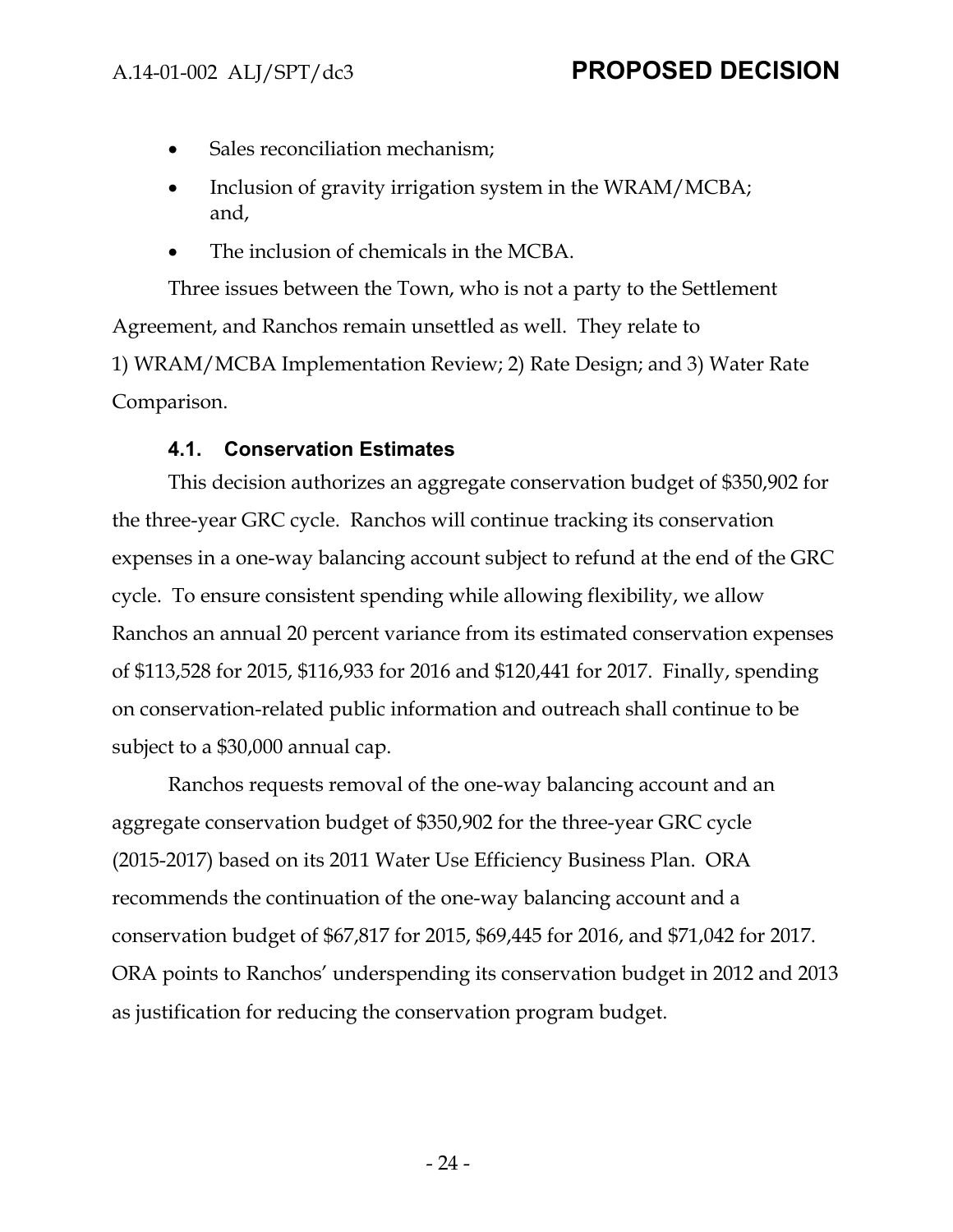While the Commission authorized an aggregate conservation cap for the 2012-2014 rate case cycle,15 the cap was based on estimated annual spending in the areas of public information, high efficiency nozzle distribution, high efficiency toilet install, and the cash for grass turf removal program. The aggregate cap was intended to allow variances in annual spending, rather than an underspending of approximately 40 percent of the authorized amount.16

California's drought conditions warrants continuation, rather than reduction of conservation programs. The Commission adopts Ranchos recommendation of \$350,902 for the three-year GRC cycle as long as Ranchos consistently spends the allotted amount over the three years. To promote efficient and consistent spending, we allow Ranchos an annual 20 percent variance from its estimated conservation expenses of \$113,528 for 2015, \$116,933 for 2016 and \$120,441 for 2017. The 20 percent variance should be subject to carry over throughout the rate case cycle, consistent with accounting practices for balancing accounts. By granting \$350,902 to be used consistently over three years, Ranchos is afforded flexibility in its conservation programs so that it can better handle increased customer participation and meet its conservation goals. If Ranchos fails to spend its conservation budget as directed by the Commission, the unspent funds must be refunded to ratepayers and any overspending must be absorbed by Ranchos shareholders.

We adopt ORA's recommendation to cap conservation-related public outreach at \$30,000 annually, and decline Ranchos' request to remove the

<sup>15</sup> Settlement Agreement attached as Attachment A to D.12-09-004 at 14.

<sup>16</sup> Ranchos spent \$129,423 of its estimated \$210,905 conservation budget in 2012 and 2013 and plans to spend all of its \$81,452 underspent in 2014. *See* Exhibit O-1 at 3-7.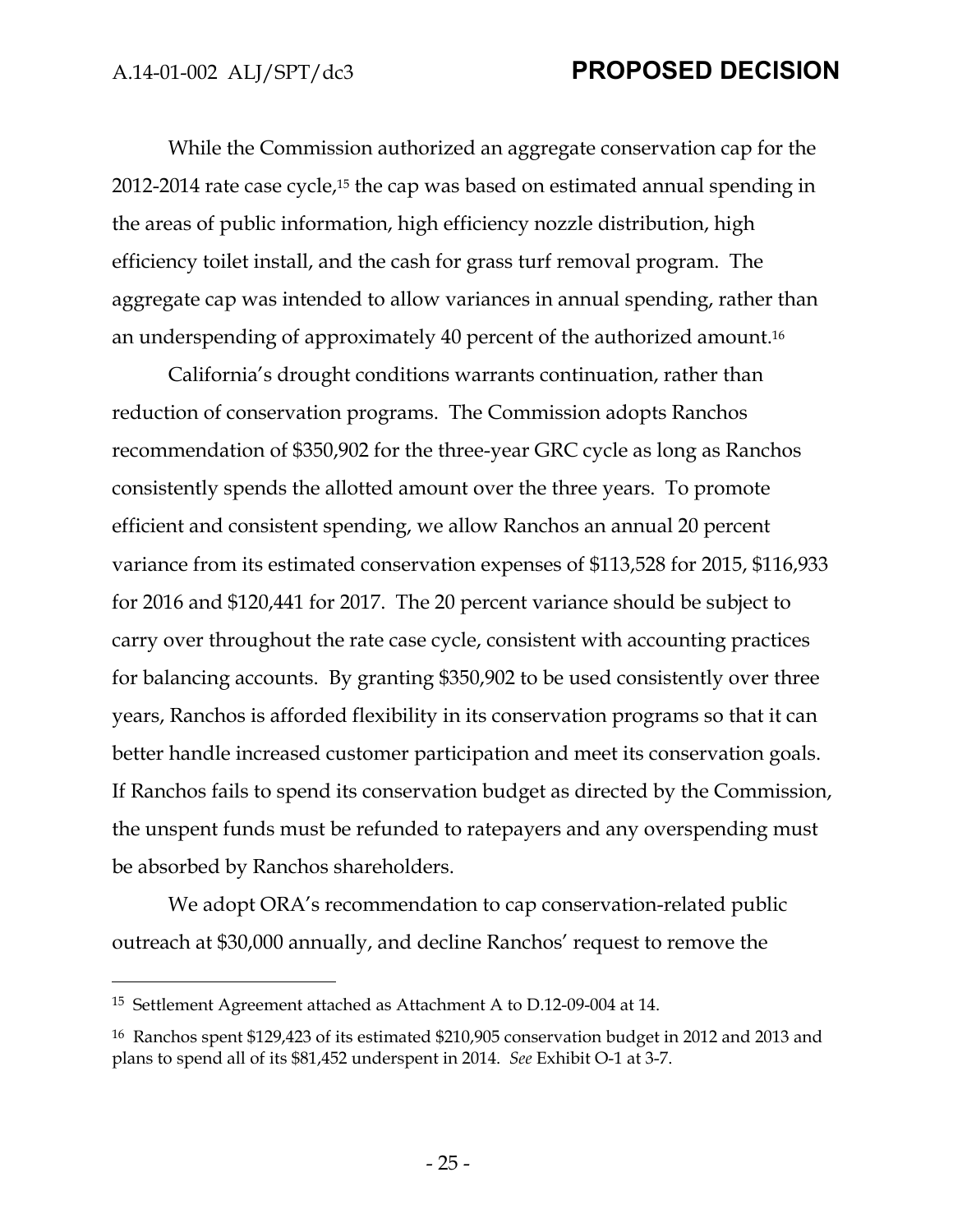one-way balancing account subject to refund. Any unspent funds must be refunded to ratepayers via surcredits at the end of this GRC cycle. In consideration of Ranchos' conservation budget, requiring Ranchos to use a one-way balancing account enables the Commission to ensure that Ranchos properly balances conservation program investments over the course of the rate case period.

#### **4.2. Solar Project Memorandum Account**

The Commission authorizes Ranchos to establish a memorandum account to track the costs associated with investigating the viability of installing an Alternating Current (AC) solar photovoltaic generation system at its office site. Any cost recovery of this memorandum account will be subject to a reasonableness review during Ranchos' next GRC.

Ranchos requests authorization to establish a memorandum account to track the costs, expenses, and capital costs associated with exploring the viability of installing an AC solar photovoltaic generation system on the grounds of its office site.

ORA opposes the authorization of a memorandum account because the details of Ranchos' program remains undefined, Ranchos has not conducted a cost-effectiveness analysis, the costs of such a project may result in significant rate increases to ratepayers, and Ranchos has not met the requirements of establishing a memorandum account under Standard Practice U-27-W.

While ORA's concerns have merit, the purpose of a memorandum account is to allow the company to enter into an action where it bears the full risk of future rate recovery based upon a later reasonableness review. Here, the account would be structured such that Ranchos bears the full risk of recovery because cost recovery is subject to a reasonableness review. Furthermore, Ranchos is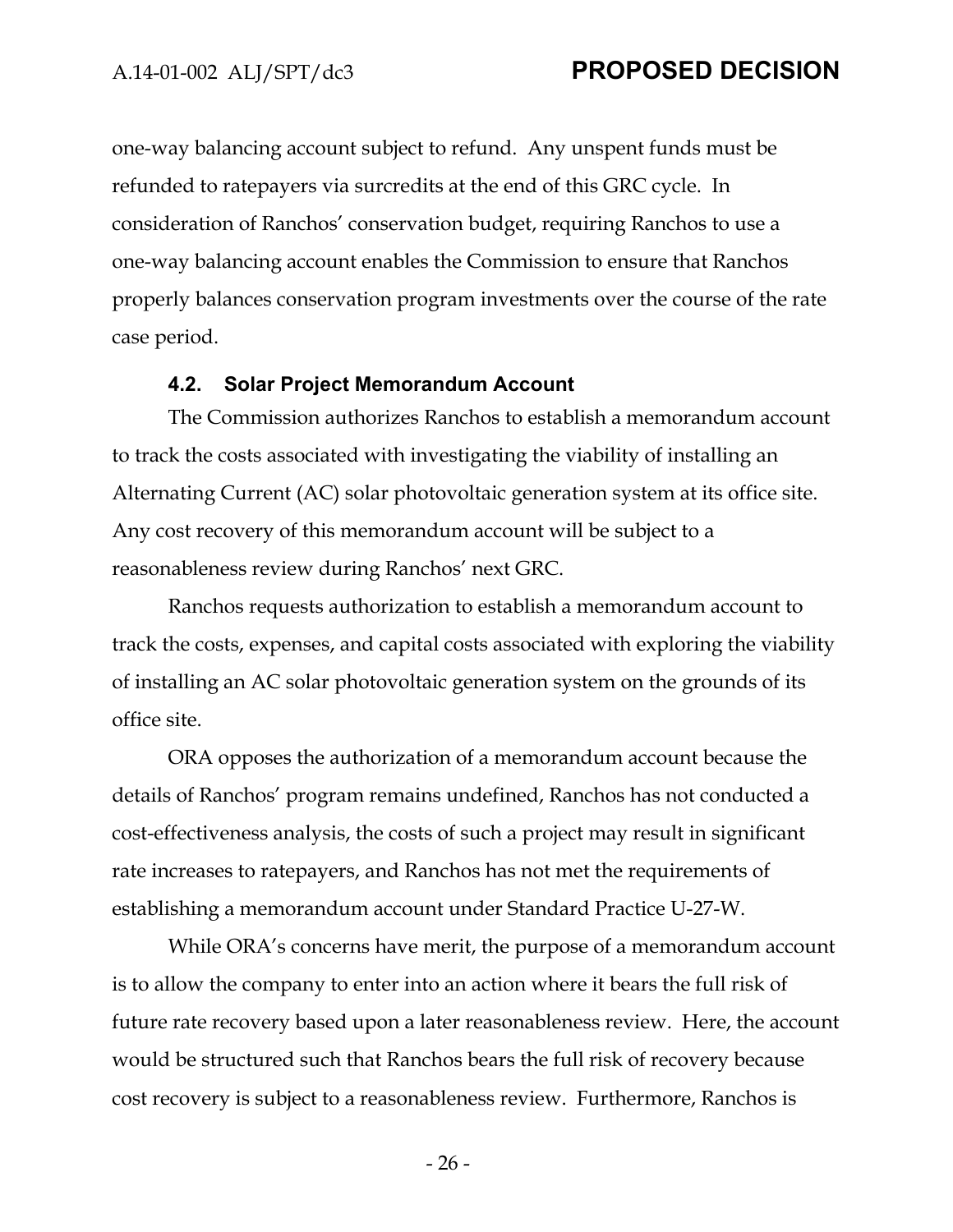only authorized to investigate the viability of solar installation, rather than actual construction. Therefore, the Commission preserves the ability to deny Ranchos recovery of costs when less expensive sources of power are available.

Moreover, the purpose of the account, to explore the viability of solar photovoltaic generation system at Ranchos' site, is consistent with Commission policy of encouraging the use of renewable energy to reduce power costs. Therefore, the Commission grants Ranchos the authority to establish a memorandum account to track the costs and expenses associated with investigating the viability of installing a solar photovoltaic generation system for its office site. To be clear, any actual installation and construction is not authorized by the memorandum account and will be subject to Commission review in another proceeding. Ranchos must file a Tier 2 Advice Letter incorporating the memorandum account into the preliminary statements in its tariff.

#### **4.3. Office Remodel Balancing Account**

The Commission denies Ranchos' request to recover at this time the costs tracked in its Office Remodel Balancing Account. D.12-09-004 authorized Ranchos to create a balancing account to track the revenue requirement associated with the office building modification that could be recovered "once the construction was completed," subject to a reasonableness review.17 Therefore, because Ranchos' office reconfiguration has yet to be completed, Ranchos may not seek recovery of the costs tracked in the Office Remodel

<sup>17</sup> D.12-09-004 at 18.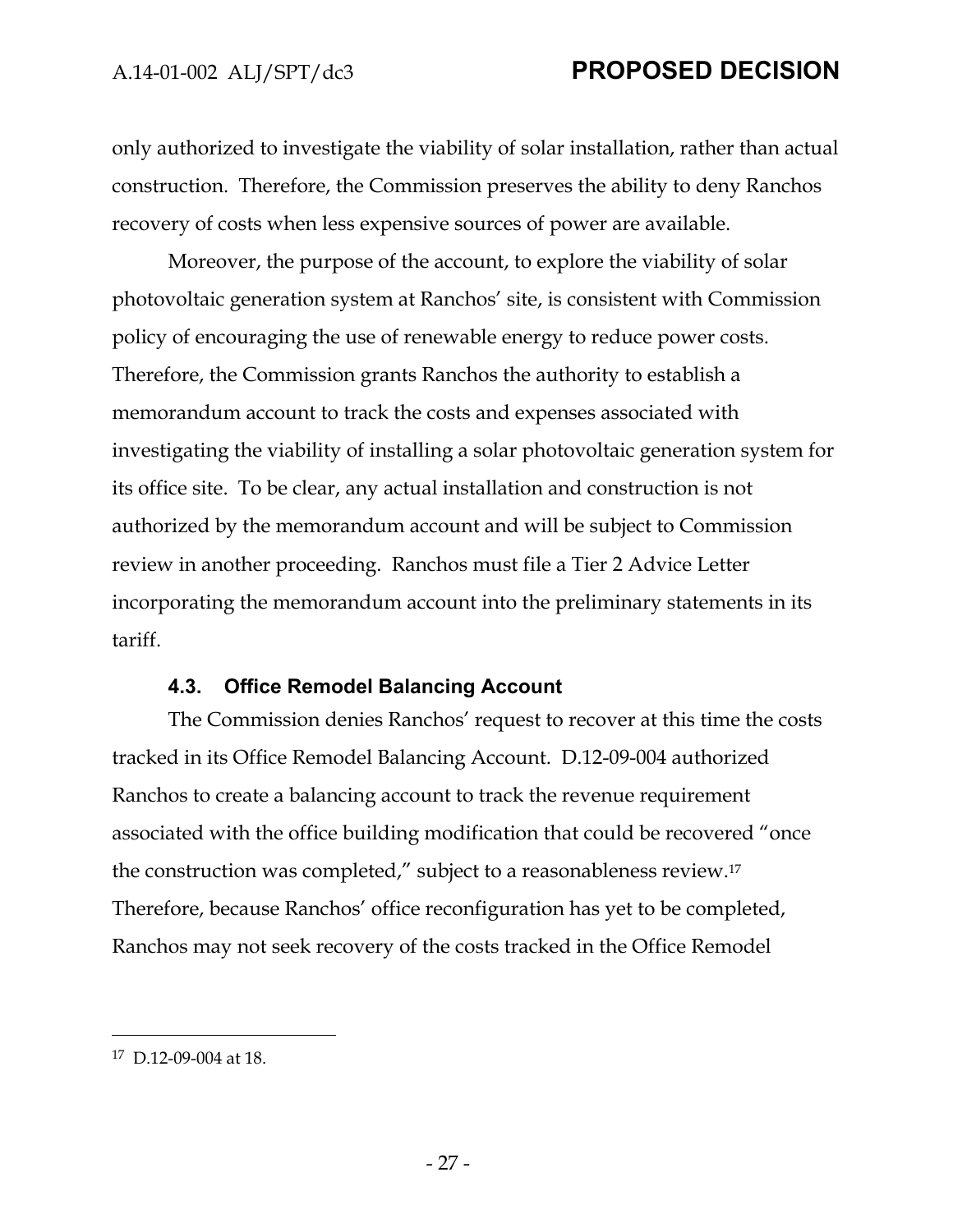Balancing Account. Ranchos will be able to seek recovery of the balancing account when construction/remodel is completed for its office project.

#### **4.4. Use of Estimates in Ranchos' WRAM/MCBA**

The Commission denies ORA's recommendation that Ranchos be required to stop using the accrual method of accounting for recording costs in its WRAM/MCBA. Ranchos may rely on the accrual method of accounting and use estimates in its WRAM/MCBA calculations.

ORA asserts that neither D.08-09-026, which adopted Ranchos' WRAM/MCBA, nor D.08-02-036, which authorized Park Water Company's WRAM/MCBA and which is what Ranchos' WRAM/MCBA is modeled after, authorize the use of estimated costs instead of actual costs.18 ORA argues that both decisions require the utility to track the difference between actual variable costs and adopted costs. ORA asserts that the appropriate time for Ranchos to file for recovery is after the accrued/estimated costs become actual costs and that by waiting to request recovery, ratepayers bear less risk of over-collection.19 ORA also suggests that Ranchos' recording method is burdensome to the Commission and points to the California State Auditor's Report, which concluded that the Commission lacks adequate processes to provide sufficient oversight of utility balancing accounts to protect ratepayers from unfair rate increases.20

<sup>18</sup> Reply Brief of the Office of Ratepayer Advocates (ORA Reply Brief), filed August 4, 2014 at 17.

<sup>19</sup> ORA Reply Brief at 18-19.

<sup>20</sup> ORA Reply Brief at 20.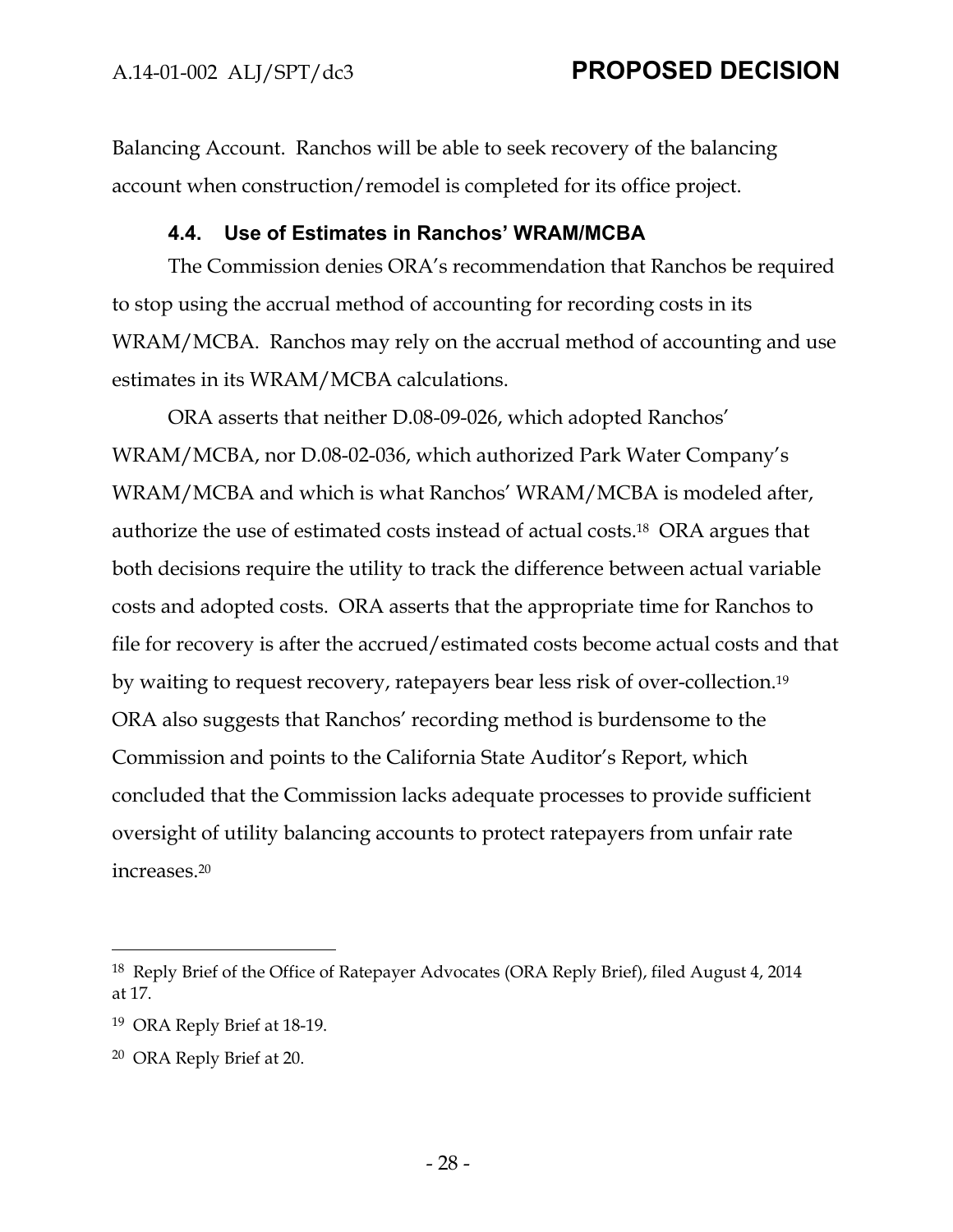Ranchos relies on the accrual method because of the timing of the retroactive calculation methodology used by the Mojave Water Agency to administer leased water rights and the timing of the Mojave Basin water year.21 Since the actual costs are not available when Ranchos is required to file for its WRAM/MCBA recovery, Ranchos necessarily estimates costs incurred. Also, Ranchos must use accrual accounting to comply with Generally Accepted Accounting Principles (GAAP) and with the Commission's Uniform System of Accounts for Water Companies (Class A). Furthermore, through the true-up process, Ranchos places the true-up adjustments in the time period for which they actually occurred, and calculates the interest in the balancing account on that basis.22 Thus, ratepayers receive interest on any under- or over-estimating of the accruals that may occur.

#### **4.5. Level Payment Plan**

The Commission grants Ranchos and the Town's request for a Level Payment Plan that will give customers the option of paying for water service in equal bi-monthly payments based on their last 12 months average bill. At the end of the 12-month period, customers who elect the Level Payment Option will receive a settlement bill with a payment due or a credit balance. The Level Payment Plan is authorized as a pilot program subject to review during Ranchos' next GRC.

ORA asserts that Ranchos failed to provide costs associated with and mechanics of the plan and therefore failed to meet its burden to prove that costs

<sup>21</sup> Opening Brief of Apple Valley Ranchos Water Company (Ranchos Opening Brief), filed July 21, 2014 at 17.

<sup>22</sup> Ranchos Opening Brief at 24.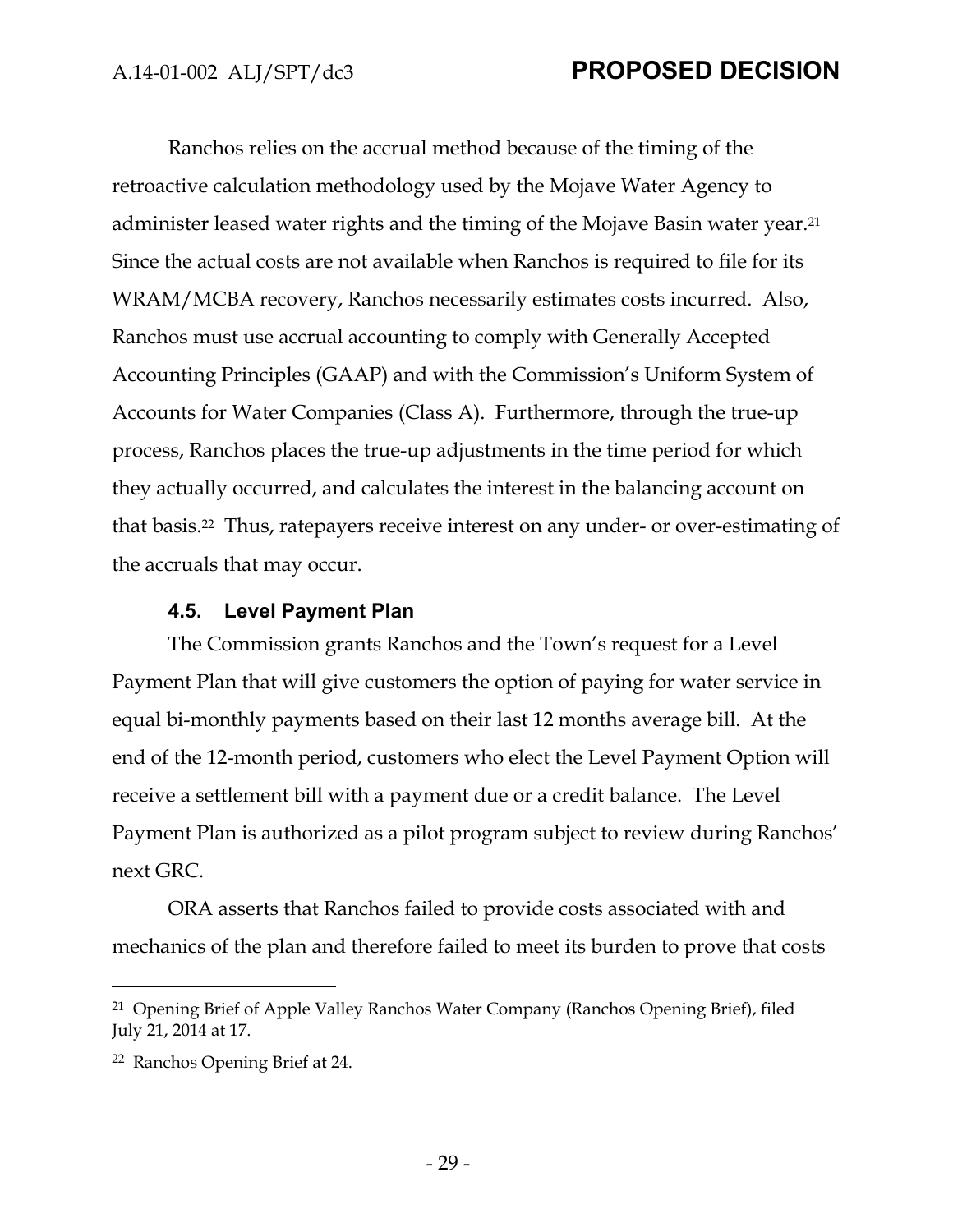are reasonable.23 ORA assumes that low income customers have no significant outdoor water use, therefore baseline water use should not differ dramatically in the winter versus the summer months. Also, ORA claims that the level payment plan potentially obscures the price signal sent by conservation rate design.24

The Town recommends the adoption of the plan because it provides customers with budgetary assistance and avoids rate shock associated with fluctuating water bills.25

Ranchos is not seeking any costs to implement the plan, and it points to significant fluctuations in seasonal demand in support of giving its customers the level payment option.26 The Commission grants Ranchos' Level Payment Plan with the caveat that it will be subject to review during Ranchos' next GRC. The purpose of the plan is to assist households in budget planning and was requested by Ranchos' customers. By providing this option, Ranchos is being responsive to customers. Moreover, Ranchos is not requesting to recover costs or to track costs associated with the pilot program.27 ORA's concerns regarding unforeseen amounts due to the end of year true-up can be minimized by the inclusion of actual usage information on each bill.<sup>28</sup> Also, the potential for obscuring conservation rate design price signals can be minimized via actual

<sup>23</sup> ORA Reply Brief at 21.

<sup>24</sup> ORA Reply Brief at 21.

<sup>&</sup>lt;sup>25</sup> Reply Brief of the Town of Apple Valley (Town Reply Brief), filed on August 4, 2014 at 1.

<sup>&</sup>lt;sup>26</sup> Reply Brief of Apple Valley Ranchos Water Company (Ranchos Reply Brief), filed August 4, 2014 at 19.

<sup>27</sup> Ranchos Reply Brief at 19.

<sup>28</sup> Ranchos Reply Brief at 21.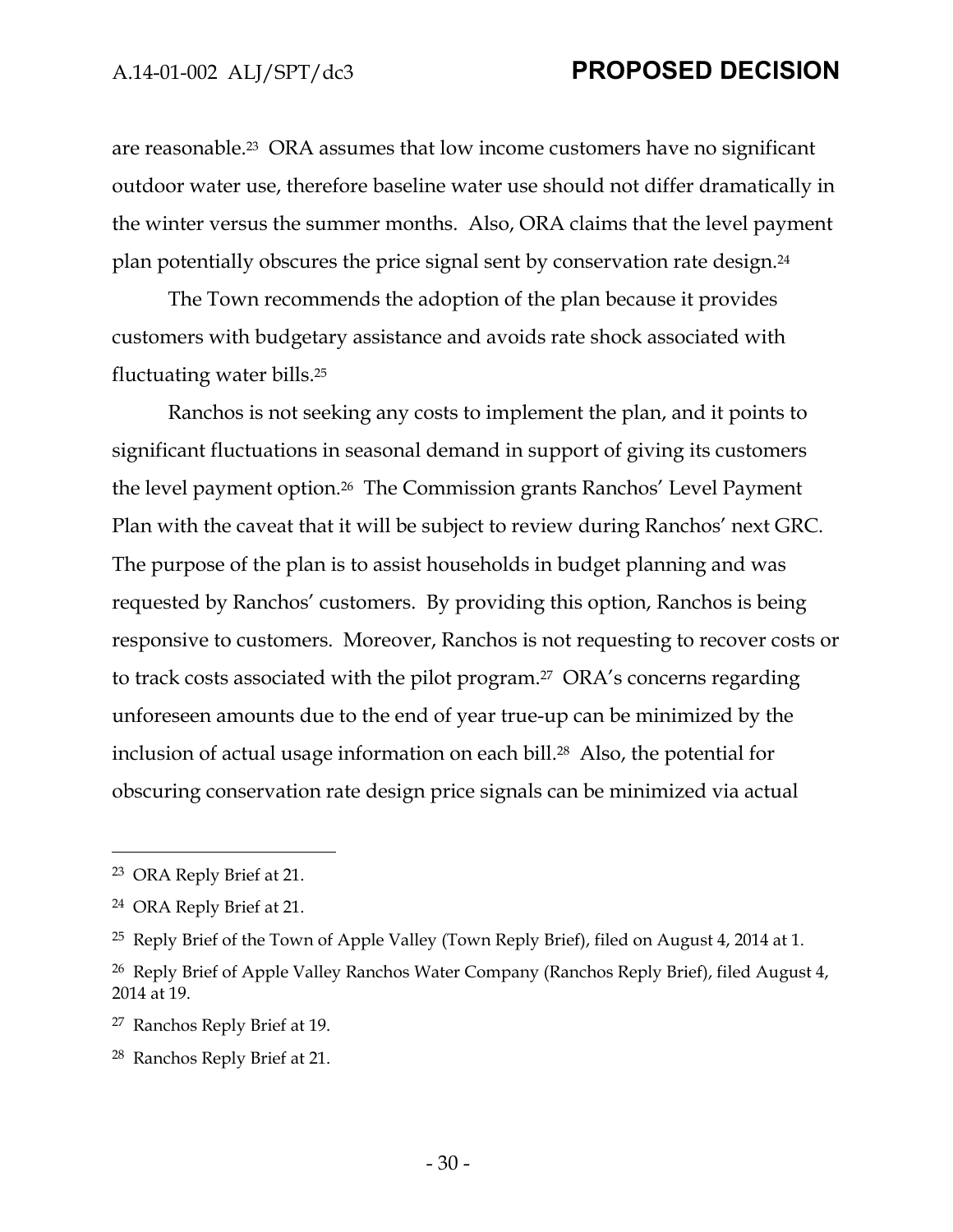customer usage and cost information on ratepayers' bills. However, because of the valid concerns ORA raises, the Level Payment Plan must be implemented as a trial program only, subject to review. We also limit enrollment to customers who have had a minimum of 12 months usage history with Ranchos to ensure adequate usage history.

#### **4.6. Sales Reconciliation Mechanism**

The Commission denies Ranchos' request to implement a Sales Reconciliation Mechanism (SRM). Ranchos seeks to implement an SRM to decrease the high WRAM surcharges that result from the significant differences between adopted and actual sales forecasts that derive from over-estimated consumption.29 Ranchos proposes that the SRM will adjust the adopted sales forecast in the two escalation years following the test year if total sales for the prior year are more than 5 percent above or below the adopted test year sales.30 The SRM would provide an adjustment of 50 percent of the difference.31

While the proposed SRM would act to reduce the WRAM surcharges associated with a GRC, we agree with ORA and the Town that review and consideration of the proposed changes to the WRAM should occur in an industry-wide proceeding rather than adopted for a single utility.32

Furthermore, with an overall reduction of 28 percent in Ranchos' sales forecast/production as compared to 2013 figures, we find it unlikely that

<sup>29</sup> Ranchos Opening Brief at 29.

<sup>30</sup> Ranchos Opening Brief at 29.

<sup>31</sup> Ranchos Opening Brief at 29.

<sup>32</sup> ORA Reply Brief at 22; Town Reply Brief at 2.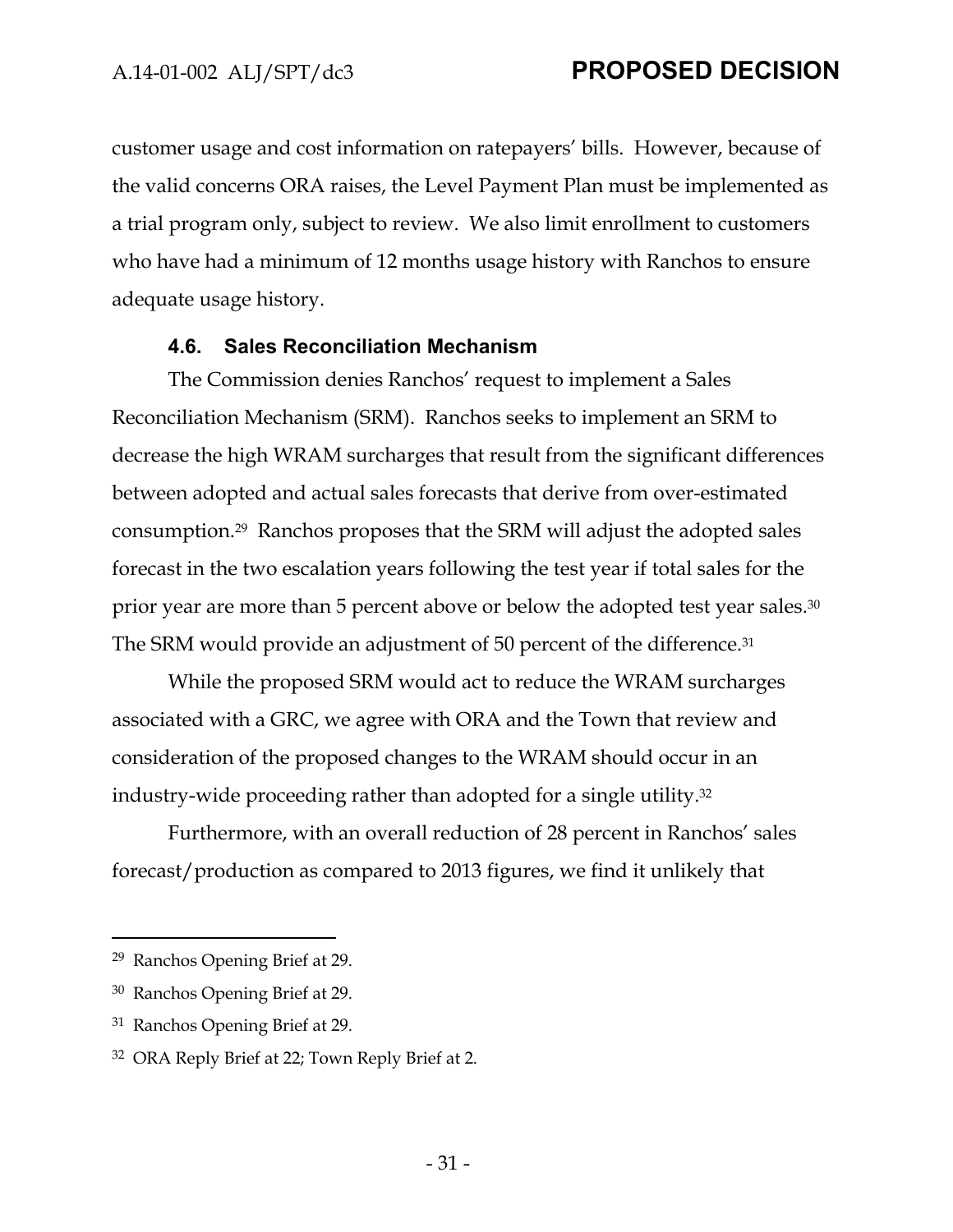consumption would be overestimated in this GRC, or result in high WRAM surcharges.

#### **4.7. Modifications to the WRAM/MCBA Mechanism**

Ranchos and ORA disagree on Ranchos' proposed modification to its existing WRAM/MCBA mechanisms, we resolve the disputed modifications to the WRAM/MCBA here.

### **4.7.1. The Gravity Irrigation System**

Ranchos requests that the Commission add the gravity irrigation system to the WRAM/MCBA mechanism and eliminate the current incremental costs balancing account (ICBA).

ORA recommends denial of the request. According to ORA, commodity revenues and production costs for gravity irrigation should not be tracked in the WRAM/MCBA33 because (1) to do so will not further the State's water conservation goals and (2) fluctuations in price are already tracked in the ICBA.34 Due to the nature of the system (gravity and non-pressurized), Ranchos does not control the amount of water pumped into, and used by the single customer.

We agree with ORA's recommendation and deny Rancho's request to add the gravity irrigation system to the WRAM/MCBA mechanism. The WRAM/MCBA was created to remove the financial disincentive for utilities to promote conservation. The gravity irrigation system serves one customer, with a water supply contract which grants the right to pump and take from wells at no

<sup>33</sup> Opening Brief of the Office of Ratepayer Advocates (ORA Opening Brief), filed July 21, 2014, at 21.

<sup>34</sup> ORA Reply Brief at 23.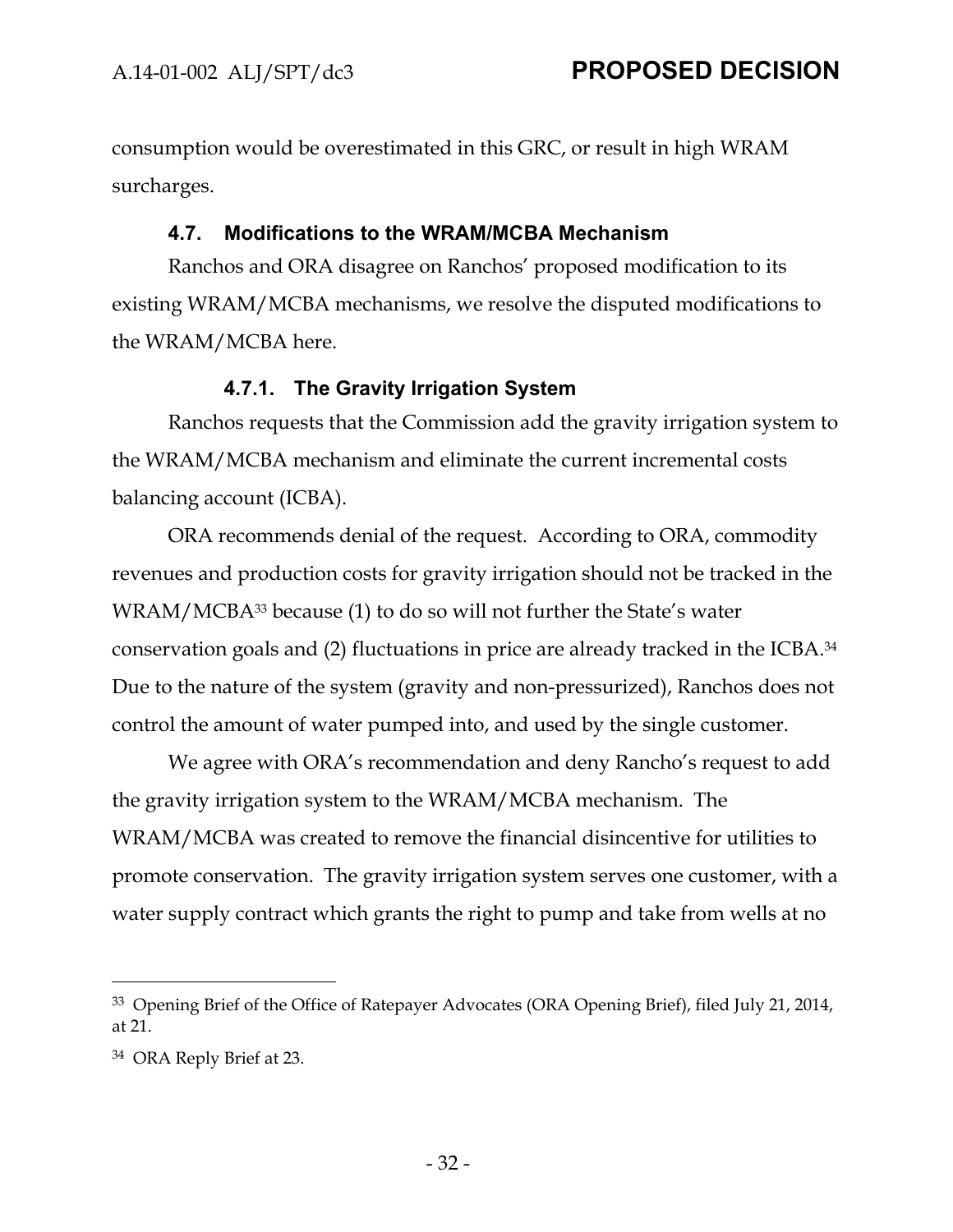cost.35 Granting WRAM/MCBA treatment to the system will not promote conservation, and production costs related to the irrigation system are already being tracked in the ICBA. We see no reason to change the existing system and direct Ranchos to continue the ICBA.

### **4.7.2. Chemical Costs**

We grant Ranchos' requests to add water treatment chemicals to the MCBA. We find water treatment chemicals to be part of the production costs intended to be captured by the MCBA and see no reason they should be excluded.

### **4.8. Rate Design**

We reject the Town's proposal for a single quantity rate for commercial and residential customers.36 Ranchos' rate design program includes increasing block rates designed to promote water conservation. Tiered rates for residential customers have been thoroughly studied in many Commission proceedings and adopted as part of the Commission's Water Action Plan.37 While we are sympathetic to increasing water costs for Ranchos customers, we do not see single quantity rates as a viable option that would comply with the Commission's Water Action Plan. The Town's proposal is not adopted.

<sup>35</sup> Apple Valley Ranchos Water Company Application, Exhibit B at 42-43.

<sup>36</sup> Exhibit T-2 (Rubin Direct) at 15-16.

<sup>37</sup> Water Action Plan (2005 and 2010 update); Conservation OII (Investigation 07-01-022, Order Instituting Investigation to Consider Policies to Achieve the Commission's Conservation Objections for Class A Water Utilities).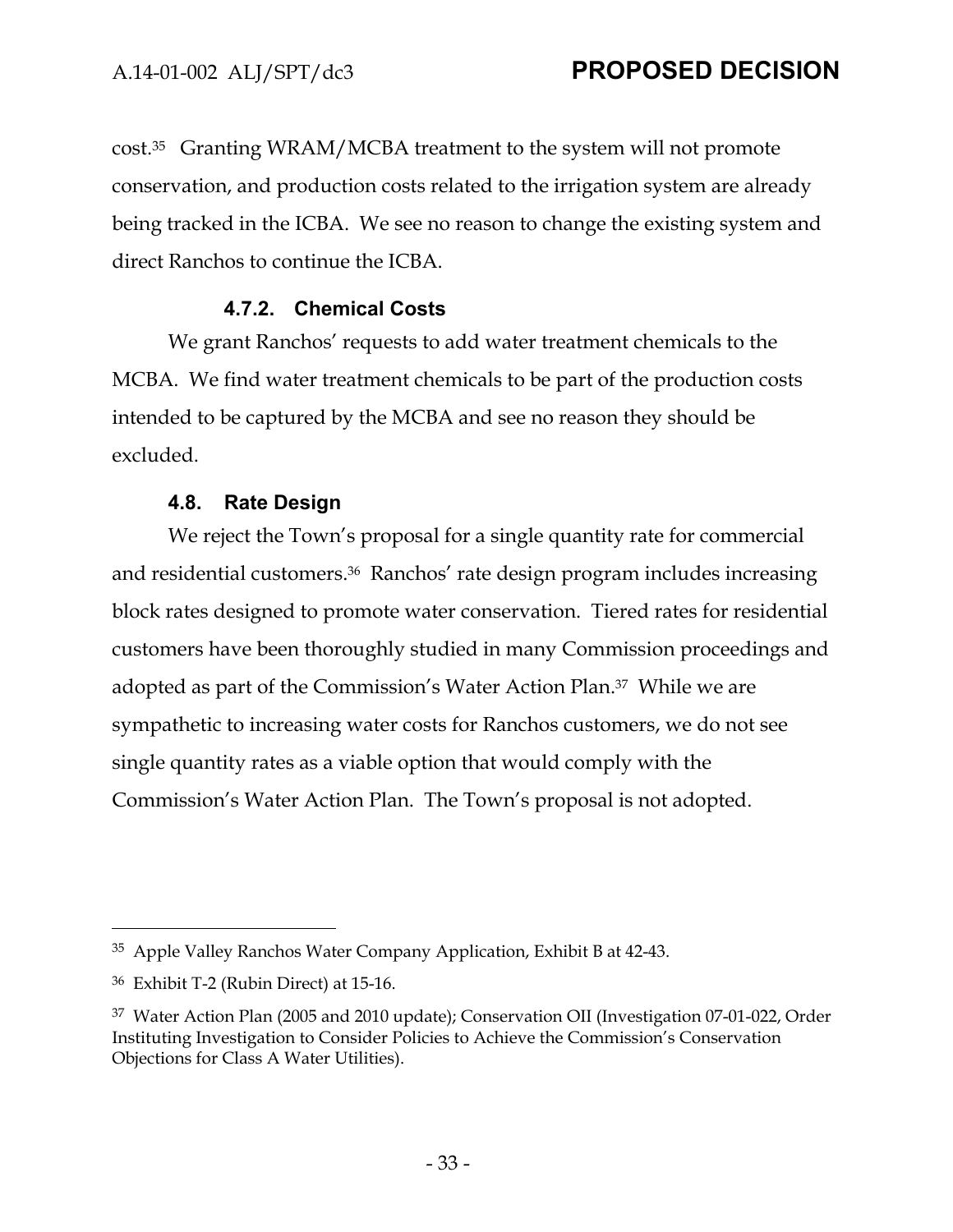#### **4.9. Water Rate Comparison**

The Town presented a water rate comparison comparing Ranchos' rates to surrounding utilities and states that the cost of service for those utilities are significantly lower.38 It recommends that the Commission authorize a study and report on measures Ranchos can implement … to become more efficient."39 The study presented by the Town compared Ranchos' rates to public agencies which does not include all sources of revenue used by public agencies and municipal owned water systems to fund their water operations.40

The Town has presented insufficient evidence that Ranchos is operating inefficiently, and we deny its recommendation for a new study, which would have to be paid by Ranchos customers.

## **5. Review of Ranchos' Conservation Rate Pilot Program and the WRAM/MCBA Mechanisms**

D.08-09-026 and D.12-09-004 authorized Ranchos' conservation rate pilot programs and the WRAM/MCBA decoupling mechanism. The WRAM tracks the difference between adopted and actual quantity revenue and is intended to remove the financial disincentive to promote conservation. The MCBA account captures the difference in production costs due to changes in unit price or in consumption.

Pursuant to the Scoping Memorandum, Ranchos and ORA submitted testimony to determine: (1) whether the WRAMs/MCBAs are achieving their stated purpose (i.e., whether Ranchos and its ratepayers are proportionally

<sup>38</sup> Exhibit T-1 (Cron Direct) at 5.

<sup>&</sup>lt;sup>39</sup> Opening Brief of the Town of Apple Valley, filed on July 21, 2014 at 18.

<sup>40</sup> Exhibit A-9 (Penna Rebuttal) at 13-14.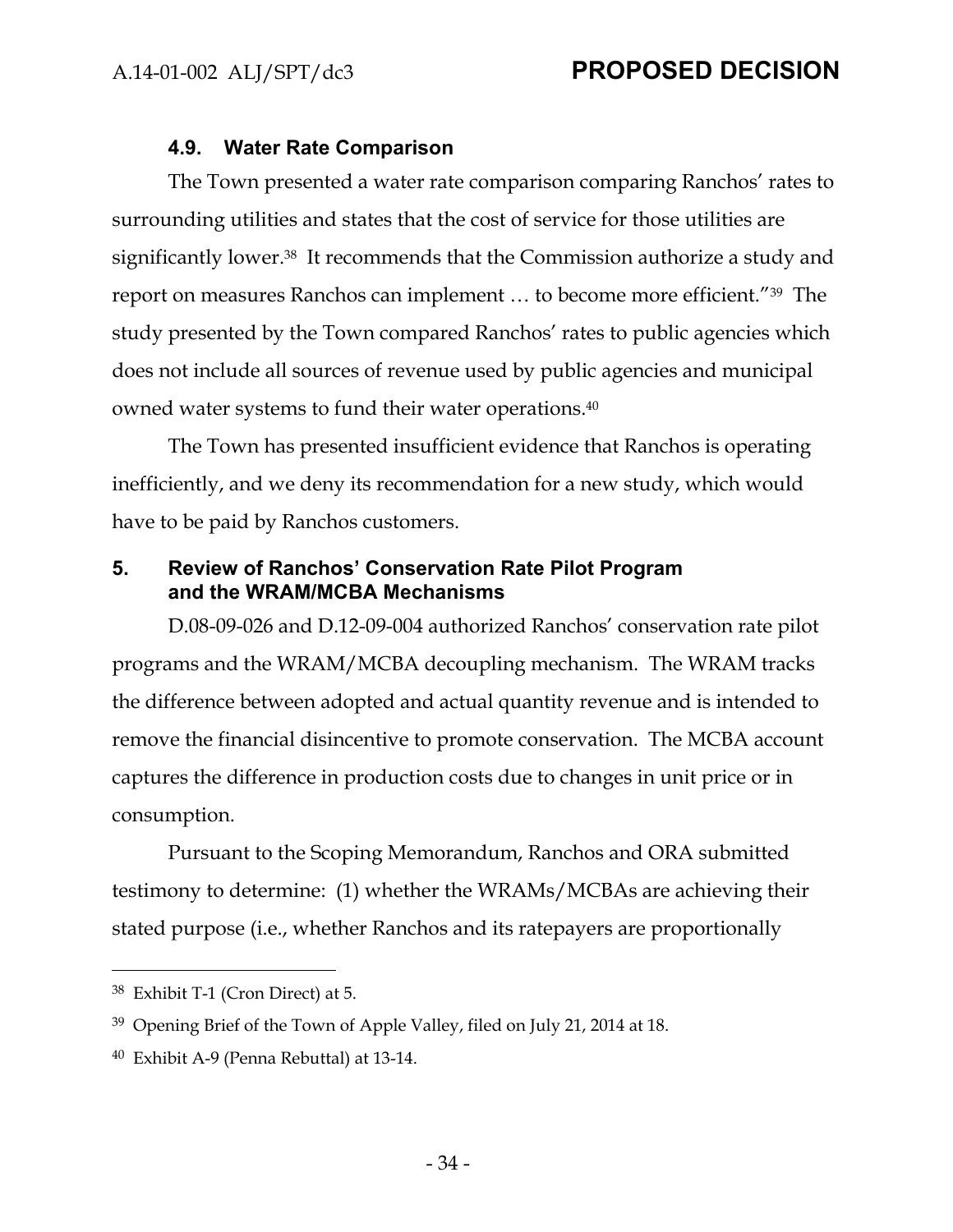affected under conservation rates), and if not, what changes are needed to ensure the WRAMs/MCBAs achieve their stated purpose; (2) whether the WRAMs/MCBAs have removed disincentives for Ranchos to implement conservation rates and conservation programs; (3) whether cost savings resulting from conservation are passed on to ratepayers; and (4) whether overall water consumption by Ranchos ratepayers has been reduced.41

We find the WRAM/MCBA to be serving its intended purpose by removing financial disincentives for Ranchos to implement conservation rates and programs.42 Ranchos adopted a three tier-block conservation rate design in 2009, and has implemented other conservation programs and customer conservation outreach since that time.43

Cost savings from conservation are being passed to ratepayers because savings associated with over-collections in items such as purchased water, purchase power, and taxes are being returned to ratepayers and increases in total costs in these items are also being passed through to the ratepayers.44

Finally, Ranchos customers have reduced overall water consumption since the implementation of conservation pricing and programs.45 While it is likely that these programs have contributed to the reduction in consumption, it is

<sup>41</sup> *See* Scoping Memorandum at 3-4.

<sup>&</sup>lt;sup>42</sup> Historically, the Commission has authorized but not guaranteed the revenues to be collected by rate-regulated utilities. However, the WRAM/MCBA mechanism effectively guarantees Ranchos' revenue requirement because Ranchos' may collect via WRAM surcharges the difference between its actual and authorized revenues.

<sup>43</sup> *See* Exhibit O-1 at 19-7.

<sup>44</sup> *See Ibid* at 19-8.

<sup>45</sup> *See* Exhibit A-5 at 3.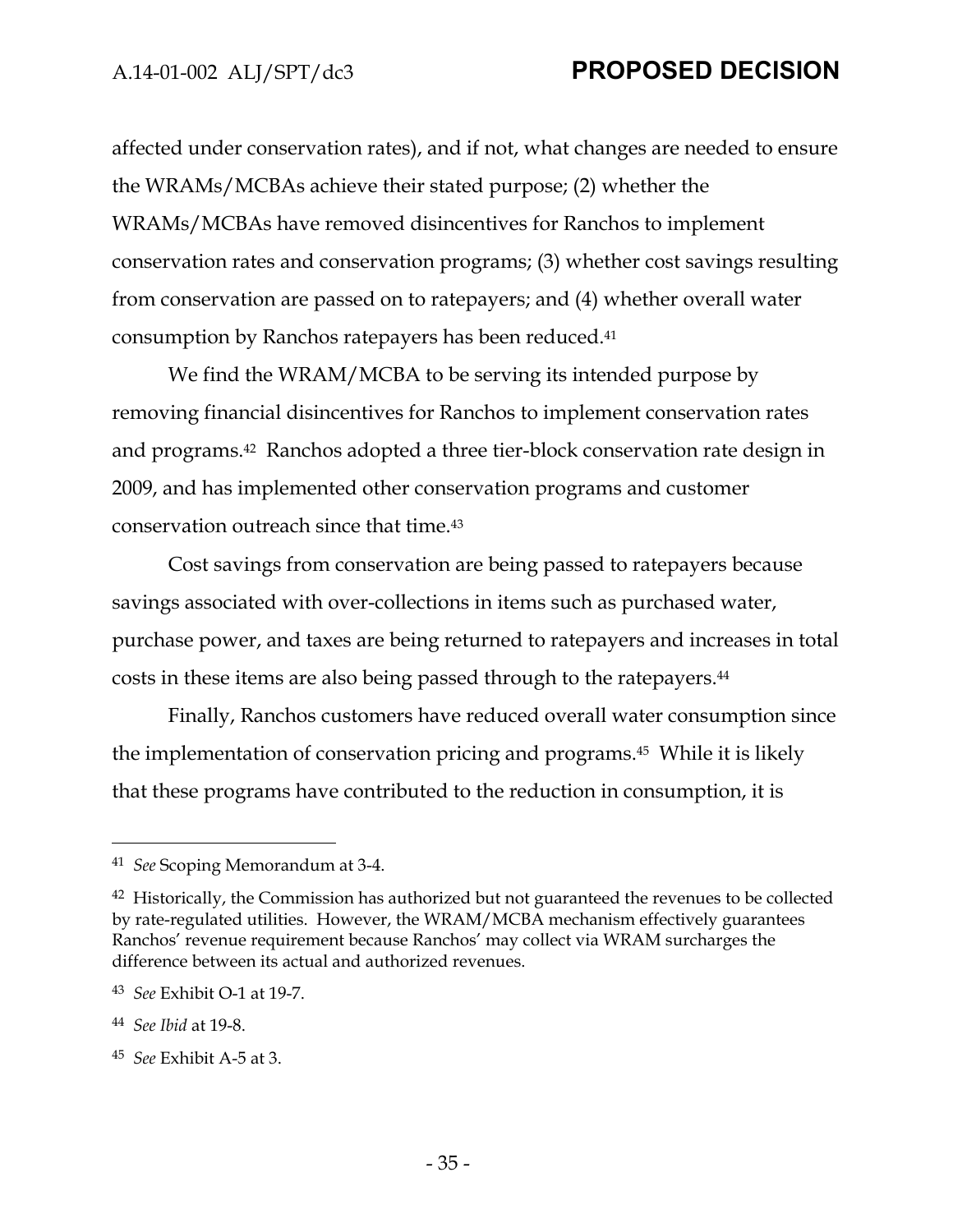$\overline{a}$ 

unclear whether other factors such as the economy, the current drought, and weather have contributed to the downward trend in consumption.

On April 19, 2012, the Commission adopted D.12-04-048, addressing the schedule and process for Class A water companies with WRAM and MCBAs, to recover from or refund to customers the annual net balance in their WRAMs and MCBAs. Pursuant to D.12-04-048, Ranchos and ORA submitted testimony in this GRC on the following five WRAM alternatives.<sup>46</sup>

- **Option 1:** Should the Commission adopt a Monterey-style WRAM rather than the existing full WRAM?<sup>47</sup>
- **Option 2:** Should the Commission adopt a mechanism that bands the level of recovery, or refund, of account balances based on the relative size of the account balance.48
- **Option 3**: Should the Commission place WRAM/MCBA surcharges only on higher tiered volumes of usage, thereby benefiting customers who have usage only in Tier 1 or have reduced their usage in the higher tier levels?
- **Option 4**: Should the Commission eliminate the WRAM mechanism?

<sup>46</sup> *See* Exhibit A-5 David Morse's testimony on WRAM/MCBA and Exhibit O-1, ORA's Report on the Results of Operations at Chapter 19.

 $47$  The Monterey-style WRAM is not a revenue decoupling mechanism as such, it is rather a revenue adjustment mechanism that allows the utility to true-up the revenue it actually recovers under its conservation rate design with the revenue it would have collected if it had an equivalent uniform rate design at actual sales levels.

<sup>48</sup> For example, an annual WRAM/MCBA under-collection/over-collection less than 5% of the last authorized revenue requirement would be amortized to provide 100% recovery/refund, balances between 5-10% would be amortized to provide only 90% recovery/refund, and balances over 10% would be amortized to provide only 80% recovery/refund.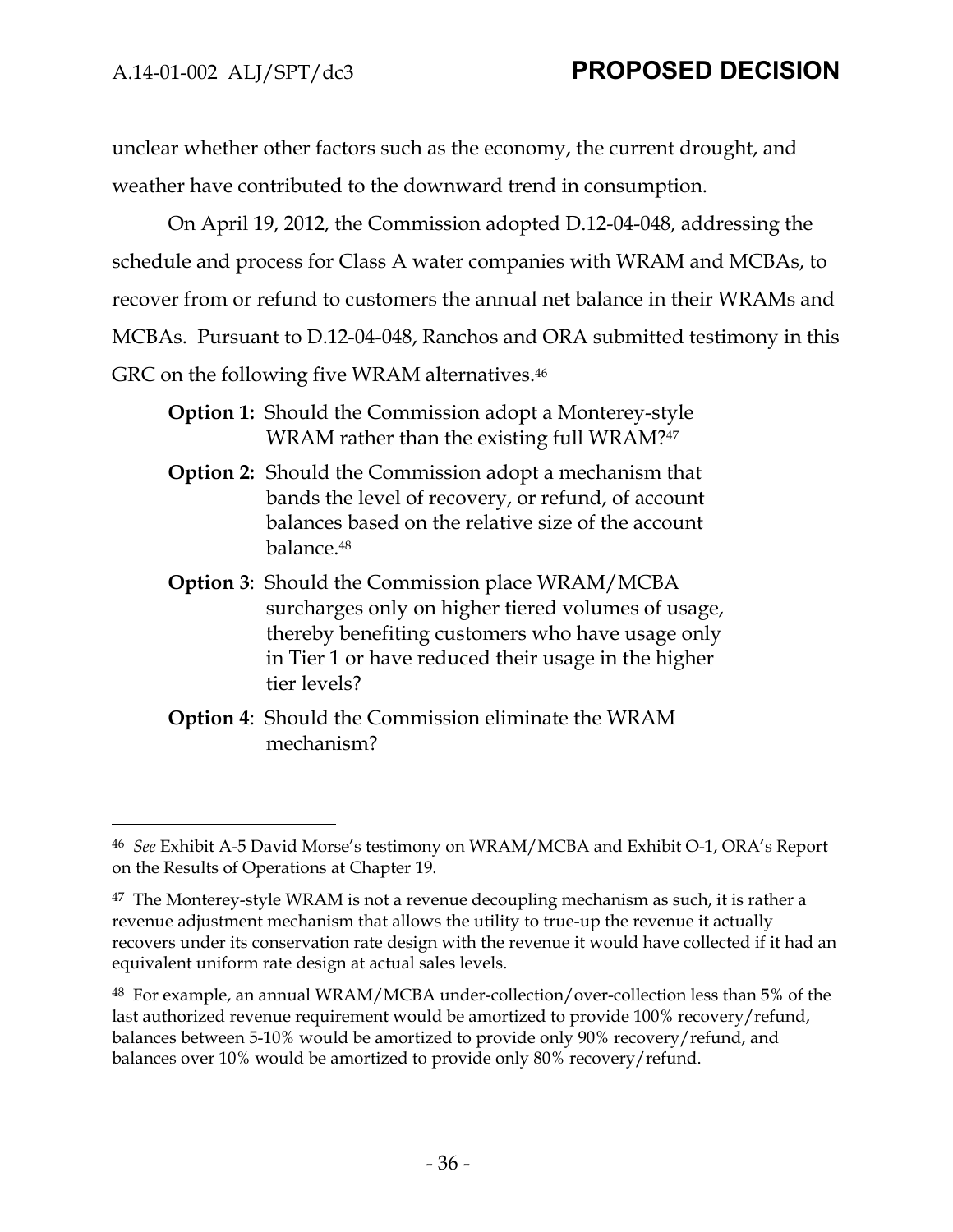## **Option 5**: Should the Commission move all customer classes to increasing block rate design and extend the WRAM/MCBA mechanisms to these classes?

D.12-04-048 set forth the five Options as possible ways to address large WRAM balances. From 2009-2012, Ranchos has filed advice letters each year seeking recovery of substantial WRAM under-collections ranging from 14 percent to 37 percent of the forecasted revenues.49 Ranchos believes this to be the result of grossly inflated forecasting,50 while ORA believes the cause to be unclear and possibly related to weather, economy, the drought and community participation.51 Since none of the five options outlined above address inaccurate sales forecasts (i.e., large differences between actual and forecasted consumption), regardless of the underlying cause, this decision will not adopt any of them at this time.

Options 1, 2, or 4 should not be adopted because they would tie sales to revenues, and, as a result, could discourage Ranchos from continuing its conservation rates and programs.

Option 3 should not be adopted because it would result in even larger surcharges being borne by customers that exceed Tier 1 usage.

Option 5 should not be adopted because non-residential customers of Ranchos do not have discernable consumption patterns that can be used to design increasing block rates. Ranchos' residential sales represent about

<sup>49</sup> *See* Exhibit A-5 at 4.

<sup>50</sup> *See Ibid*.

<sup>51</sup> *See* Exhibit O-1 at 19-6.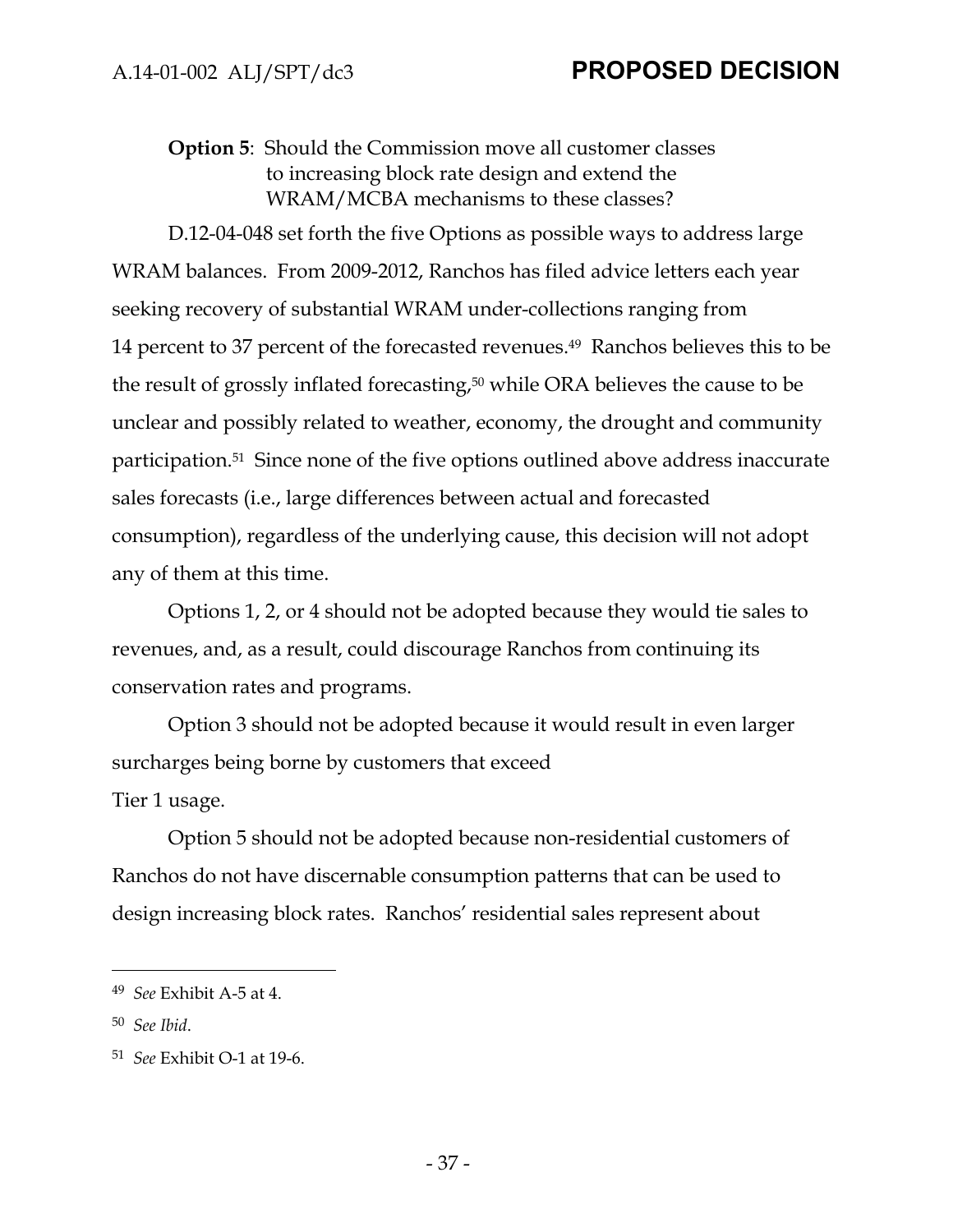71 percent of commodity sales and are already under the three tiered block rate design. The non-residential class consists of business (15.8 percent), industrial (0.02 percent), public authority (5.3 percent), private fire (0.03 percent), temporary construction (0.3 percent) and other irrigation classes.52 The nonresidential class has a dispersed pattern of usage and an equitable increasing block rate design would be nearly impossible.

We note here Ranchos has been directed to reduce its sales forecast to 75 percent of 2013 consumption to comply with the Governor's Executive Order B-29-15, With such reduction in the forecasted consumption, we do not anticipate further under-collections in the WRAM accounts during this GRC cycle.

#### **6. Comments on Proposed Decision**

The proposed decision of ALJ Tsen in this matter was mailed to the parties in accordance with Pub. Util. Code § 311 and comments were allowed under Rule 14.3 of the Commission's Rules of Practice and Procedure. Comments were filed by \_\_\_\_\_\_\_\_\_\_\_\_\_\_\_\_\_\_ on \_\_\_\_\_\_\_\_\_\_\_\_\_\_. Reply comments were filed by

 $\Box$  on  $\Box$ .

## **7. Assignment of Proceeding**

Carla J. Peterman is the assigned Commissioner and ALJ S. Pat Tsen is the Presiding ALJ in this proceeding.

# **Findings of Fact**

1. Ranchos is a Class A Water Company subject to the Commission's jurisdiction.

2. There is an adequate record composed of all filed and served documents.

<sup>52</sup> *See* Exhibit A-5 at 16.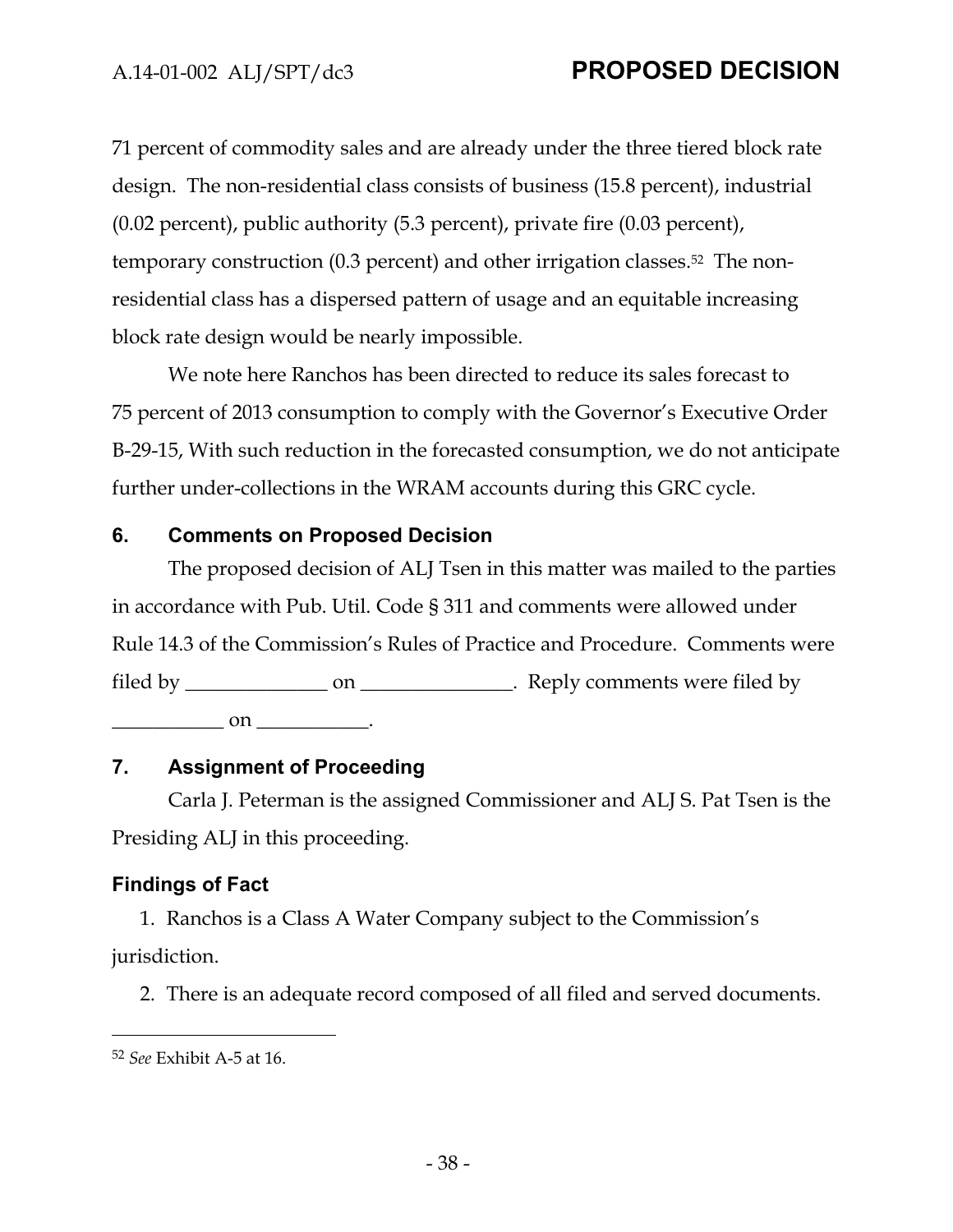3. On August 8, 2014, Ranchos and ORA filed a motion to adopt a settlement agreement on various issues.

4. On April 1, 2015, the Commission mailed a proposed decision modifying a portion of the settlement agreement.

5. On May 1, 2015, Ranchos and ORA rejected the Commission modification to their settlement agreement.

6. On May 13, 2015, Ranchos and ORA jointly filed an Amended Settlement Agreement.

7. Pursuant to an Amended Scoping Memorandum, Ranchos and ORA submitted supplemental testimony to address the effects of the Governor's Executive Order B-29-15 and Commission Resolution W-5041. Compliance with the Governor's Executive Order B-29-15 and Commission's Resolution W-5041 necessitates further water rate increases to satisfy Ranchos' authorized revenue requirement.

8. On September 14, 2015, Ranchos and ORA submitted a Final Settlement Agreement and Joint Comparison Exhibit. These documents contain the amended Mains Replacement Program and updates made to comply with the Governor's Executive Order B-29-15 and Commission's Resolution W-5041.

9. The Final Settlement Agreement resolves most of the contested issues between Ranchos and ORA including: Water Consumption and Revenues; Customer Service; Operations and Maintenance; Administrative and General expenses; Taxes other than Income; Income Taxes; Utility Plant in Service; Depreciation Rates; Reserve, and Depreciation Expense; Rate Base; Park Water Company General Office; Affiliate Transactions; Rate Design; Water Quality; Memorandum and Balancing Accounts; Special Requests for New Tariffs, Fire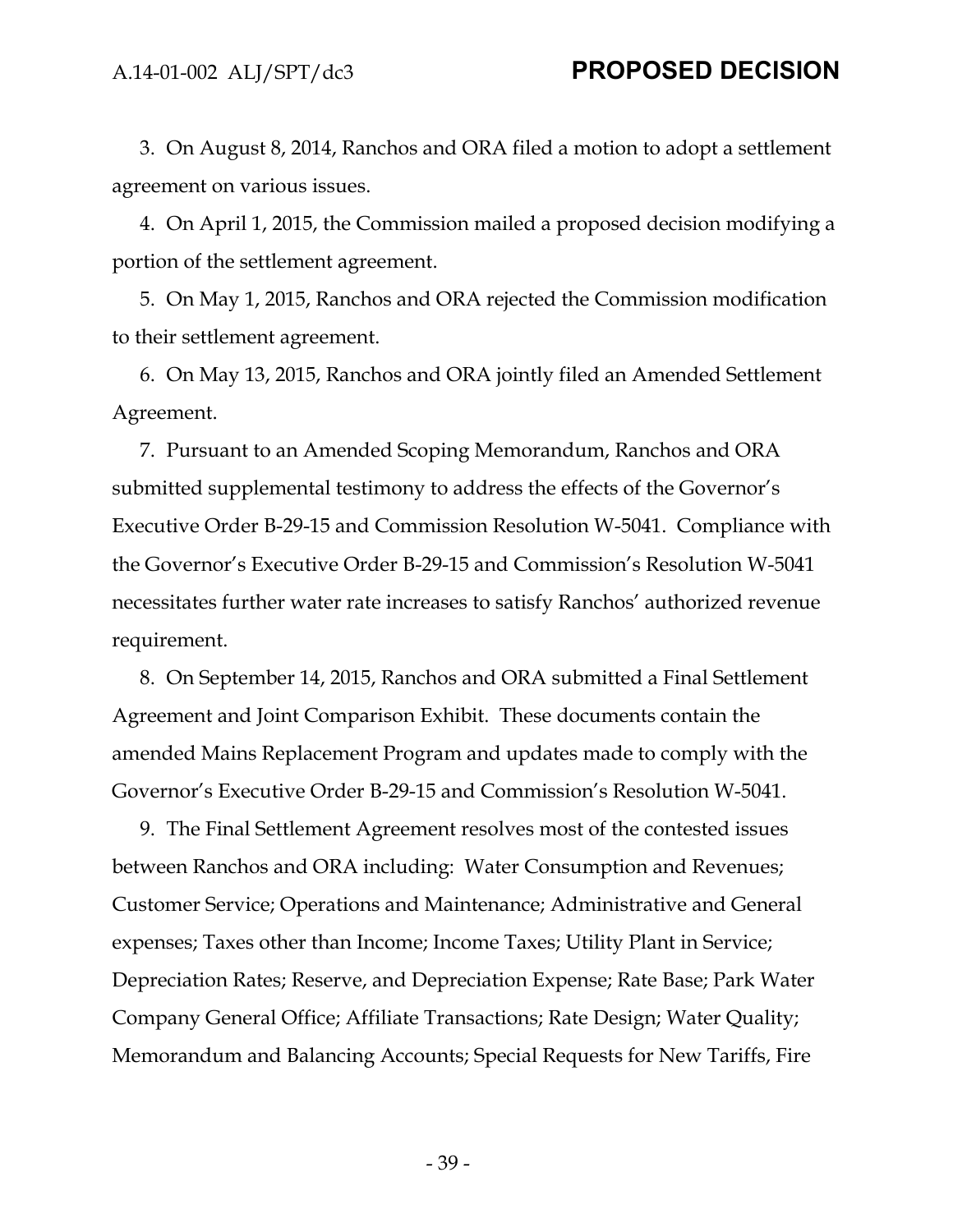flow tests, interest rates applied to customer deposits and recognition of future offset; WRAM/MCBA; and The Low Income Program.

10. While the Town of Apple Valley is not a party to the Final Settlement Agreement, it was represented by counsel and participated in the settlement negotiations.

11. The Final Settlement Agreement represents a reasonable compromise of Ranchos and ORA's litigation positions and is supported by the record of the proceeding.

12. The Final Settlement Agreement does not contravene any statutory provisions or prior Commission Decisions.

13. The Final Settlement Agreement, if adopted, will reduce litigation expenses, conserve Commission resources, and provide Ranchos' customers with safe and clean water at reasonable rates.

14. A robust conservation program, with consistent annual spending, would better promote California's conservation goals.

15. A conservation program balancing account protects ratepayers and ensures refund of any unspent funds.

16. A Solar Project Memorandum account allows Ranchos the opportunity to recover costs it spends in exploring the feasibility of solar technology.

17. Ranchos will be able to recover the balance in its Office Remodel Balancing Account if and when construction is complete in a subsequent general rate case.

18. The use of estimates in Ranchos' WRAM/MCBA is in accordance with GAAP and was adopted by the Commission in past decisions.

19. An optional Level Payment Plan pilot, established based on past 12 months' usage would assist Ranchos' customers in household budgeting.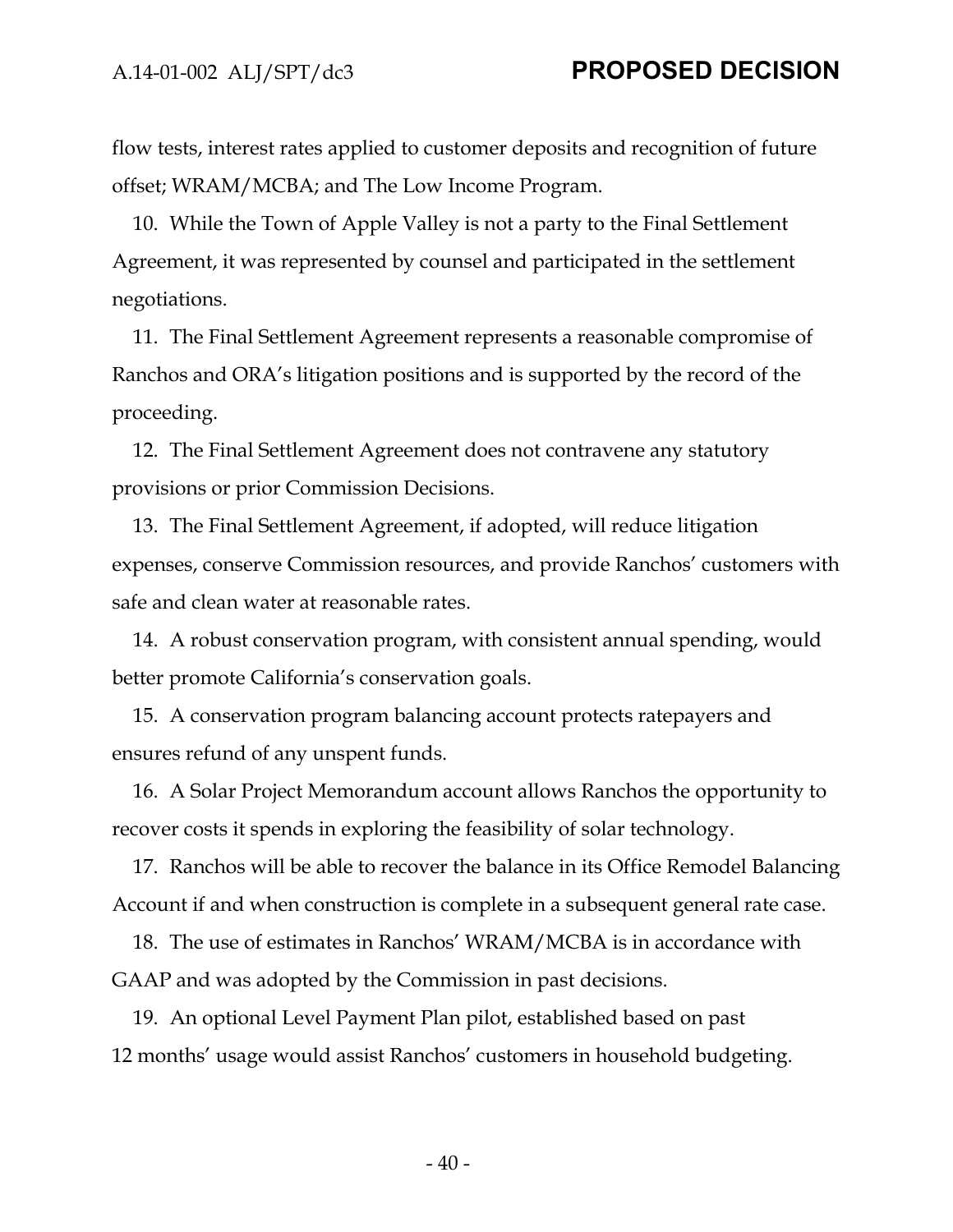20. The Level Payment Plan Pilot should be reviewed by the Commission at the next GRC.

21. Adding the Gravity Irrigation System to WRAM/MCBA would not promote conservation.

22. Production costs for the Gravity Irrigation System is properly tracked in the Incremental Cost Balancing Account.

23. Water treatment chemicals should reasonably be included in the MCBA as part of production costs.

24. Ranchos customers have reduced overall water consumption under water conservation programs.

25. Since the implementation of its conservation rate pilot program in 2009, Ranchos actual sales have been below the adopted level every year.

26. Large WRAM balances result from inaccurate sales forecasts that over-estimates consumption.

#### **Conclusions of Law**

1. Rule 12.1(d) provides that the Commission will not approve settlements, uncontested unless the settlement is reasonable in light of the whole record, consistent with the law, and in the public interest.

2. The Final Settlement Agreement is reasonable in light of the whole record, consistent with the law, and in the public interest and should be adopted.

3. Ranchos should be required to provide notice of the adopted rate increase to its customers.

4. Ranchos' notice of rate increase should be reviewed and approved by the Commission's Public Advisor's Office.

5. Ranchos' request for an aggregate conservation budget of \$350,902 should be approved with an annual variance of 20 percent from its estimated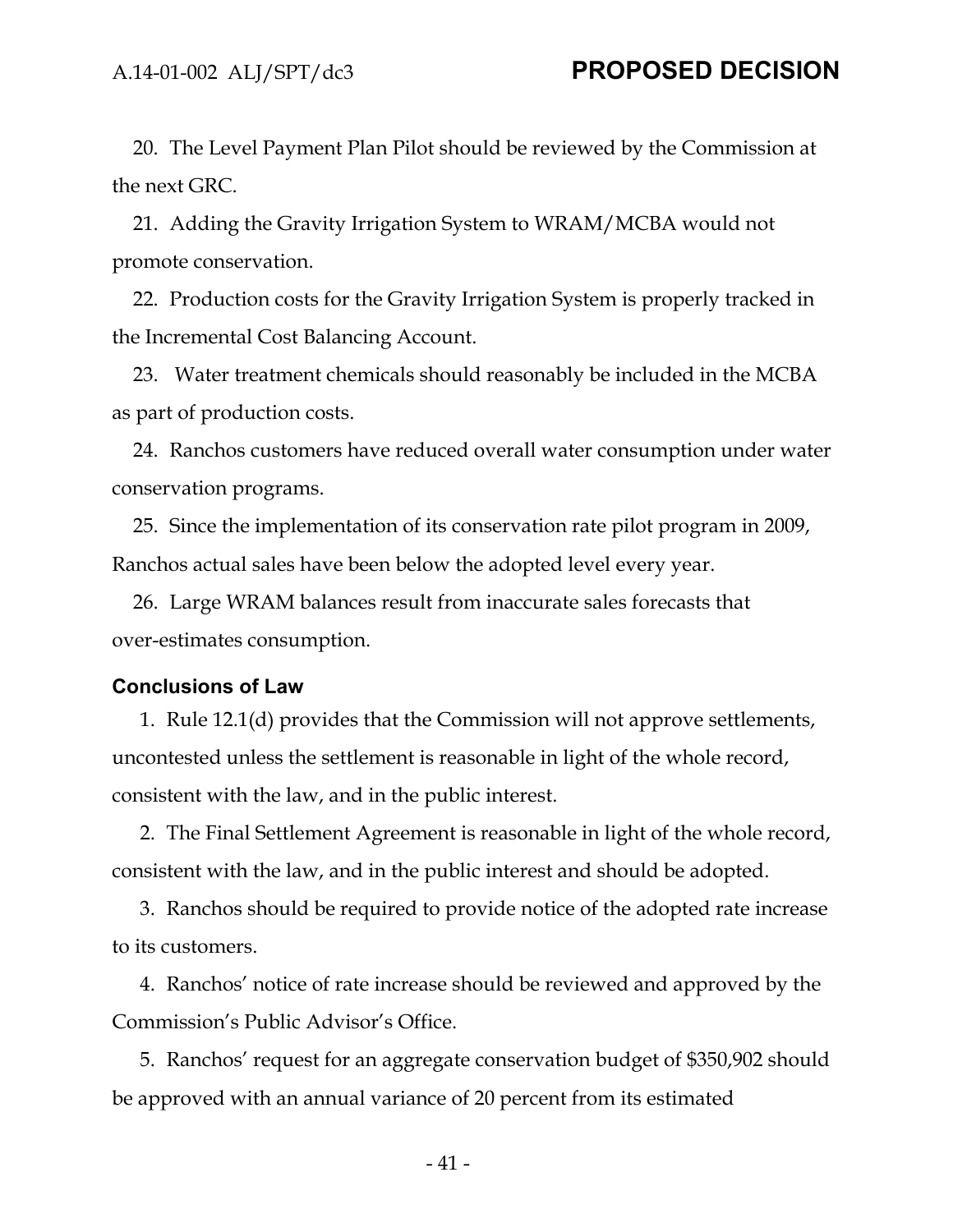conservation expenses of \$113,528 for 2015, \$116,933 for 2016 and \$120,441 for 2017. The 20 percent variance should be subject to carry over throughout the rate case cycle, consistent with accounting practices for balancing accounts.

6. Conservation spending on outreach and public information should be capped at \$30,000 annually.

7. Ranchos' conservation expenses should continue to be tracked in a one-way balancing account.

8. Ranchos should be allowed to establish a Solar Project Memorandum Account.

9. Ranchos should not be allowed to recover the costs tracked in its Office Remodel Balancing Account until construction on its office building is complete.

10. Ranchos should be allowed to rely on the accrual method of accounting and use estimates in its WRAM/MCBA calculations.

11. Ranchos should be allowed to establish a Level Payment Plan for ratepayers with a minimum of 12 months payment history.

12. Ranchos should not be allowed to implement a Sales Reconciliation Mechanism.

13. Ranchos should not be allowed to include its Gravity Irrigation System to the WRAM/MCBA mechanism and eliminate the current Incremental Costs Balancing Account.

14. Ranchos should be allowed to add water treatment chemicals to the MCBA.

15. Tiered block rates should be continued as a part of the Commission's Water Action Plan.

16. The Town's request for a study on how Ranchos can be run more efficiently should be denied.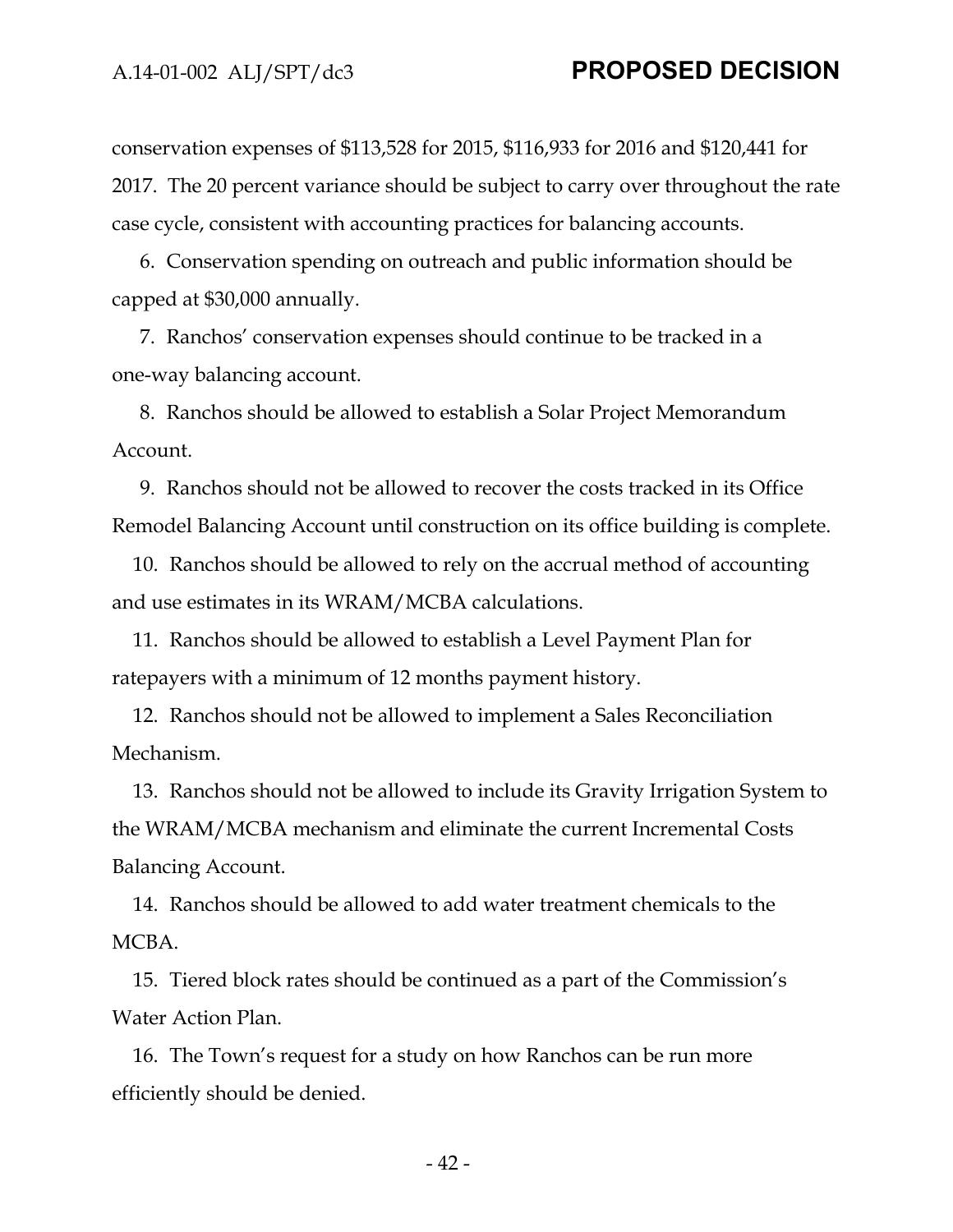17. The WRAMs/MCBAs established for Ranchos are functioning as intended because the WRAMs/MCBAs have severed the relationship between sales and revenues and, as a result, have removed financial disincentives for Ranchos to implement conservation rates and conservation programs.

18. The cost savings resulting from conservation are being passed on to ratepayers because cost savings associated with purchased water, purchased power, and pump taxes (i.e. MCBA over-collections) are being properly returned to ratepayers; and increases in total costs associated with these items are passed through to ratepayers.

19. It is not possible at this time to determine how much of the reduction in water consumption is the result of conservation rates and conservation programs, and how much is due to other factors such as weather or economic conditions.

20. Large WRAM under-collections are the result of overestimated sales forecasts but overestimated sales forecasts result from underestimating reductions in consumption from factors such as weather, the economy, drought declarations, or conservation rates.

21. Because the WRAMs/MCBAs established for Ranchos are functioning as intended, none of the WRAM Options set forth in D.12-04-048 should be adopted at this time.

22. None of the WRAM Options address the inaccurate forecasts that are resulting in large WRAM balances.

23. Adoption of WRAM Options 1, 2, or 4 would tie sales to revenues, and, as a result, would discourage Ranchos from offering conservation rates and conservation programs, and undermine efforts to reduce water consumption in the state.

- 43 -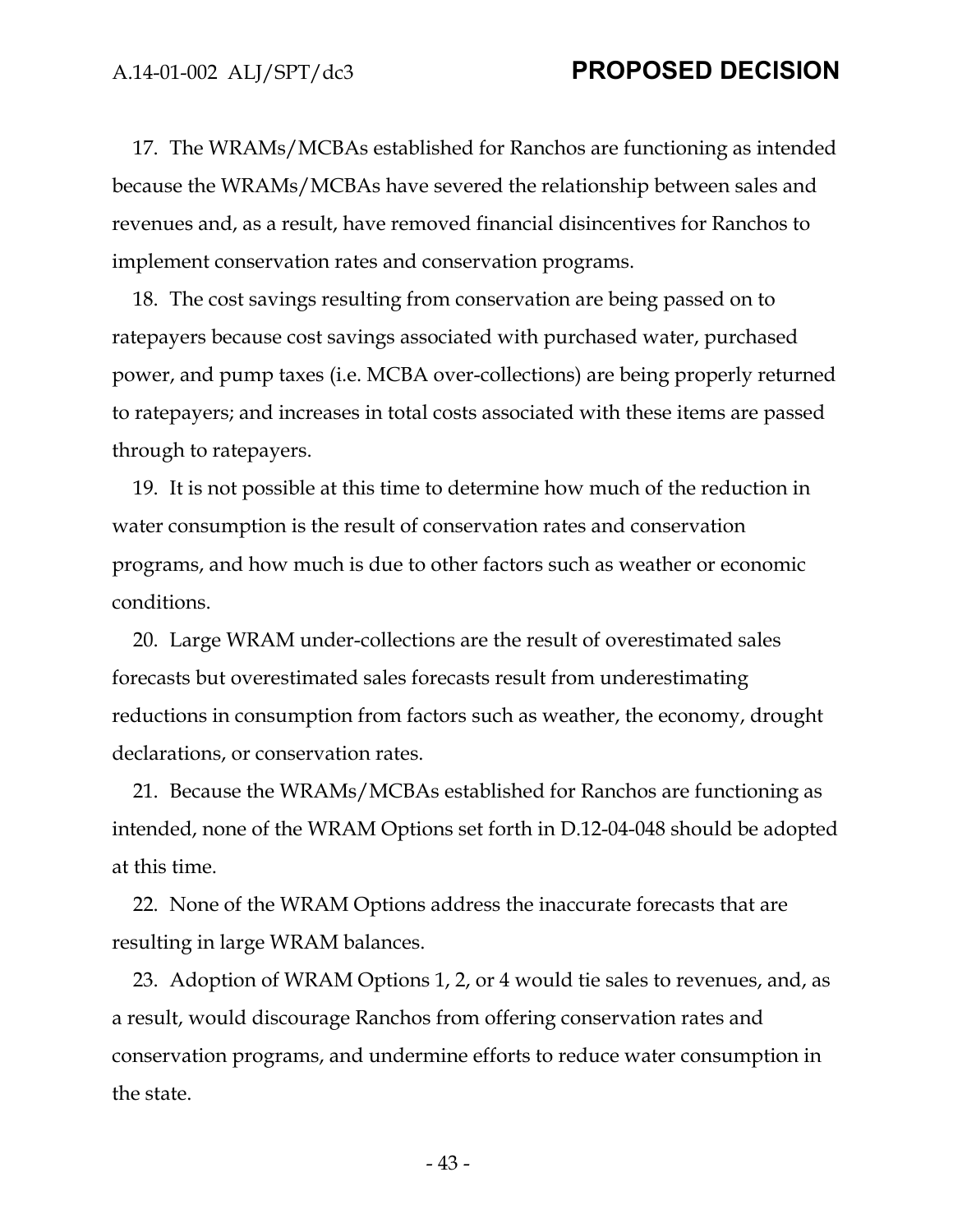24. WRAM Option 3, the proposal to limit the WRAM surcharge to higher tier usage customers, should not be adopted because they would result in even larger WRAM surcharges on customers that exceed Tier 1 usage.

25. WRAM Option 5 should not be adopted because, except for non-residential customers, all customer classes currently have a WRAM, and non-residential customers have such disparate usage patterns it is not feasible to design an equitable increasing block rate for that class.

### **ORDER**

#### **IT IS ORDERED** that:

1. The Final Settlement Agreement between Apple Valley Ranchos Water Company and the Office of Ratepayer Advocates is adopted without modification. The Final Settlement Agreement is attached as Attachment A to this decision. The Joint Comparison Exhibit is attached as Attachment B to this decision.

2. Apple Valley Ranchos Water Company shall provide notice to its customers of the adopted rate increase.

3. The Public Advisor's Office shall review Apple Valley Ranchos Water Company's notice to customers to ensure it includes an explanation of the Governor's Executive Order B-29-15 and its effect on the water rates.

4. Apple Valley Ranchos Water Company is authorized to file a Tier 2 Advice Letter to recover the difference between the interim rates and final rates from its customers in all districts. The difference between the interim and final rates based on the revenue requirement adopted here, shall be recovered over the balance of the rate case cycle.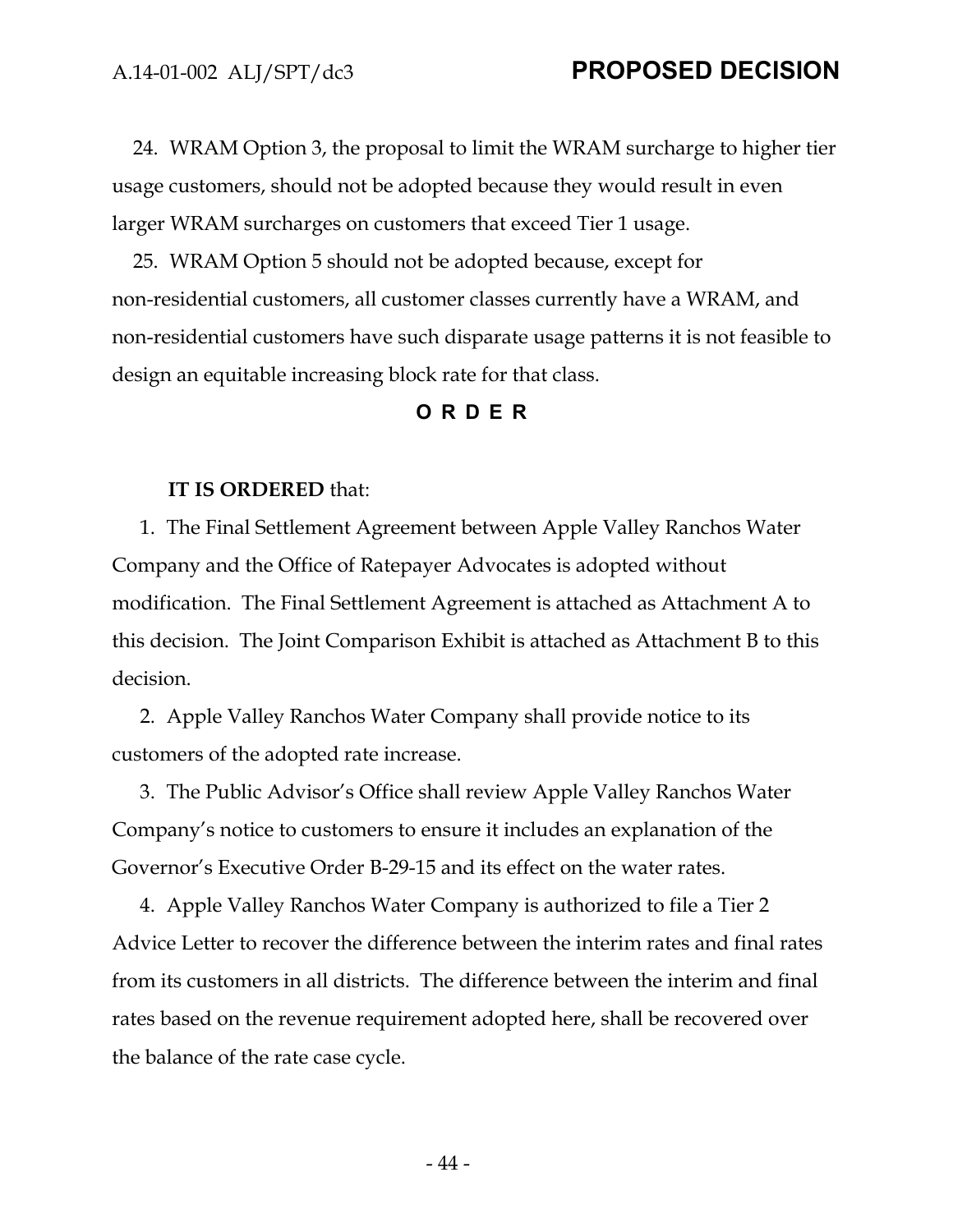5. For escalation years 2016 and 2017, Apple Valley Ranchos Water Company shall file Tier 2 Advice Letters in conformance with General Order 96-B proposing new revenue requirements and corresponding revised tariff schedules for each district. The filing shall include rate procedures set forth in the Commission's Rate Case Plan (Decision 07-05-062) for Class A Water Utilities, and shall include appropriate supporting work papers. The revised tariff schedule shall take effect no earlier than January 1, 2016, and January 1, 2017, respectively, and shall apply to service rendered on and after their effective dates. The proposed revisions to revenue requirements and rates shall be reviewed by the Commission's Division of Water and Audits. The Division of Water and Audits shall inform and Commission if it finds that the revised rates to not conform to the Rate Case Plan, this order, or other Commission Decisions, and if so, reject the filing.

6. Apple Valley Ranchos Water Company is authorized an aggregate conservation budget of \$350,902, with \$113,528 for 2015, \$116,933 for 2016 and \$120,441 for 2017.

7. The conservation budget shall be allowed a 20 percent annual variance, subject to carry over throughout the rate case cycle, consistent with accounting practices for balancing accounts

8. Conservation expenses for public information and outreach shall be capped at \$30,000 annually.

9. Apple Valley Ranchos Water Company shall continue to track its conservation expenses in a one-way capped balancing account.

10. Apple Valley Ranchos Water Company shall be authorized to establish a Solar Project Memorandum Account by filing a Tier 2 Advice Letter to add the memorandum account to the Preliminary Statement in its tariff.